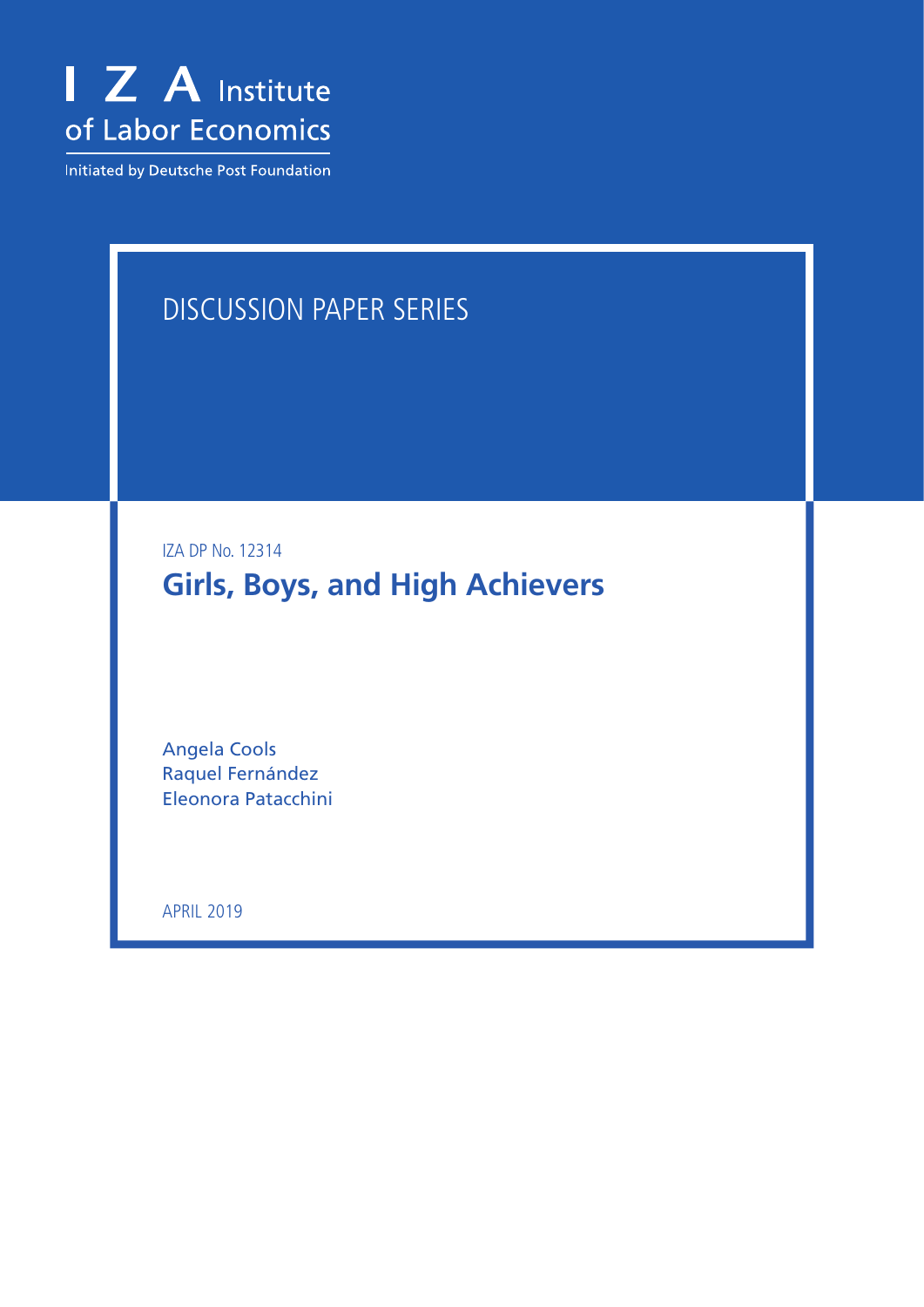

Initiated by Deutsche Post Foundation

## DISCUSSION PAPER SERIES

IZA DP No. 12314

## **Girls, Boys, and High Achievers**

## **Angela Cools**

*Cornell University*

**Raquel Fernández** *NYU, NBER, CEPR, ESOP and IZA*

**Eleonora Patacchini** *Cornell University, EIEF, CEPR and IZA*

APRIL 2019

Any opinions expressed in this paper are those of the author(s) and not those of IZA. Research published in this series may include views on policy, but IZA takes no institutional policy positions. The IZA research network is committed to the IZA Guiding Principles of Research Integrity.

The IZA Institute of Labor Economics is an independent economic research institute that conducts research in labor economics and offers evidence-based policy advice on labor market issues. Supported by the Deutsche Post Foundation, IZA runs the world's largest network of economists, whose research aims to provide answers to the global labor market challenges of our time. Our key objective is to build bridges between academic research, policymakers and society.

IZA Discussion Papers often represent preliminary work and are circulated to encourage discussion. Citation of such a paper should account for its provisional character. A revised version may be available directly from the author.

ISSN: 2365-9793

**IZA – Institute of Labor Economics**

| Schaumburg-Lippe-Straße 5-9 | Phone: +49-228-3894-0       |             |
|-----------------------------|-----------------------------|-------------|
| 53113 Bonn, Germany         | Email: publications@iza.org | www.iza.org |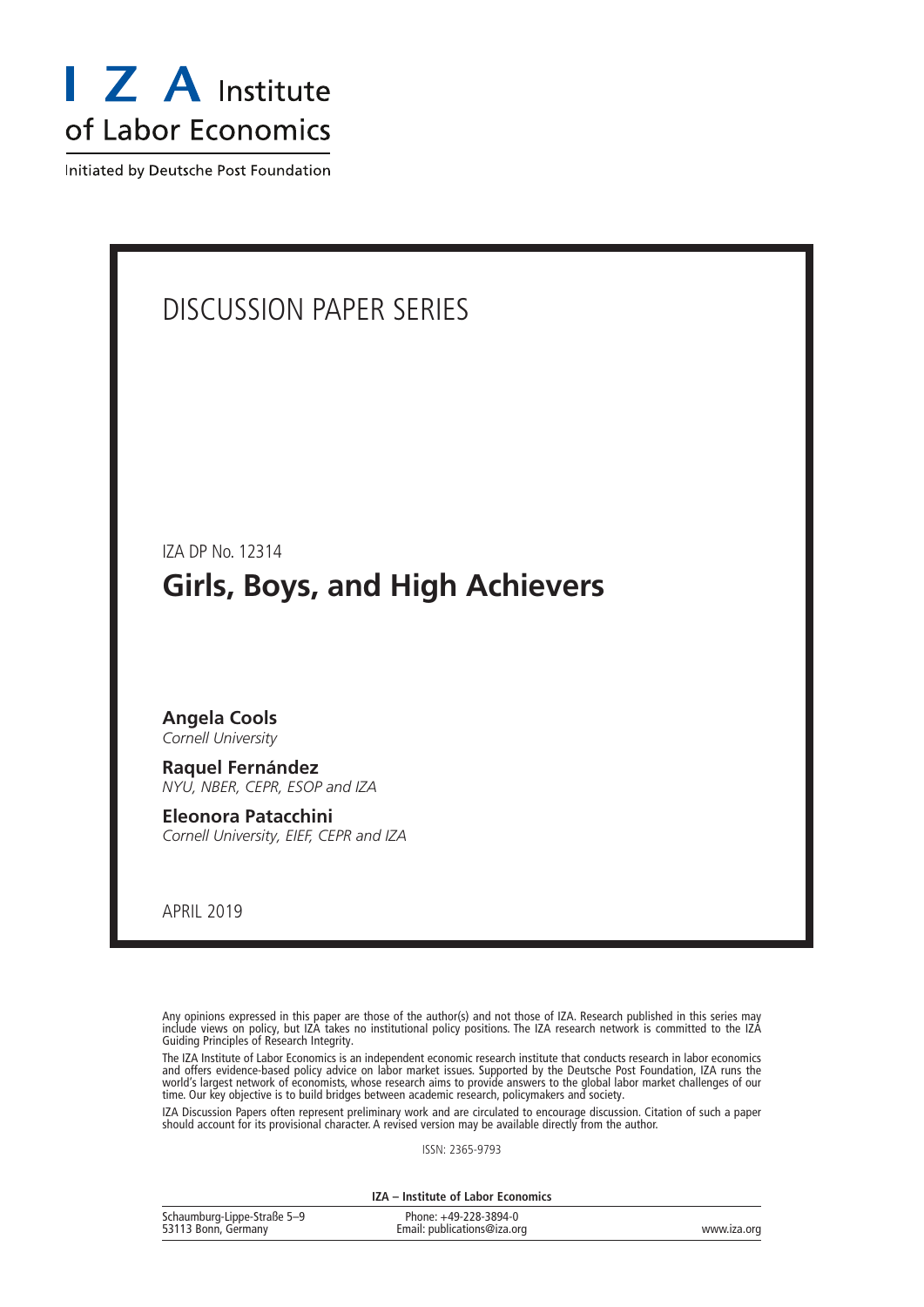# ABSTRACT

# **Girls, Boys, and High Achievers**

This paper studies the effect of exposure to female and male "high-achievers" in high school on the long-run educational outcomes of their peers. Using data from a recent cohort of students in the United States, we identify a causal effect by exploiting quasi-random variation in the exposure of students to peers with highly-educated parents across cohorts within a school. We find that greater exposure to "high-achieving" boys, as proxied by their parents' education, decreases the likelihood that girls go on to complete a bachelor's degree, substituting the latter with junior college degrees. It also affects negatively their math and science grades and, in the long term, decreases labor force participation and increases fertility. We explore possible mechanisms and find that greater exposure leads to lower self-confidence and aspirations and to more risky behavior (including having a child before age 18). The girls most strongly affected are those in the bottom half of the ability distribution (as measured by the Peabody Picture Vocabulary Test), those with at least one college-educated parent, and those attending a school in the upper half of the socioeconomic distribution. The effects are quantitatively important: an increase of one standard deviation in the percent of "high-achieving" boys decreases the probability of obtaining a bachelor's degree from 2.2-4.5 percentage points, depending on the group. Greater exposure to "high-achieving" girls, on the other hand, increases bachelor's degree attainment for girls in the lower half of the ability distribution, those without a collegeeducated parent, and those attending a school in the upper half of the socio-economic distribution. The effect of "high-achievers" on male outcomes is markedly different: boys are unaffected by "high-achievers" of either gender.

**JEL Classification:** I21, J16 **Keywords:** gender, education, cohort study, high achievers, peers

#### **Corresponding author:**

Raquel Fernández Department of Economics NYU 19 West 4th Street New York, NY 10012 USA E-mail: raquel.fernandez@nyu.edu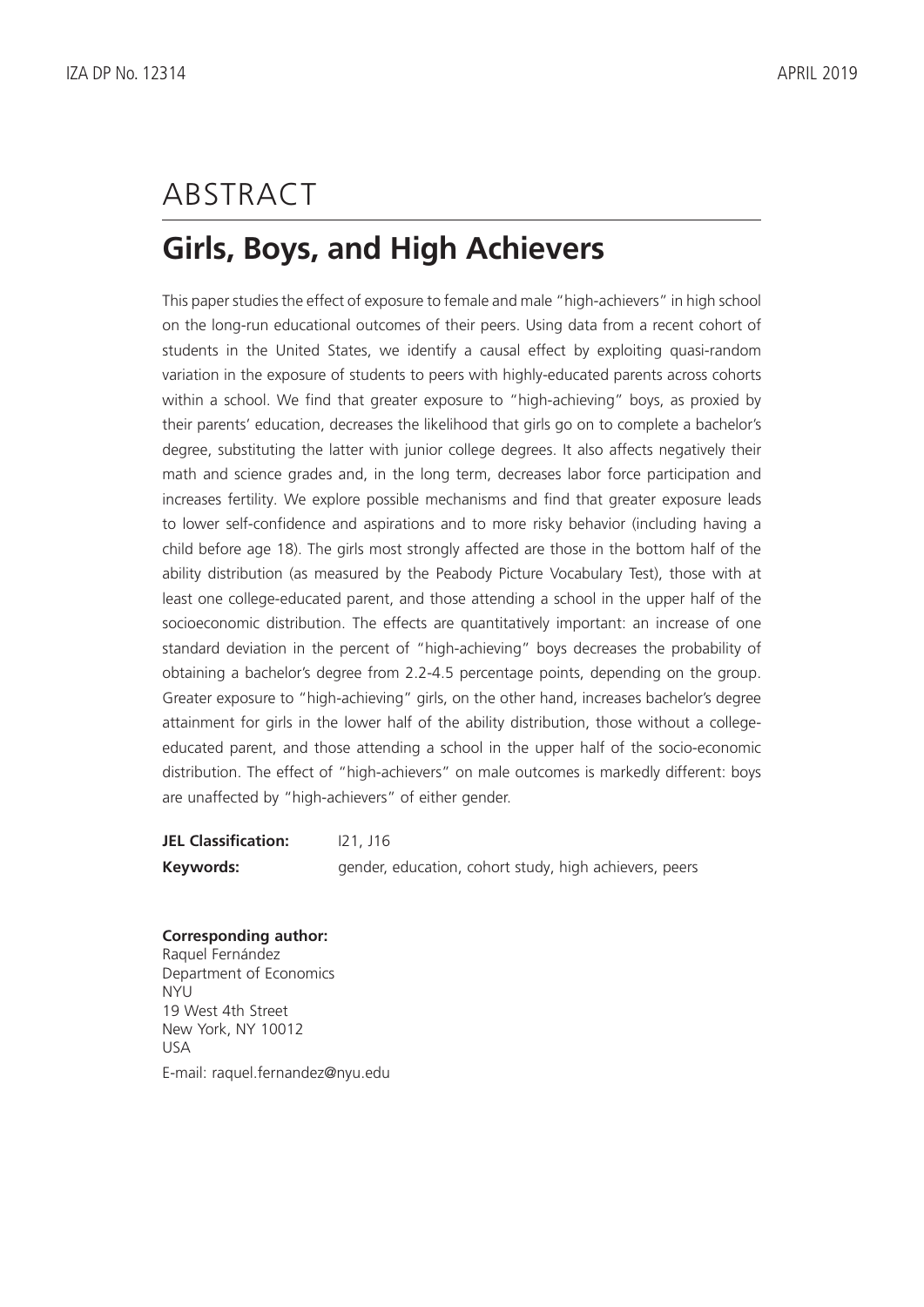## 1 Introduction

The gender composition of a class, or of a group of competitors, or of a team has been shown to affect both individual and group outcomes. These findings point to potentially important consequences for issues ranging from effective teaching, to the optimal structuring of teams, or to how best design evaluations in a variety of environments. In this paper we attempt to move beyond the question of gender per se and instead focus on investigating a particular characteristic: "high-achievers" of a given gender, which is the term we use to refer to students with very highly-educated parents. Does greater exposure to "high-achievers" of the same or different gender matter? To whom does it matter? And why?

We investigate these questions in the context of high-school education using the National Longitudinal Survey of Adolescent to Adult Health (Add Health) which was designed to be a nationally representative sample of students in grades 7-12 in the US. We make use of a predetermined student characteristic – whether at least one of their parents has some post-college education – to proxy for a bundle of student characteristics. Aggregating this number across students at the grade level by gender allows us to use plausibly exogenous variation across grades within the same school in the proportions of "high achievers" of each gender. Our main focus is on the longer-run education effects of this variation. We find a very strong asymmetric gender effect: the proportion of "high-achieving" boys has a statistically and economically significant negative effect on the probability that girls will end up with a bachelor's degree some 14 years later. There is no similar asymmetric gender effect in the proportion of "high-achieving" girls: a greater proportion of these does not affect outcomes for either gender and, furthermore, boys are not affected by the proportion of male "high-achievers." These results are robust to a wide variety of controls and alternative specifications, including the proportion of females in the class, the rank of the student, and the proportion of students of different races/ethnicities.

We investigate potential heterogeneity and non-linear effects. Performing various cuts of the data, we find that the negative effect of "high-achieving" boys on girls is concentrated in the lower half of the ability distribution (as measured by a student's Peabody Picture Vocabulary Test score), among those with a (at least) college-educated parent, and in the upper half of the socio-economic distribution of schools (as measured by the fraction of students that are performing at or above grade level). We show that girls exposed to a higher proportion of boys with highly-educated parents tend to have a lower math and science grades in high school and to substitute away from a four-year college degree into a two-year college. Furthermore, they have lower labor force participation and higher fertility by the ages of 26-32.

We are especially interested in understanding the mechanisms that drive the asymmetric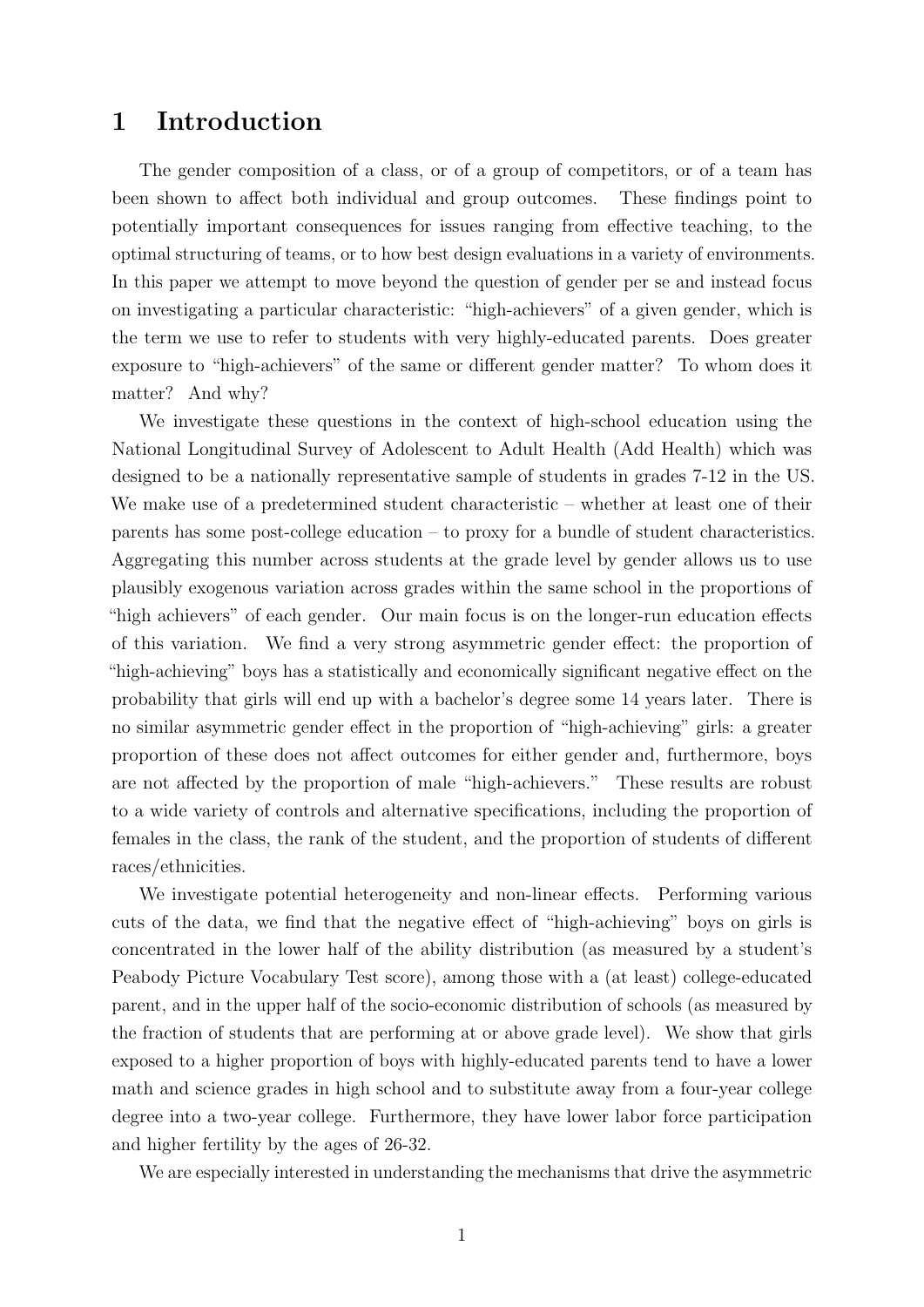gender results. Using questions in Add Health administered in the baseline year, we show that a larger proportion of "high-achieving" boys is associated with lower selfconfidence/ambition in girls, an increase in their risky behavior, and a higher chance of becoming a mother before age 18. The data does not permit us to identify the exact mechanism by which this occurs. Although we call these students (and their parents) "high achievers" a complex mix of their characteristics, and responses these, could be responsible for the outcomes. For example, it could be that teachers pay less attention to girls when faced with boys who perform well in school. Alternatively, it could be that girls are more likely to feel discouraged in the face of competition from boys. Nor can we rule out that their parents interact differently with schools, although this must occur in such a way that is detrimental to girls. Thus, although we cannot isolate different potential mechanisms, we do provide suggestive evidence regarding the pathways at work as they affect girls' propensity to engage in risky behavior and reduce their aspirations.

Our analysis relies on variation in the proportions of boys and girls that are "highachievers" across grades within the same school. As the baseline grade-level data is a "snapshot" of a school (grades) in 1994, we also conduct our analysis with an alternative definition of the main variable – the number of high achievers – as the proportion may vary in a systematic fashion due to dropouts. We show the results are robust to this alternative specification. In addition to a school-specific time trend, the paper conducts a variety of checks to make sure that the variation obtained is "as good as random." As in Lavy and Schlosser (2011), we conduct Monte Carlo simulations in which we randomly generate the post-college status of each student's parents and compare the simulated vs empirical standard deviation in each school. We also show that variation in the key peer explanatory variables is not related, within a school, to a number of important individual characteristics. Lastly, as suggested by Athey and Imbens (2017), we examine the extent to which the results could have been obtained by chance by reassigning to each individual the proportion of "high-achieving" peers from another grade within the same school, keeping all other variables as in the data and then comparing the results of these placebo tests with the estimated treatment coefficients.

Our paper is related to a growing literature on asymmetric gender effects in a variety of contexts. Asymmetric gender effects have been identified, for example, in a series of experiments by Niederle, Segal, and Vesterlund (2013). They show that in addition to female subjects being less likely to enter competitive situations (tournaments) than male subjects, the gender composition of the other competitors matters. Women are markedly more likely to participate when the competition consists solely of other women. Bordalo, Coffman, Gennaioli, and Shleifer (2018) show that, controlling for ability, a female subject's belief about the probability she answered a question correctly is more affected by the gender stereotype about the category in which a question is asked (e.g., cars and sports vs cooking and art) than a male subject's. Furthermore, when subjects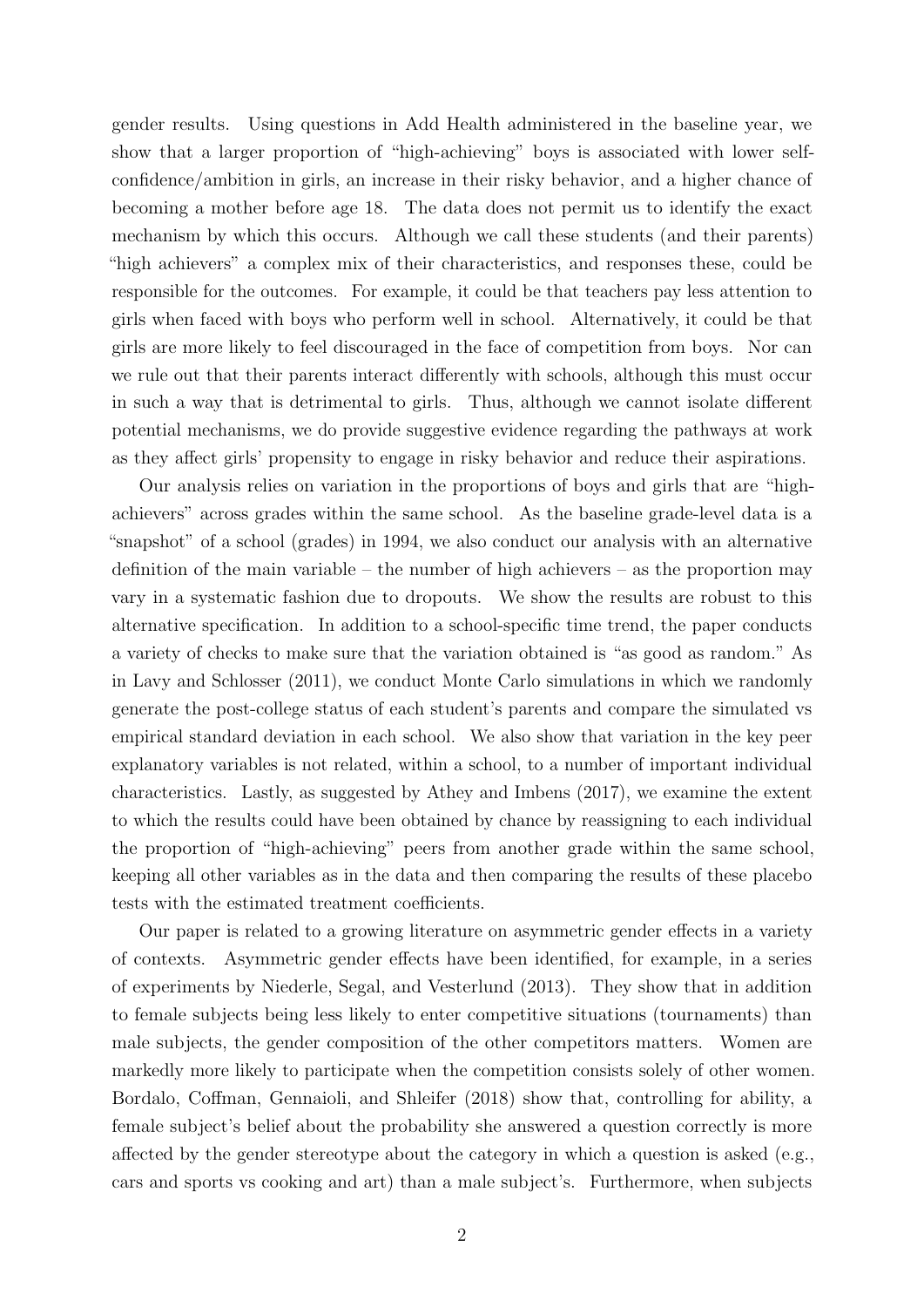play a cooperative game with a partner in which each needs to decide how willing they are to answer for the group, female subjects' beliefs become even more stereotyped if their partner is known to be male, leading them to decrease the probability with which they are answer and reducing the overall performance of their group. Our results suggest that the decline in self-confidence may be accentuated when faced with a signal of individual performance, a conjecture that would be of interest to confirm in the lab.

In the school setting there is also evidence that gender composition matters. The literature in this area, like ours, has mainly relied on quasi-random variation across cohorts or grades within a school to study topics ranging from the effect of immigrant peers in 5th grade on high-school outcomes in Israel (Gould, Lavy, and Paserman, 2009), to gender roles and their intergenerational perpetuation (Olivetti, Patacchini, and Zenou, 2018; Rodríguez-Planas, Sanz-de Galdeano, and Terskaya, 2018) to the long-run educational and labor-market consequences of disruptive peers in elementary school in Florida (Carrell, Hoekstra, and Kuka,  $2018$ <sup>1</sup>. Hoxby (2000b) exploits idiosyncratic variation in gender and race composition of adjacent cohorts in Texas public schools and finds that a greater share of female peers improves reading and mathematics test scores for both genders. Using Israeli data and relying on variations in the proportion of female students across adjacent cohorts within the same school, Lavy and Schlosser (2011) find that a greater proportion of girls is associated with positive high-school outcomes for both sexes. On the other hand, Black, Devereux, and Salvanes (2013), using Norwegian administrative data, find that there are asymmetric gender effects: a larger proportion of females among ninth-grade peers reduces males' long-run educational attainment whereas it decreases women's rates of becoming a teenage mother and increases the likelihood that as adults they work full time and their earnings. As the studies are based in different countries and use different specifications, the difference in results could stem from a variety of sources including short vs longer-run effects.

The papers closest to ours are Mouganie and Wang  $(2017)$  and Feld and Zölitz  $(2018)$ as they too are concerned with both the gender of a peer and distinguishing its effect by gender as well.<sup>2</sup> Mouganie and Wang (2017) study high-school students in China and

<sup>&</sup>lt;sup>1</sup>See the excellent review of the literature in Handbook of Education chapter by Sacerdote (2011).

<sup>2</sup>How high or low performing students affect various outcomes is the focus of a large literature. It does not, however, distinguish necessarily between male and female peers nor on their differential gender effects. The results of this literature are mixed. See, e.g., Imberman, Kugler, and Sacerdote (2012) that finds that high school students in the top of the student distribution benefit most from the arrival of high-performing peers (Katrina evacuees) and are the hurt by the arrival low-achieving peers whereas Angrist and Lang (2004) find no significant impact of low-performing students from the Metropolitan Council for Educational Opportunity desegregation program in Boston. Carrell, Fullerton, and West (2009) find that higher-ability peers at the US Air Force Academy provide greater positive peer effects for lower-ability students than for middle-ability students. Bifulco, Fletcher, Oh, and Ross (2014) study the effects of the greater exposure to school peers with a college-educated mother, also using Add Health data. Interestingly, they do not find any significant long-run effect on education but this may well be a result of not distinguishing between male and female peers with a college educated mother. Lastly, Fischer (2017) examines the impact of relatively high-achieving peers in an introductory chemistry classes at a large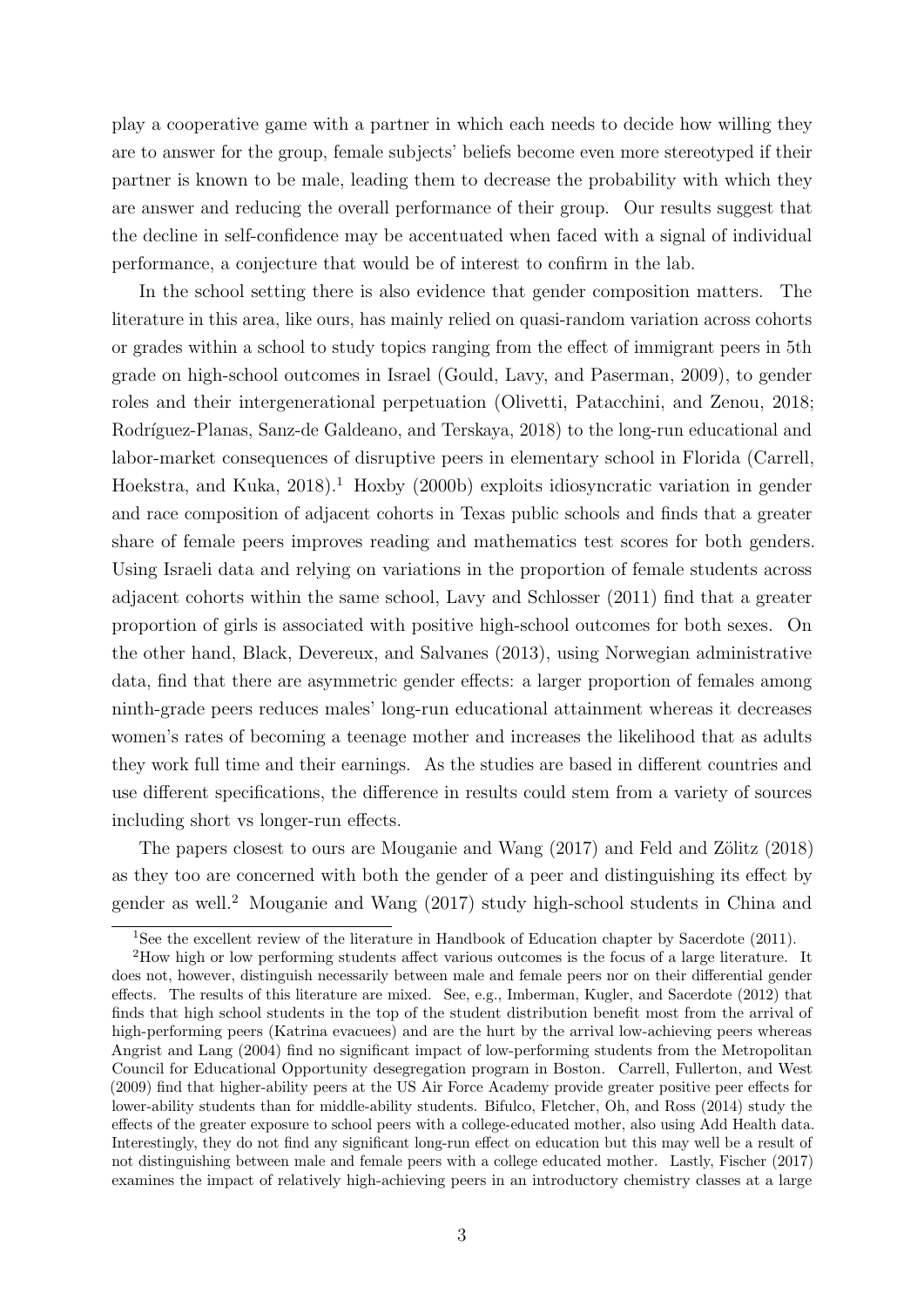find that high-performing male peers (defined by their performance on a national exam in mathematics prior to their entry in high school which occurs in 10th grade) reduce women's likelihood of choosing a science track (relative to an arts track) for the remainder of high school whereas high-performing female peers have the opposite effect. Feld and Zölitz (2018) exploit the random assignment of first-year students within compulsory courses to teaching sections in a Dutch business school. They show that having male peers with higher pre-assignment GPA is associated with men taking more mathematical courses. Women, on the other hand, choose to take fewer mathematical courses and are less likely to choose a mathematically intensive major. Our analysis adds to these finding by showing that greater exposure to "high-achieving" males not only influences women's fields of study but also their overall educational attainment. It has the advantage not only of being nationally representative but also of showing that these effects are already present in high school and have long-term consequences. Furthermore, and perhaps most importantly, the nature of our data set allows us to explore some of the pathways by which these effects occur (self-confidence and risk) and identify the characteristics of those girls who are most likely to be negatively affected.

Our paper proceeds as follows. In Section 2, we present the data and sample selection. In Sections 3 and 4, we detail the construction of the main variables and our identification strategy. Section 5 is devoted to the main regression analysis. We explore possible pathways for the effects in Section 6. Sections 7 explores heterogeneity in the results and examines additional long-term consequences. In Section 8 we perform several robustness checks and conclude in Section 9.

## 2 Data and Sample Selection

This analysis uses data from the National Longitudinal Survey of Adolescent to Adult Health (Add Health).<sup>3</sup> Add Health is a school-based longitudinal survey designed to be nationally representative of students in grades 7-12. It examines students at a representative set of 132 schools in the United States, beginning in the 1994-1995 school year.<sup>4</sup> Add Health contains both in-school and in-home survey components. First, between

<sup>4</sup>To select schools, Add Health used a stratified sampling design. High schools were chosen from strata based on the following characteristics: region, urbanicity, school type, ethnicity, and size. If a school

public university. She finds that being in a chemistry class with more high-ability peers decreases the likelihood that women complete a STEM degree whereas men are not affected. In this case as well, there is no differentiation in the gender of these peers.

<sup>3</sup>This research uses data from Add Health, a program project directed by Kathleen Mullan Harris and designed by J. Richard Udry, Peter S. Bearman, and Kathleen Mullan Harris at the University of North Carolina at Chapel Hill, and funded by grant P01-HD31921 from the Eunice Kennedy Shriver National Institute of Child Health and Human Development, with cooperative funding from 23 other federal agencies and foundations. Special acknowledgment is due Ronald R. Rindfuss and Barbara Entwisle for assistance in the original design. Information on how to obtain the Add Health data files is available on the Add Health website (http://www.cpc.unc.edu/addhealth). No direct support was received from grant P01-HD31921 for this analysis.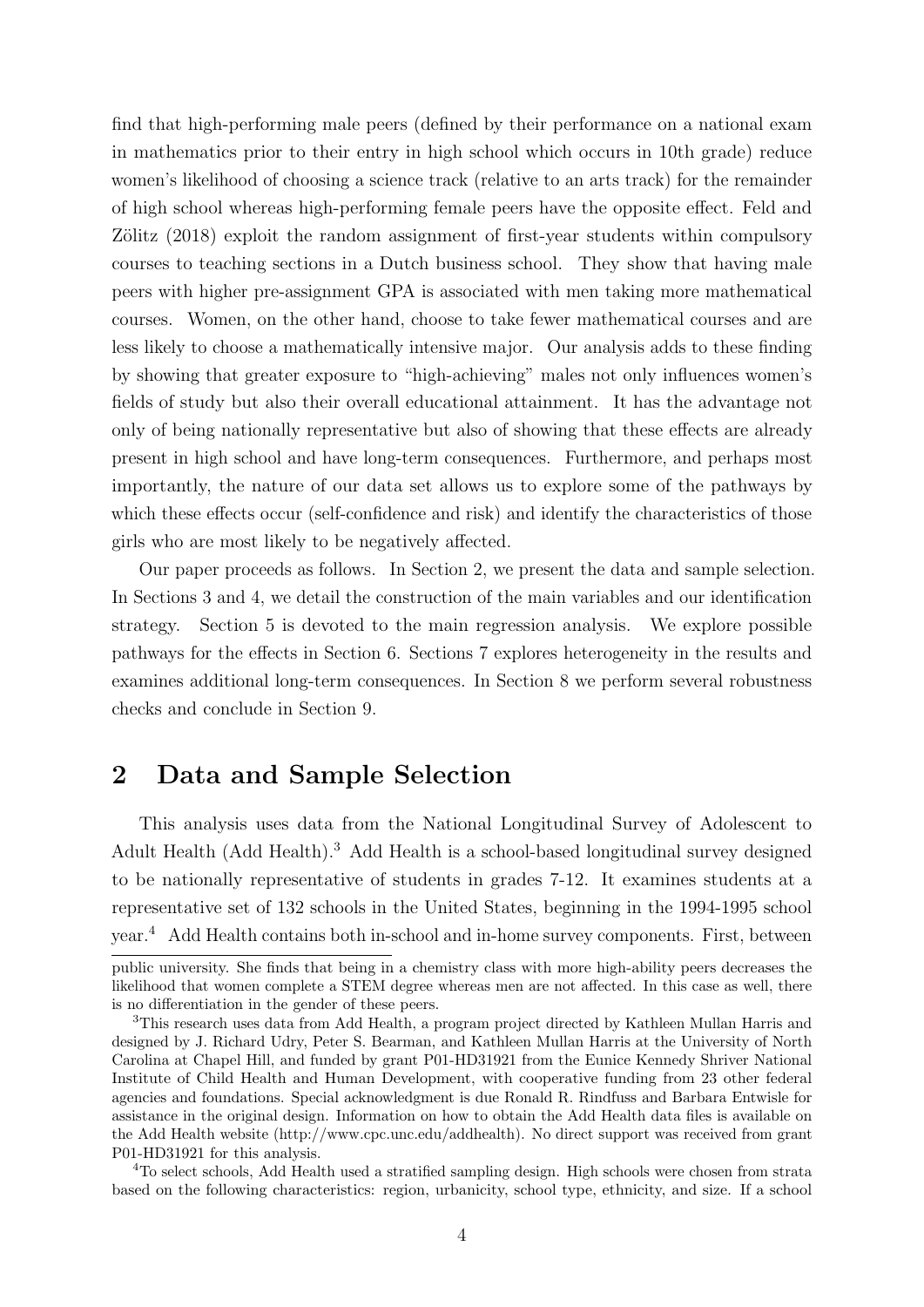September 1994 and April 1995, an in-school survey was issued to students in each of the sample schools. Every student in attendance on the school's survey day was asked to complete an in-school questionnaire which included basic questions about the student's demographics (sex, age, race, nativity status) and information about the characteristics including educational attainment of a mother figure (biological mother, stepmother, foster mother, or adoptive mother) and father figure (biological father, stepfather, foster father, or adoptive father) living in the student's household (henceforth called "residential" parents). A total of about 90,000 students completed this in-school questionnaire.

Following the conclusion of the in-school surveys, Add Health randomly selected a subsample of 20,000 students from the roster of the sample schools for more detailed interviews in the in-home sample. Approximately 17 male and 17 female students from each grade level in each school were chosen for the core in-home sample.<sup>5</sup> The core was then supplemented with oversamples for particular populations of interest, defined by ethnicity, presence of siblings in the sample, adoption status, and disability. Interviews with the core and supplemental students took place between April and December 1995 in the students' homes (Wave I).<sup>6</sup> They included questions on parents' background for both residential parents (the mother and father figures living in the same household as the student) and biological parents.

Wave I also include questions on students' academic performance, attitudes, criminal behavior, and other sensitive topics. At the beginning of the Wave I survey, students were also asked to complete an abbreviated version of the Peabody Picture Vocabulary Test (PVT), a test widely used to measure verbal ability.<sup>7</sup> Interviewers also issued a survey to the student's residential parent, asking questions about attitudes and family income, among other topics.<sup>8</sup> Those individuals selected for the Wave I in-home sample were re-interviewed in 1996 (Wave II), 2001-2002 (Wave III), and 2008 (Wave IV). In these follow-up interviews, individuals were asked questions about their living situation, health behaviors, daily activities, and, importantly, level of educational attainment to date.

refused to participate in the survey, another school from the same stratum was selected. Participating high schools then assisted in the identification of feeder schools, typically a middle school, whose students tend to attend the sample high schools.

<sup>5</sup>At 2 large schools and 14 small schools, in-home interviews were administered to all students to achieve a saturated sample.

<sup>6</sup>The majority (92 percent) of Wave I interviews for individuals in our sample took place between April 1995 and August 1995. For these students, Wave I responses and information on peer characteristics are from the same school year. For those interviewed between September and December, Wave I responses are from the following school year. We include, therefore, an indicator for this in any regression with a Wave I outcomes.

<sup>7</sup>The Add Health PVT is a condensed version of the Peabody Picture Vocabulary Test–Revised (PPVT), a standard assessment of verbal ability used in the United States. Scores are standardized by age to a mean of 100 and standard deviation of 15 for each age group, and neither the student nor the interviewer is made aware of the results of the test. For more information, see http://www.cpc.unc.edu/projects/addhealth/design/wave1.

<sup>8</sup>The interviewers attempted to interview the student's resident mother. If unavailable, they interviewed another adult in the household. Overall, 93 percent of parent interviews took place with a female parent.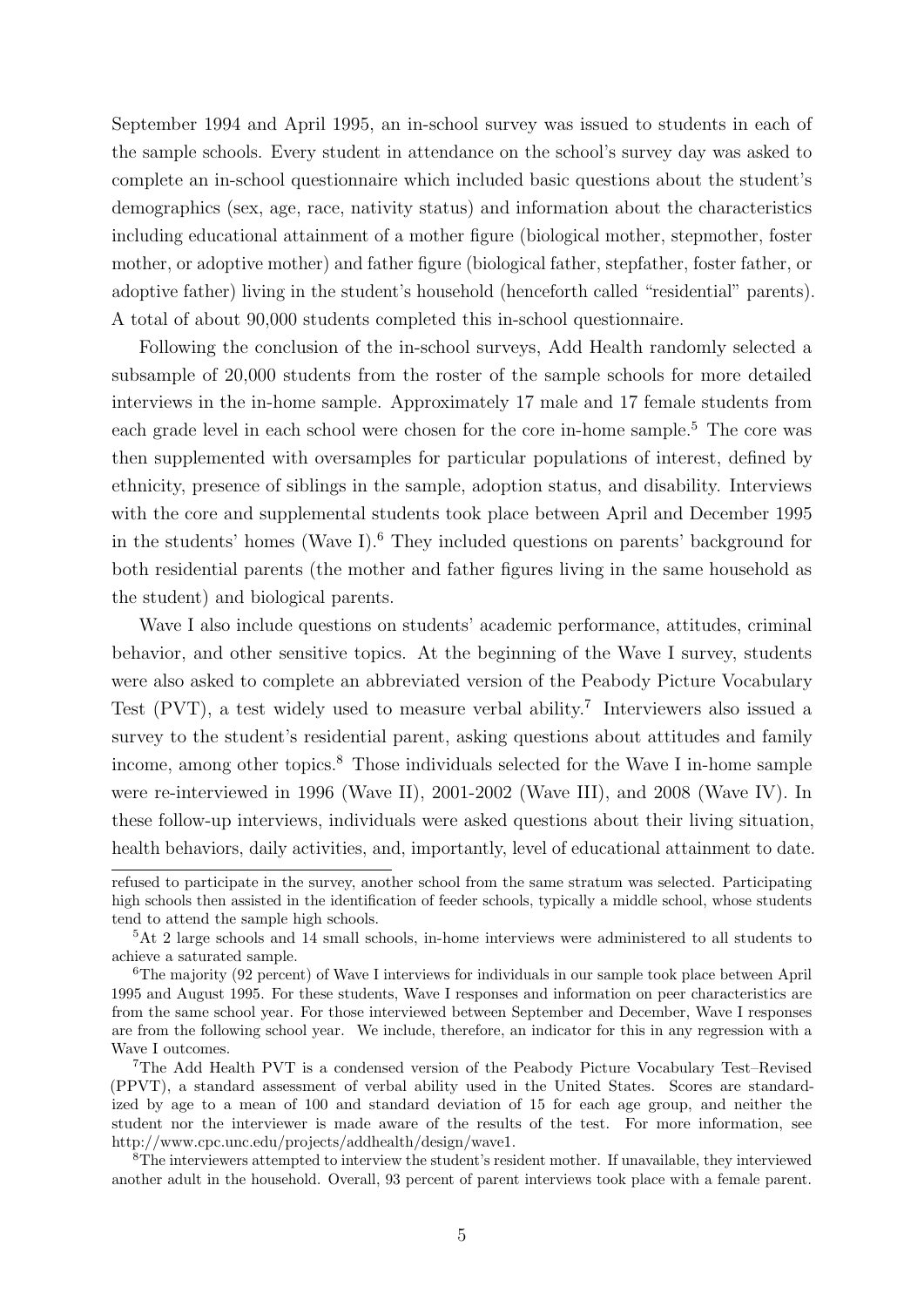Our analysis uses both Wave I (in-school and in-home survey) and Wave IV information. All the information on school peers is obtained from the in-school survey. In addition to information on educational attainment, our data also provides rich information on behaviors and perceptions in adolescence, which enable us to inspect several mechanisms for our results. Throughout the analysis we use Wave I in-home information on residential rather than biological parents for consistency with the in-school sample (which only collects information on residential parents).

After dropping students who were not followed through Wave IV and those that cannot be matched with peer characteristics we also eliminated particular grades/schools (e.g., an all-male school, 7th and 8th graders from a school that doubles in size between 8th and 9th grade) the final sample consists of 10,853 students (5899 females and 4954 males) and 118 schools.<sup>9</sup> Summary statistics for the Wave IV-weighted sample are reported by sex in Table 1. On average, the students are almost 16 years old in July of 1995. About two-thirds of our sample is Non-Hispanic White, 15-17 percent is Black, 10 percent is Hispanic/Latino, and the remainder is Asian or other races. By the time of the Wave IV survey (2008), the vast majority of students in our sample (94 percent of females and 91 percent of males) have achieved a high school diploma or GED, and about one third (35 percent of females and 28 percent of males) have completed a bachelor's degree. Data from the 2008 American Community Survey (ACS) that is re-weighted to match the age distribution of the Add Health sample is also presented in Table  $1<sup>10</sup>$  As shown, the Add Health population is broadly similar to the U.S. population as calculated from the ACS.

## 3 The Main Variables

The objective of this paper is to study the impact of "high-achieving" girls and boys on the long-run educational outcomes of their peers. In order to do so, we require a variable that is plausibly exogenous to a student's experience. This prevents one from using grades as an outcomes as, for example, a high-ability student may encourage her peers to study harder and thus raise their grades. In this case of reverse causality, an association between peers' achievement and an individual's long-run outcomes may be due to the individual's own ability. We therefore turn to a measure that is determined before individuals meet and interact with their fellow students at school: residential parents' education.

<sup>9</sup>See the Appendix for the exact details. The robustness section examines whether attrition is a function of the main variables introduced in the next section and concludes that this is not a problem.

 $10$ We exclude those from the ACS sample who immigrated to the United States after 1994 as immigrants since 1994 would not have been in the Add Health sample.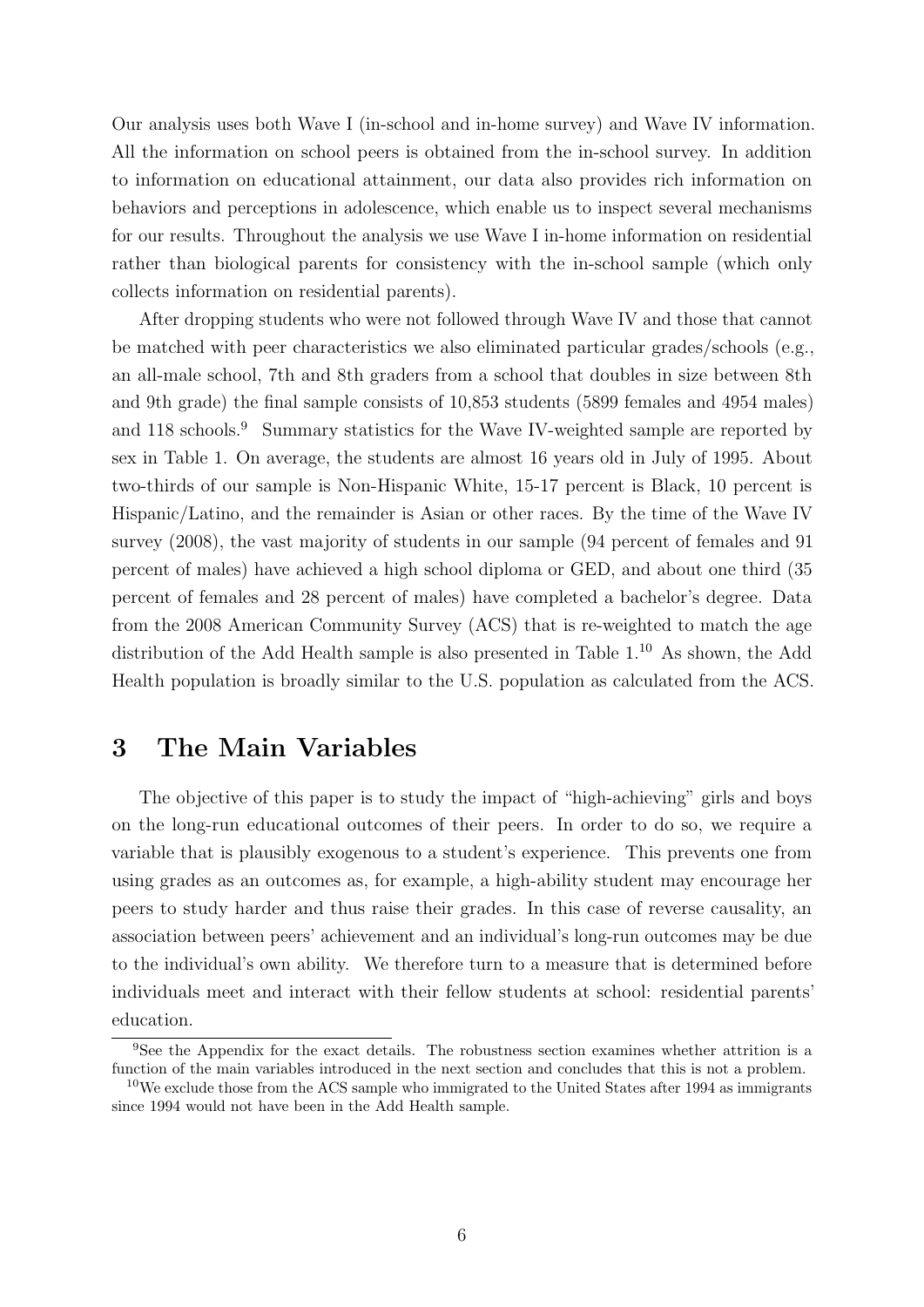## 3.1 Defining "High Achievers"

Parents' educational attainment is usually determined before students enter school and the literature finds a strong, positive relationship between an individual's academic achievement and the educational attainment of his or her parents.<sup>11</sup> We next document this link for individuals in our sample in two ways: via a student's GPA and via a student's ability as measured by their PVT score. It is important to reiterate here that parental education is not only a proxy for a student's achievement but is also correlated with a bundle of other characteristics. Thus, we cannot disentangle which features associated with parental education are playing a critical role. Nonetheless, we think it is useful to document the correlation between parental education and student achievement.

To measure achievement using a student's GPA, we average a student's self-reported grades in the four subjects that are asked (English, History, Mathematics, and Science) obtained during the Wave I interview.<sup>12</sup> Table 2 shows the results of an OLS regression in which the dependent variable is GPA and the main independent variables are indicators of residential parental education.<sup>13</sup> A residential parent's education is coded as less than high school, high school graduate (including a GED), some college if there is any education past high school that does not result in college graduation, college graduate, and post college if "any professional training beyond a four-year college or university." Students who do not know or refuse to answer are included via a dummy variable for the presence of a missing value. If there is no residential mother (equivalently father), all education dummies are given a value of zero and we include a dummy variable for "mother (equivalently father) not in household."

The first four columns of Table 2 are for girls; the last four are equivalent specifications for boys. Columns  $(1)-(3)$  (respectively,  $(5)-(7)$  for males) include increasing number of individual and family controls – first only residential parental education categories (including a category for missing), then age, race, and family income, and lastly the

<sup>11</sup>See, e.g., Davis-Kean (2005); Reardon (2011); and van Tetering, de Groot, and Jolles (2018).

 $12$ For each subject, the student was asked to report the following grade categories: A, B, C, D or lower, subject was not graded that way, or did not take this subject. We set A=4.0, B=3.0, C=2.0, D or lower=1.0 and averaged across the four subjects. If the student reported that the subject was not graded in this manner or did not take this subject (approximately 10 percent of the students), we do not include that subject in the calculation of the student's GPA.

<sup>&</sup>lt;sup>13</sup>Information on parental education is from the student's responses in the Wave I survey. Students were asked, for each residential parent, to select how far the parent went in their education: never went to school; eighth grade or less; more than eighth grade, but did not graduate from high school; went to a business, trade, or vocational school instead of high school; high school graduate; completed a GED; went to a business, trade, or vocational school after high school; went to college, but did not graduate; graduated from a college or university; professional training beyond a four-year college or university; doesn't know what level; doesn't know if he/she went to school.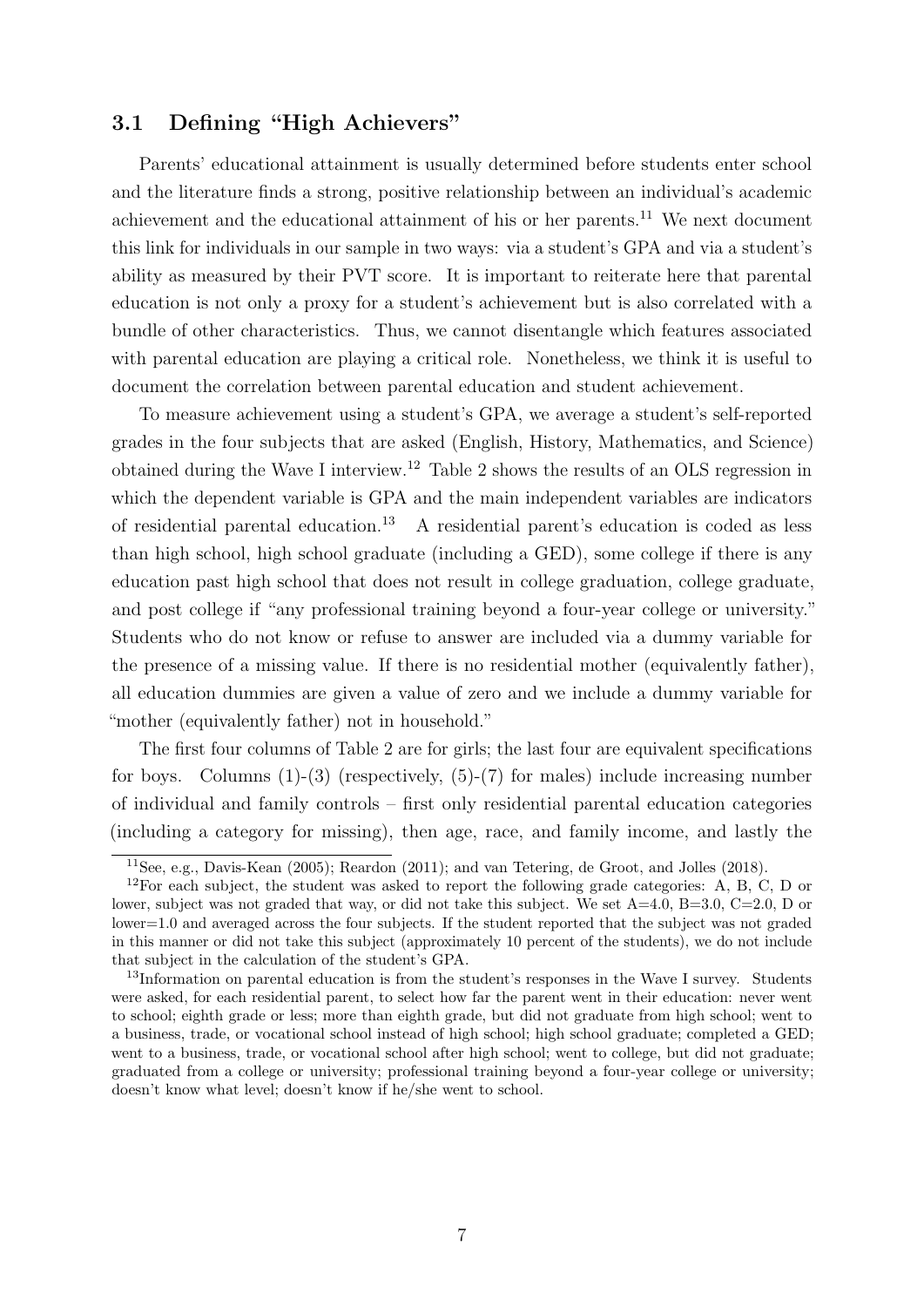student's PVT score as a control for individual ability.<sup>14,15</sup> All specifications include grade and school fixed-effects to control for different grading philosophies across schools and also across grades. Lastly, specification (4) (respectively, (8) for males) includes a school-specific linear time trend to account for trends in grading practices or student composition at the school level.

As shown, having highly-educated residential parents is associated with a higher GPA for both girls and boys. For girls, a mother with a post-college education – defined as any education past college graduation – is associated with a GPA that is about 0.3-0.5 points higher relative to the baseline group of a mother without a high school degree. A father with a post-college education is associated with a GPA that is 0.3-0.4 points higher relative to the baseline group of a father without a high school degree. The results are similar for boys: a mother with a post-college education is associated with a GPA that is 0.2-0.4 points higher than the baseline group whereas a father with a post-college education is associated with a GPA that is about 0.4-0.5 points higher than the baseline group. These are sizable effects: ceteris paribus, they increase a girl's GPA from a mean of 2.9 to 3.2-3.4 and a boy's GPA from a mean of 2.7 to 2.9-3.2.

Although we have included several individual controls in the regressions of student achievement, note that if what one is interested is how other students react to high achievers, it is not clear that these controls are relevant. That is, other students will not care necessarily if a student is a high-achiever after controlling for, say, family income. Nonetheless, it is of interest to note that the correlation between parental education and achievement exists both with and without controls.

We next consider whether a parent with a post-college education predicts achievement more strongly than any other levels of parental education. For both girls and boys, a post-college mother is quantitatively more important than simply college. A post-college rather than only-college father is also highly predictive for boys but not for girls. For the latter, a college versus a post-college father is associated with roughly the same increase in GPA. To show this rigorously, we perform F-tests for equality between the coefficients on parents with post-college education and parents with only a college education. We focus on two sets of coefficients: mother with college versus mother with post-college, and father with college versus father with post-college. The equality p values are shown

 $14$ Using information on the student's month and year of birth, we create a variable for age in months that reflects each student's age in July 1995. Race controls include dummies for Black, Latino, Asian, and other races. Students are classified as Latino if they report any Hispanic/Latino ethnicity. They are classified as other races if they report more than one race (White, Black, Asian) or being of another race outside of these three categories.

<sup>&</sup>lt;sup>15</sup>The Add Health parent survey asks the following question to collect family income information: "About how much total income, before taxes did your family receive in 1994? Include your own income, the income of everyone else in your household, and income from welfare benefits, dividends, and all other sources." The number is given in thousands and thus multiplied by 1000 before inclusion in the regression. If family income is missing, we impute it at the average of that reported by parents of other Wave I in-home survey students at their school and include a dummy for missing family income.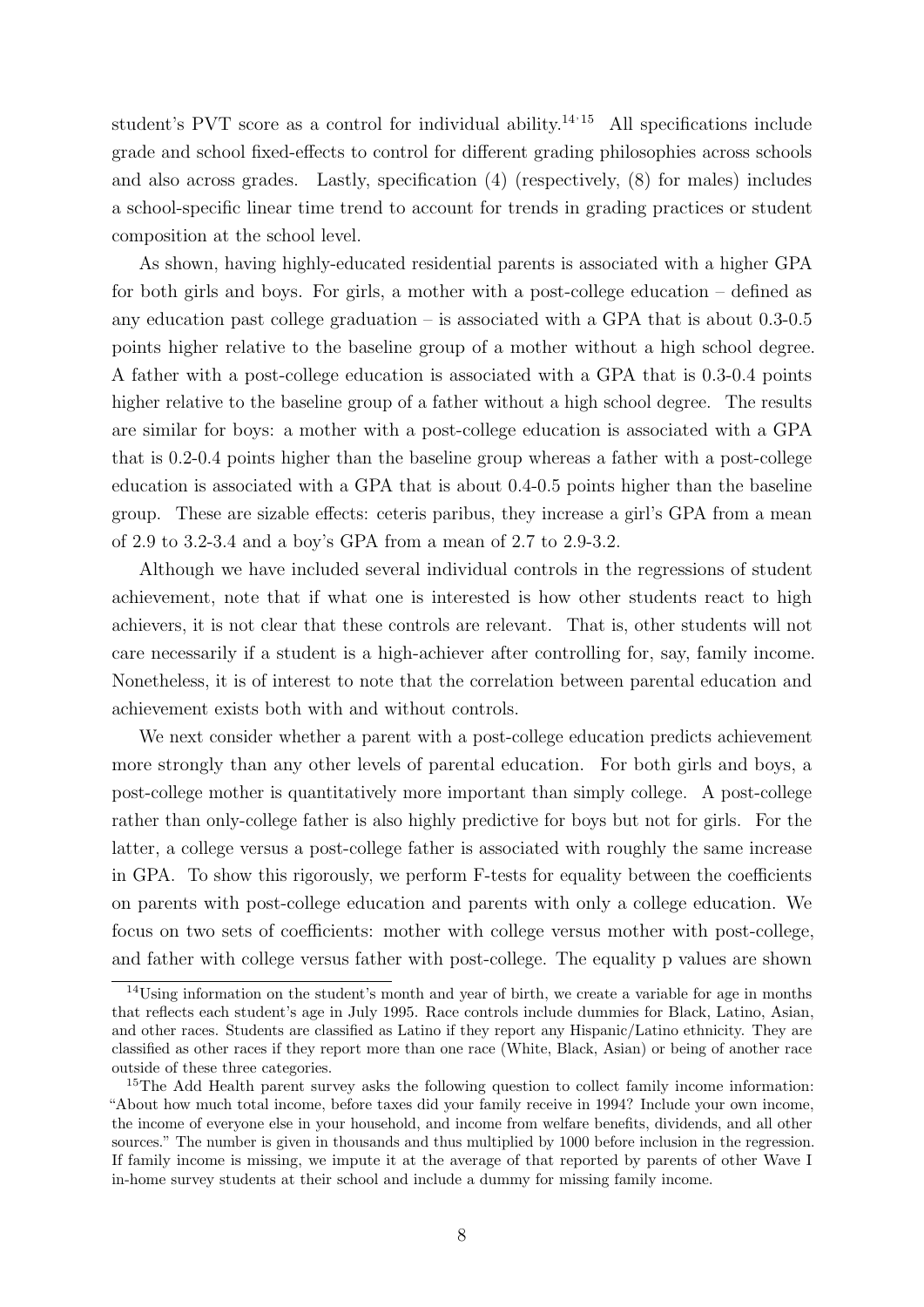at the bottom of the table. The values are under 0.05 for mother post-college versus mother college, and are under 0.01 for father post college versus father college for boys. Consequently, we define a student as a "high-achiever" if at least one of their parents has a post-college education.<sup>16</sup>

We can repeat this exercise using a larger sample – the in-school sample – but in that case losing the information on household income and the student's PVT score. In Table 3 we examine the predictive power of parental education on student achievement for this sample. As can be seen from this table, the results are similar to those obtained for the in-home sample: either parent post-college is the quantitatively most important education level for a student's GPA.

As a final check, in Table 4, we return to our main sample and examine the relationship between a proxy for a student's ability – their PVT score – and parental education. The results are similar to the ones obtained for GPA. In this case, a girl with a post-college mother is associated with a PVT score that is 7-9 points higher (more than half a standard deviation of PVT scores as these are normalized to have a standard deviation of 15); a boy with a post-college father has a 5-7 point higher PVT score.

## 3.2 Construction of the Main Variables

As discussed in the previous section, we call a student a "high achiever" if at least one parent has a post-college education. Next, we construct a composite measure for the extent to which a student faces or interacts with this type of student. A natural measure to use for this is the fraction of students in the same grade who are "high achievers," i.e., who have residential post-college parents. We use the in-school survey which records the student's response to the highest level of education attained by their residential father and residential mother and create a dummy variable  $PC<sub>i</sub>$  for student i that takes the value one if either the residential mother or the residential father of student i has a post-college education, i.e., obtained any education beyond a four-year college degree, and takes the value of 0 otherwise. If a student either does not have a residential father/mother or the information is missing, we impute that parent's level of education using the other parent's education. For example, if the residential father's education is missing, but the residential mother has a high-school education, we impute a value for father post-college by taking the average value of father post-college among students of the same gender and and in the same school who also have a residential mother with a high-school education.<sup>17</sup>

We measure the *fraction* of male and female high achievers separately. Specifically, we define the variables:

 $16$ Not only is this variable a stronger predictor of high achievement than college graduate but its interpretation is also clearer since the latter does not explicitly distinguish between a two and four-year college whereas a parent is only classifed as post-college if they have gone beyond a four-year college.

<sup>17</sup>See the Appendix for further details.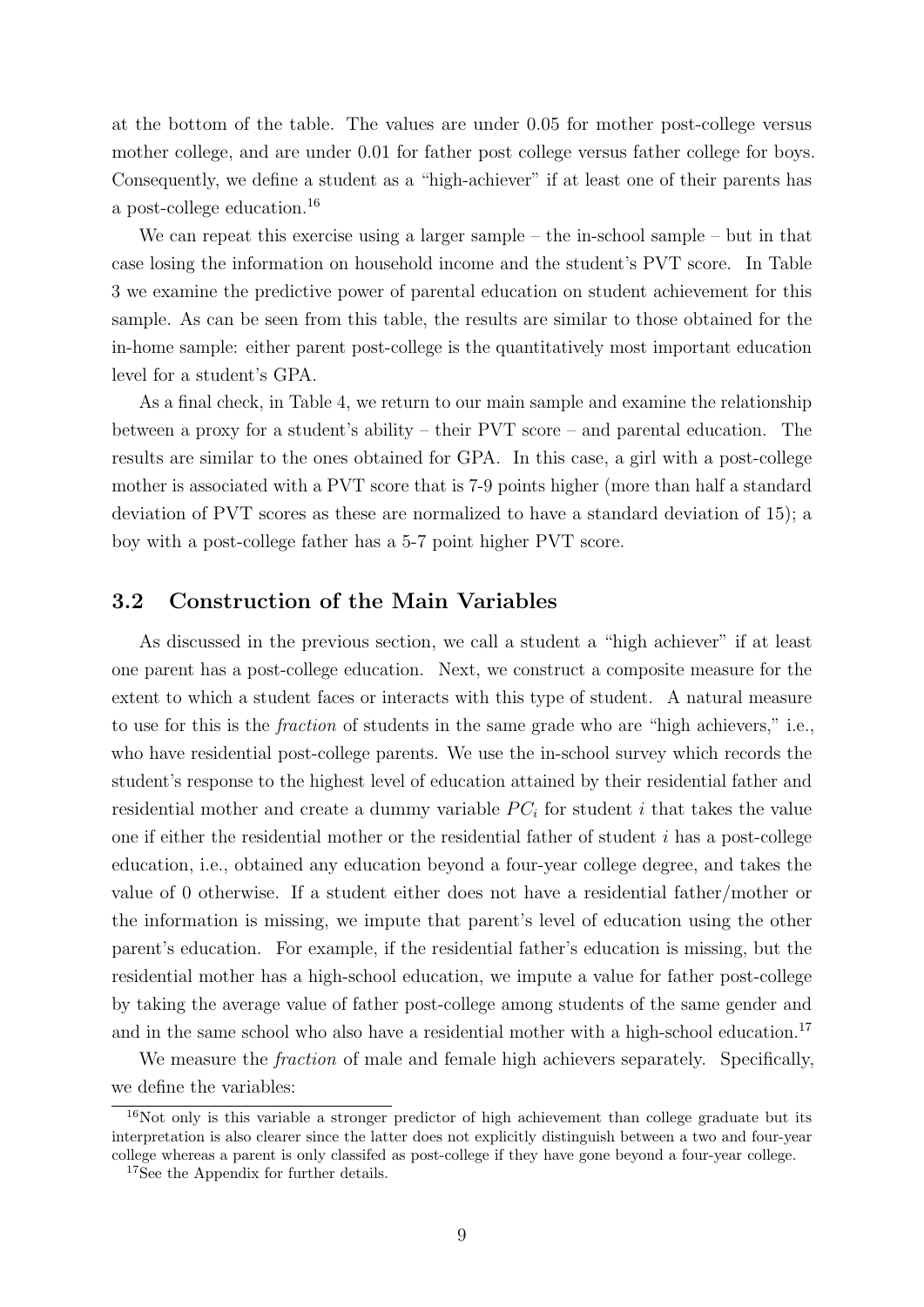$$
MF_{igs} = \frac{1}{n} \sum_{j(i)=1}^{n} PC_{jgs}, \quad FF_{igs} = \frac{1}{q} \sum_{k(i)=1}^{q} PC_{kgs}
$$
 (1)

where  $j(i) = 1, ..., n$  indexes student is male peers and  $k(i) = 1, ..., q$  indexes student is female peers in grade g and school s. Thus,  $MF_{igs}$  (respectively,  $FF_{igs}$ ) is the fraction of male peers (respectively, female peers) in the same school and grade as  $i$  with at least one post-college parent. Both  $MF_{igs}$  and  $FF_{igs}$  are the sample moments of the *leave-one-out* distribution of students with a post-college parent belonging to a specific gender, grade, and school. That is, for each student  $i$ , these variables capture the proportion of students of each gender with a post-college parent computed from the school-grade distribution of students by gender after eliminating student i from the distribution.

## 4 Empirical Model and Identification Strategy

This section presents the benchmark regression model and conducts several tests. In particular, it reports the variation that exists once in the main variables net of fixed effects and school time trends. It performs Monte Carlo simulations and balance tests.

### 4.1 The Regression Model

In Wave IV we observe individuals at ages 26-32, by which point individuals are likely to have completed a substantial portion of their education.<sup>18</sup> Hence, the main long-run outcome that we are interested in studying and that is feasible given the nature of the data is completion of a bachelor's degree. We create a variable for "bachelor's degree" which equals 1 if the individual reports any of the following degrees: bachelor's degree, certificate from a 1- or 2-year post-baccalaureate academic program, master's degree, PhD degree or equivalent (EDD, DrPH, etc.), or professional doctorate (MD, JD, LLB, DDS, etc.). The variable "bachelor's degree" is set equal to 0 if the individual does not report any of these degrees.

We estimate the following regression model:

$$
y_{igs, t+1} = \alpha_g + \beta_s + \delta_s g + \phi_1 M F_{igs} + \phi_2 F F_{igs} + \theta X_{i,t} + \gamma Z_{igs, t} + \varepsilon_{i,t+1} \tag{2}
$$

where  $i$  denotes a student,  $g$  denotes grade or cohort,  $s$  denotes school, and  $t$  denotes time.  $y_{iqs,t+1}$  is a dummy variable taking value 1 if, as of Wave IV  $(t+1)$ , the student has obtained a bachelor's degree.  $\alpha_g$  is a grade fixed effect,  $\beta_s$  is a school fixed effect, and  $\delta_s g$ is a school-specific linear time trend (which is equivalent to a linear trend in grade level).

<sup>18</sup>To the extent that younger individuals may still go on to finish college, this is controlled for by the grade fixed effect.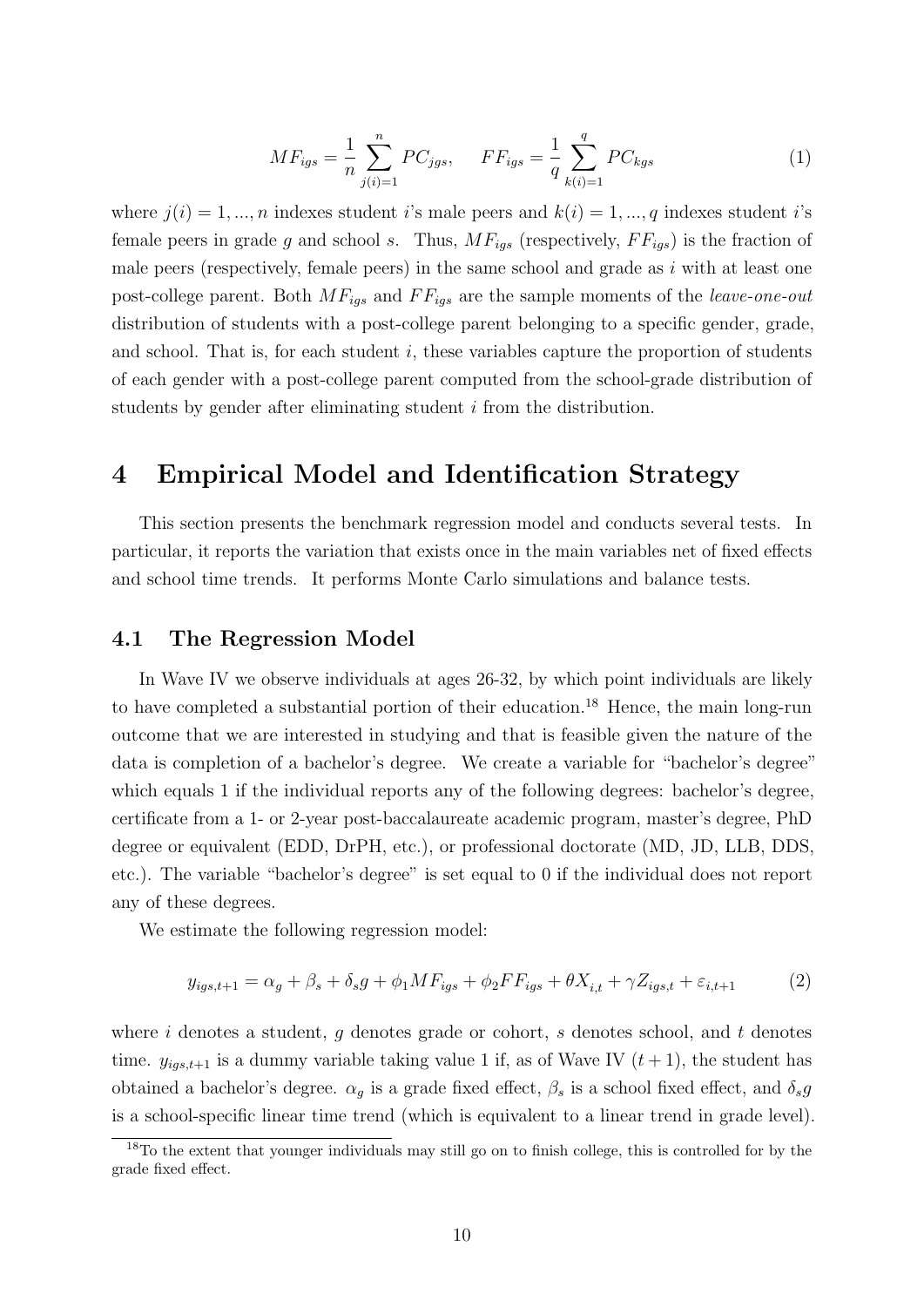The linear time trend is implemented by creating dummy variables by school that are set equal to the student's grade if they attend the given school, and 0 otherwise. We also include a vector of controls for individual characteristics,  $X_i$ , and a vector of other peer characteristics  $Z_{igs,t}$ , as measured in Wave I. Finally,  $\varepsilon_{i,t+1}$  are i.i.d., mean 0 innovations.

Our empirical strategy exploits idiosyncratic variation in exposure to high achievers across different cohorts of high-school students within a given school, a common approach in the literature.<sup>19</sup> The grade fixed-effects control for initial differences across cohorts whereas the school fixed-effects control for unobserved differences in average student characteristics across schools as well as for aspects of school quality that are constant across cohorts within a school. The main assumption we make is the usual one: we assume that while parents may make decisions based on overall characteristics of a school, they do not do so based on the specific characteristics of their child's cohort within the school. Thus, the variation due to differences in cohorts across schools can be treated as quasi-random. To deal with the possibility that the average characteristics of a school may be changing over time/grade, and thus that there may also be changes in selection over time, we include a school linear time trend in all specifications. Thus, the quasi-random variation is obtained from the deviation from this trend, rather than simply from the deviation around the average cohort in the school.

## 4.2 Evidence in Support of the Identification Strategy

Our ability to exploit this identification strategy relies on there being sufficient residual variation in the main variables. Table 5, panel (a), reports variation in the fraction of male (female) "high achievers" (always using the leave-one-out distribution as described earlier) by sex. As shown in the first row, the average of  $MF$  is 0.145 for females and 0.143 for males (that is, about 14.3-14.5 percent of male peers have a post-college parent), and the standard deviation is about 0.10. After removing grade fixed effects and the school time trend, the residual variation is about 0.02, accounting for just under one-fifth of the overall raw variation for both genders. The average of  $FF$  is slightly lower, about 0.12, and the standard deviation is approximately 0.10.<sup>20</sup> The residual variation in  $FF$  of 0.02 accounts for about one-fifth of the overall variation as well.

Next, to test whether the variation we observe in our main variables is "as good as random" we perform Monte Carlo simulations.<sup>21</sup> Specifically, for each student  $i$  in our sample we randomly generate the post-college status of i's parents using a binomial

<sup>19</sup>See, e.g., Hoxby (2000a, 2000b); Angrist and Lang (2004); Gould et al. (2009); Lavy and Schlosser (2011); Lavy, Paserman, and Schlosser (2011); Olivetti et al. (2018); and Merlino, Steinhardt, and Wren-Lewis (2019).

<sup>&</sup>lt;sup>20</sup>This could be due to girls with more-educated parents having a greater tendency to attend all-girls schools.

<sup>&</sup>lt;sup>21</sup>See, e.g., Lavy and Schlosser  $(2011)$  and Rodríguez-Planas et al.  $(2018)$ .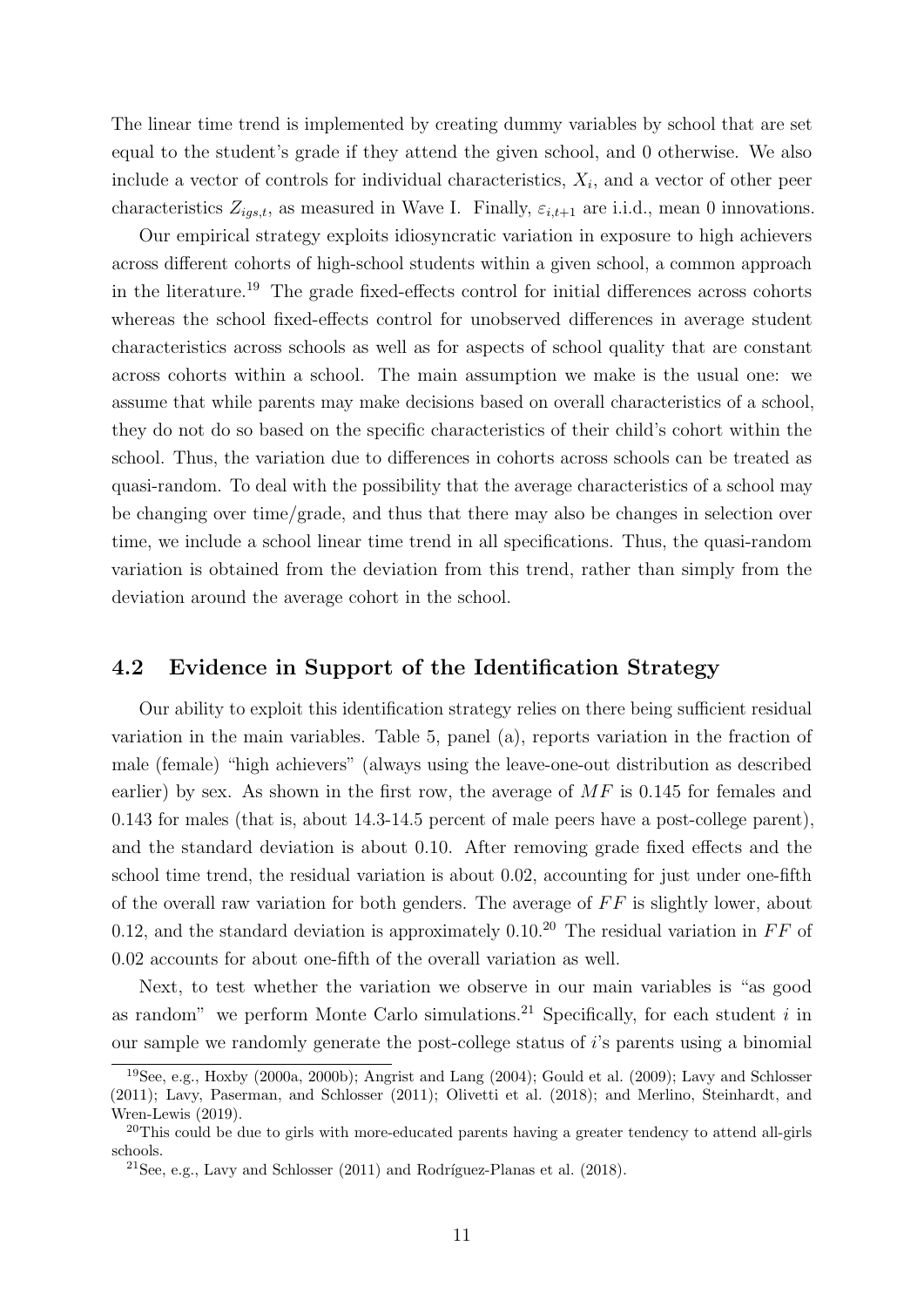distribution function with  $p$  equal to the fraction of students of the same gender as i who have post-college parents in that student's school. We then compute the within-school standard deviation, by gender, using the residuals from regressions of  $MF$  and  $FF$  on school fixed effects, grade fixed effects, and school-specific time trends. We repeat this process 1,000 times to obtain an empirical 90 percent confidence interval for the standard deviation in  $MF$  and  $FF$  by gender, for each school.<sup>22</sup>

Figure 1 shows the simulated standard deviation of  $MF$  and  $FF$  for females (panels a and c) and males (panels b and d). The upper and lower edges of the bars represent the 5th and 95th percentiles of the simulated standard deviation. The dot represents the empirical standard deviation. As shown in the figure, about 90 percent of our schools have a standard deviation of  $MF$  and  $FF$  within the 90 percent confidence interval obtained from our simulations for both males and females.<sup>23</sup>

Following Lavy and Schlosser (2011), we next investigate the validity of the identification strategy by examining whether the variation in the main variables is related to the variation in a number of predetermined student characteristics. We consider family income, family social structure (as captured by whether the mother/father lives with the student), the student's ability (as measured by the Picture Vocabulary Test), race (whether or not the student is Black), and age in months. We run separate regressions with each of these as alternate dependent variables and the main variables as the independent variables, always including grade and school fixed effects and time trends. Note that there is a mechanical negative correlation between girls'  $FF$  (boys'  $MF$ ) and own parent's post-college status as a result of the leave-one-out strategy. For example, a girl with a post-college parent will have a lower  $FF$  than her peers without a post-college parent since the former's parents are not included in the grade average of  $FF$ . To eliminate this source of bias, we control for own parent's post-college status in the regression with girls and  $FF$  (respectively, boys and  $MF$ ). As shown in Table 6, only one of the estimated correlations is significantly different from zero at the five percent level, which is slightly less than what would be expected by chance. This evidence mitigates concerns regarding systematic differences due to sorting across grades within the same school along observable

<sup>&</sup>lt;sup>22</sup> We perform this exercise only for schools with at least 3 grades (71 schools); for those with fewer grades, the variation in our main variables is absorbed by the school fixed effect and its time trend. Specifically, MF necessarily takes the same value for all girls in the same grade and school; likewise for boys and  $FF$ . As a result, variation in  $MF$  for females and  $FF$  for males will be completely absorbed by the school fixed effect and the time trend in schools with fewer than three grades.  $MF$  for males and  $FF$ for females take on separate values for students in the same grade and school due to the leave-one-out nature of the variable construction.

<sup>&</sup>lt;sup>23</sup>Specifically, 96 percent (females) and 90 percent (males) of schools have a standard deviation of  $MF$ falling within the estimated 90 percent confidence interval, and 90 percent (females) and 92 percent (males) have a standard deviation of  $FF$  falling within the estimated 90 percent confidence interval.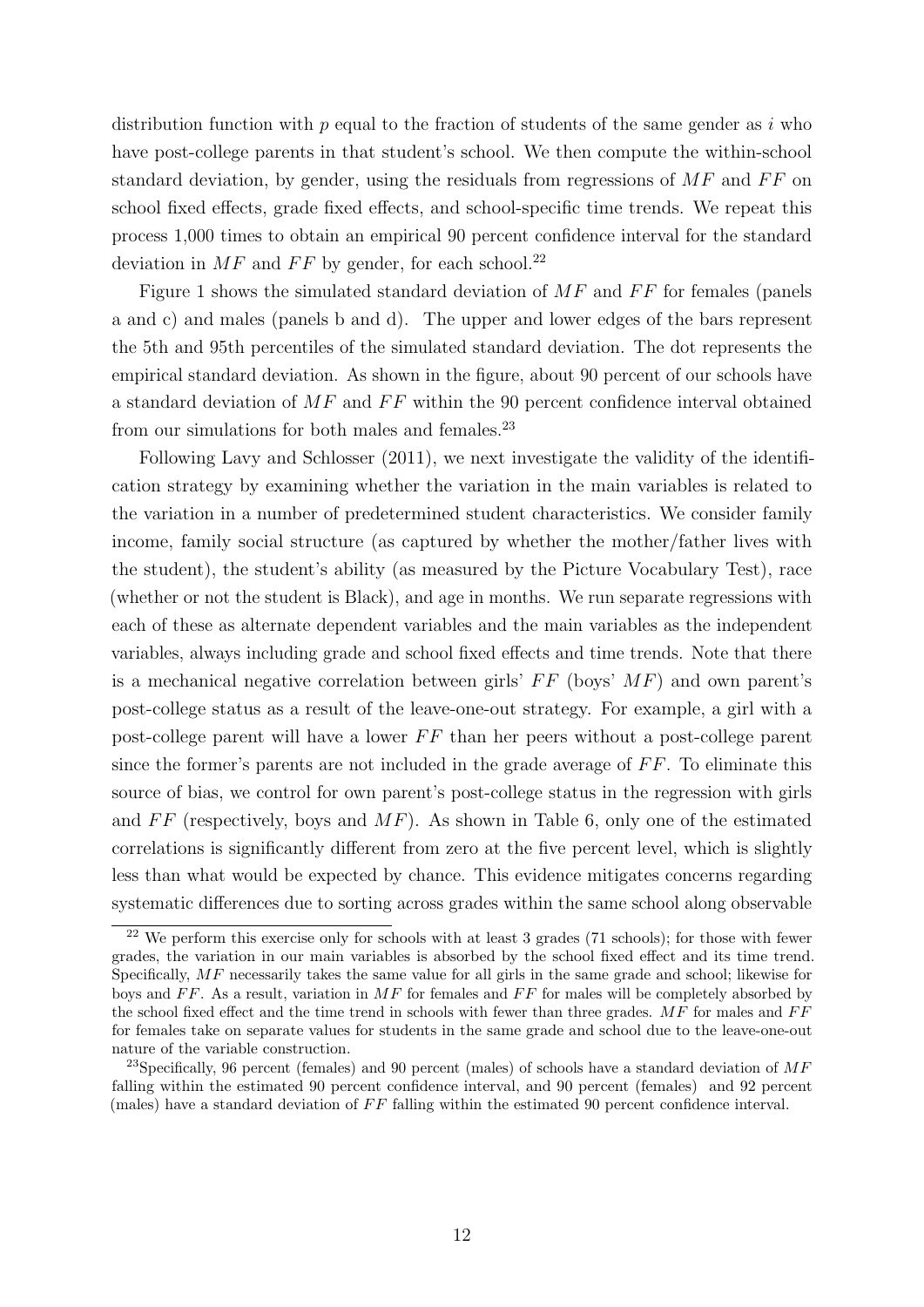students' characteristics.<sup>24,25</sup> Taken together, the results in Tables 5 and 6, along with Figure 1 lend support to the identification strategy.

## 5 Results

This section presents the benchmark results. In response to the potential concern that the main results could be driven by dropouts, it then explores an alternative measure of exposure that relies on numbers rather than proportions. Lastly, to assess the likelihood that the results could have occurred by chance, it conducts a simulation exercise.

## 5.1 The Benchmark Results

Table 7 reports the estimation results of the model in equation (2), with the completion of a bachelor's (four-year college) degree as the dependent variable. The results are shown with increasing controls and all specifications include grade fixed-effects, school fixedeffects, and a school time trend.<sup>26</sup> Standard errors are clustered at the school level. The first six columns are for girls; the last six are for boys.

In column (1), we include only grade and school fixed effects and linear time trends. In column  $(2)$ , we add controls for individual characteristics and parental background. We include age in months, an indicator for foreign born, race, the student's PVT score, parental education (coded as discussed previously), an indicator for mother or father not in the household, and the log of household income. Looking across columns, note that, conditional on student grade and school, age in months is negatively associated with attainment of a bachelor's degree. This may in part reflect students who have been held back as these tend to complete college at lower rates (or students who have skipped grades could be completing at higher rates). An individual's foreign-born status has a positive association with college completion.

As expected, both higher parental education and higher parental income increase the likelihood of completing college, as does a higher PVT score. In column (3) (respectively, column (9) for males) we include the PVT percentile rank of the student in addition to

<sup>&</sup>lt;sup>24</sup>Altonii, Elder, and Taber (2005) suggest that the degree of selection on observables can provide a good indicator of the degree of selection on unobservables. In light of this argument, the evidence of no correlation from Table 6 support the notion that our model specification identifies an exogenous source of variation.

<sup>&</sup>lt;sup>25</sup>We can also examine whether the residual variations in  $MF$  and  $FF$  are related. To test this, we regress the fraction of females with a post college parent on the fraction of males with a post college parent, as well as grade and school fixed effects, and linear time trends. The correlation between the two variables is 0.12 and statistically insignificant.

<sup>&</sup>lt;sup>26</sup>All specifications include a dummy for whether the Wave I interview was completed between April and August 1995 (the 1994-1995 school year) or between September and December 1995 (the 1995-1996 school year). Since the in-school survey was completed during the 1994-1995 school year, this dummy accounts for whether students answer the in-home survey with respect to contemporaneous peers or the peer composition in the prior school year.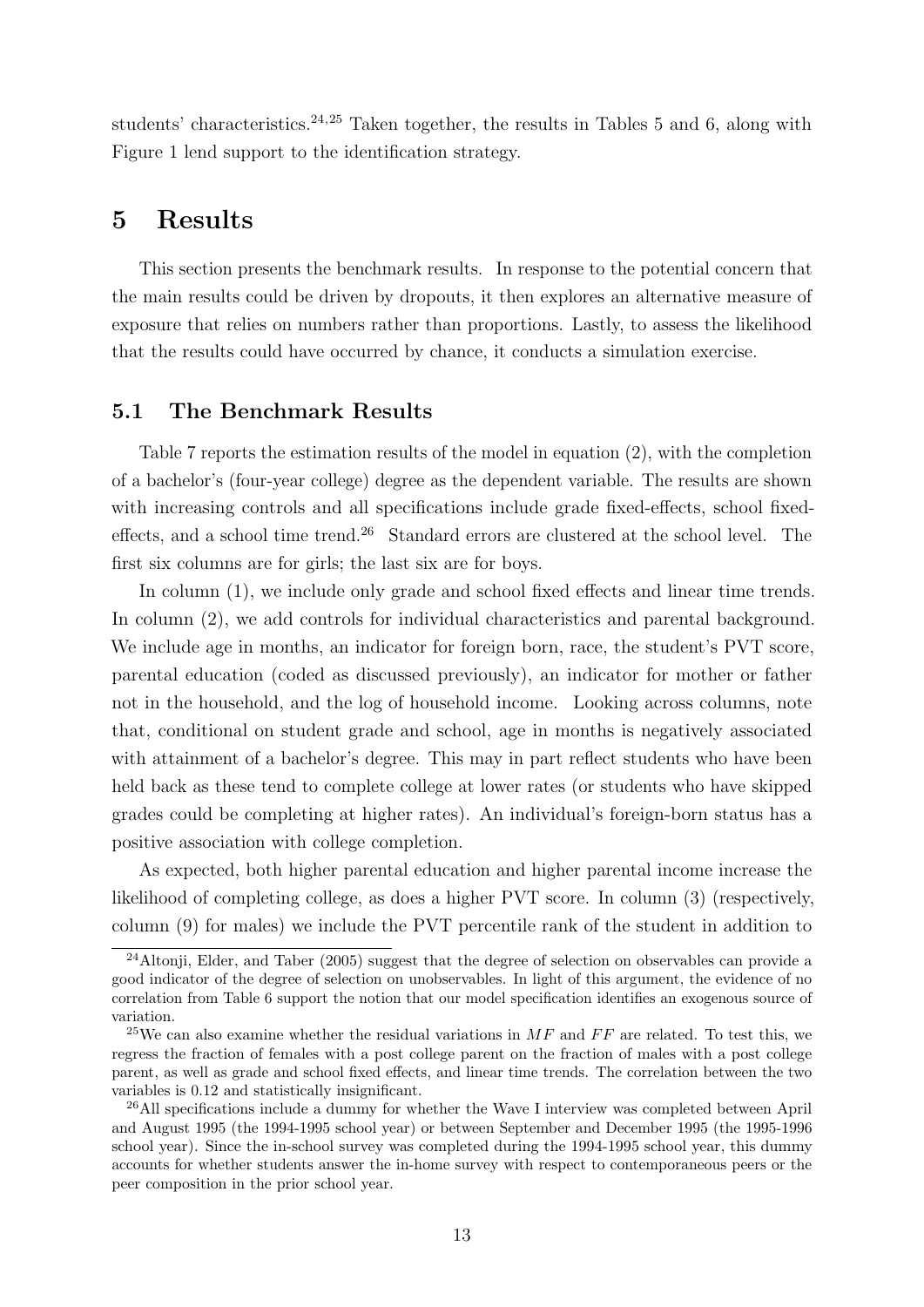their PVT score, where the rank is calculated relative to the other students in the in-home sample from the same grade and school as only these students have PVT reported. The PVT rank has been shown in previous literature to affect educational attainment and career aspirations [see Elsner and Isphording  $(2017, 2018)$ ].<sup>27</sup> As can be seen, the PVT rank is positively and significantly associated with college graduation for women (but not for men which may be a function of the sample size over which rank is calculated). The coefficients on the main variables are unaffected by its inclusion. In column (4) (respectively, column (10) for men), we include the fraction of peers who are female as the literature has tended to find that students perform better when the fraction of boys is smaller (see, e.g., Lavy and Schlosser, 2011) and that long-run educational attainment increases with the fraction of same-gender peers (Black et al., 2013). The results here are in agreement with (Black et al., 2013): a higher fraction of girls increases long-run education outcomes for girls and decreases them for boys. In column (5) (respectively, column (11) for men), we include other peer variables: the fractions foreign born, Black, Asian and Latino.<sup>28</sup> These fractions are calculated in the same "leave-one-out" fashion described earlier for the main variables.

Finally, in column (6) (respectively, column (12) for males), we remove the individual's PVT score but keep all other control variables. The PVT score is generally viewed as a measure of innate ability and the convention in the literature is to include it in the set of baseline individual controls.<sup>29</sup> However, to the extent that PVT measures content or skills learned in the classroom, it could be an endogenous outcome and should thus be excluded. We thus show the results without the PVT score to allay possible concerns about its endogeneity. Note that once it is omitted, the coefficient on foreign born is insignificant, as would be expected if the test requires proficiency in English.

As can be seen clearly in this table, across specifications there is a great deal of stability in the magnitude of the estimated coefficients on all variables. Across all specifications, a greater fraction of "high-achieving" male peers decreases the likelihood of a girl completing a bachelor's degree. The effect is sizable: using the most complete specification (column

<sup>&</sup>lt;sup>27</sup>We follow Elsner and Isphording  $(2017, 2018)$  and first calculate the absolute rank of each student relative to others in her grade and school (with the worst-performing student having a value of 1) before converting into a percentile to render the measure comparable across samples of different sizes. To convert absolute rank to a percentile rank, the following formula is used: Percentile Rank=(Absolute Rank-1)/(Number of Students in the Same Grade and School -1). Thus, the percentile rank ranges from 0 (the worst student) to 1 (the best student).

<sup>&</sup>lt;sup>28</sup>Students report their race and ethnicity in the in-school survey. Individuals are classified as Hispanic if they report their ethnicity as Hispanic/Latino. Individuals are given a race/ethnicity of other if they report multiple races, do not report a race, or report an "other" race (not Black, White, or Asian). There are a number of students who do not report their foreign born status. To construct the fraction of peers who are foreign born, we impute the missing values by using the average fraction foreign born among students of the same race/ethnicity in the same grade and school. Bifulco, Fletcher, and Ross (2011) find that a higher fraction of Black and Hispanic peers is associated with worse reported student-teacher relationships and an increase in disruptive behaviors.

<sup>&</sup>lt;sup>29</sup>See, e.g., Bifulco et al.  $(2011)$ ; Elsner and Isphording  $(2017)$ ; Olivetti et al.  $(2018)$ .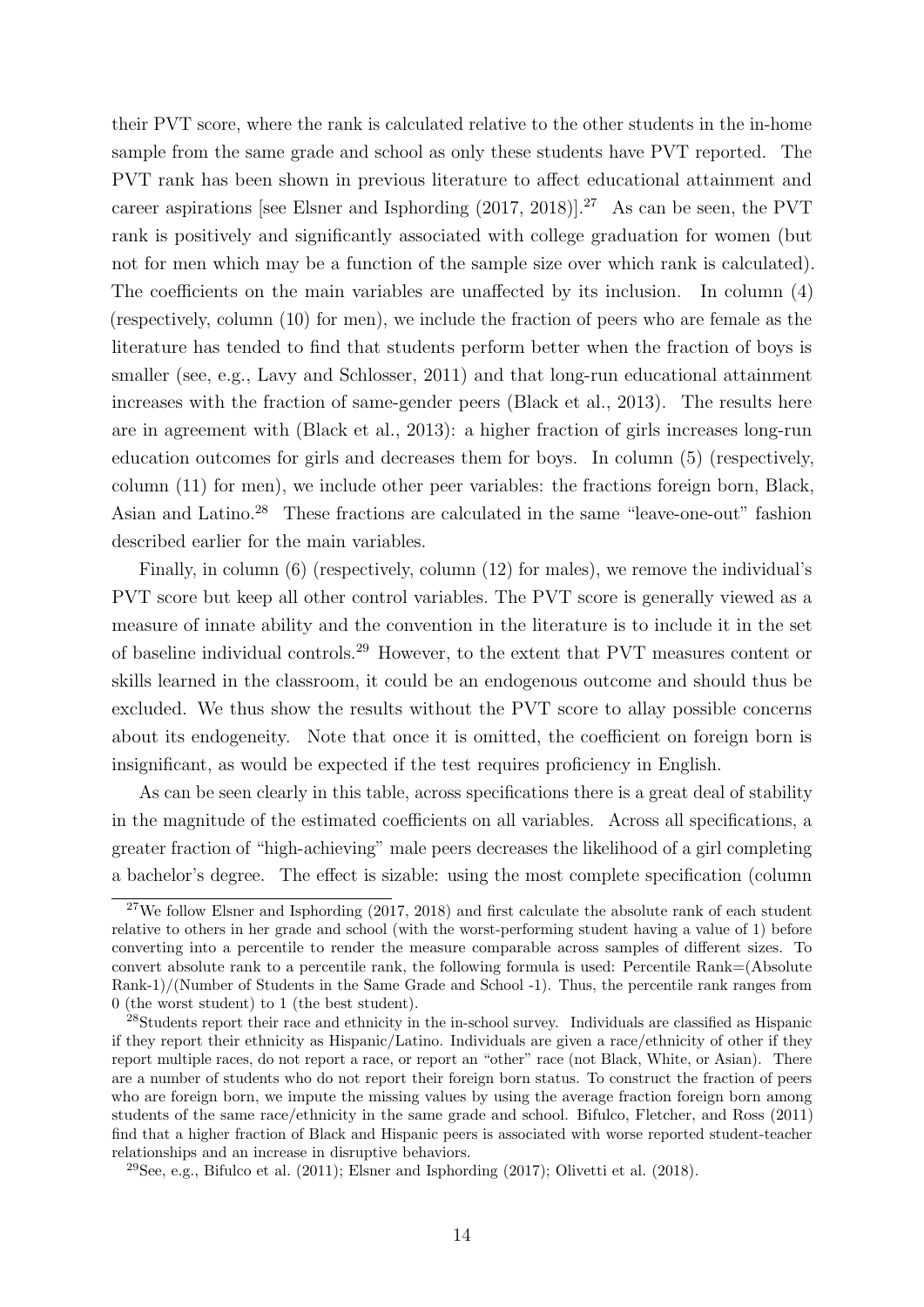5), an increase in  $MF$  by a standard deviation (2.0 percentage points) is associated with a 2.2 percentage point decrease in the probability that these girls go on to complete a four-year college degree by Wave IV.<sup>30</sup> The effect of female high-achievers, on the other hand, while positive is statistically insignificant. The results are radically different for males. The effect of the fraction of "high-achieving" males on males' college completion, while positive for the most part, is not statistically different from zero. The effect of "high-achieving" female peers again is positive and insignificant.

As shown in columns (6) and (12), excluding the PVT score as an individual control leaves the results unchanged.<sup>31</sup> Since the results do not differ substantially with or without the PVT score, we follow the convention in the literature and focus on specification (5). Furthermore, as shown previously in Table 6, there is no evidence that the PVT score covaries with  $MF$  or  $FF$ .

## 5.2 Alternative Measure of Exposure to "High Achievers"

The results above show that "high-achieving" boys have a negative influence on girls' long-run education outcomes. This is a strong and intriguing result since, if anything, one might expect their effect to be positive. A potential concern is that the variation in the fraction of high achievers could be driven by variation in the number of dropouts across grades in a school. Dropouts tend to have parents with relatively lower levels of education, and therefore a higher-than-average number of dropouts in a grade would mechanically generate a disproportionately high fraction of "high achievers."<sup>32</sup> A high value of  $MF$  (or  $FF$ ) could thus reflect a high number of "bad boys" (or "bad girls") in previous years rather than a high number of "good boys" (or "good girls"). In that case, the correct interpretation of the result would be the opposite of the conclusion we offered: it would be that having been previously in a grade with a disproportionately large number of future male dropouts is bad for girls. We deal with this important concern in a variety of ways.

First, to the extent that the dropout rate results in linear trend in the main variables, this issue is taken care of in the school time trend. To the extent that it does not, we can eliminate the ambiguity introduced by relying on proportions and use the number of "high achievers" rather than the *fraction* of these. The number of "high achievers" is not affected by variation in the number of dropouts. Thus, we define, for each student  $i$  in grade g and school s, the number of "high achievers" of a given sex (i.e, the number of

 $30$ Whenever the effect of a standard deviation change in a variable is considered, it is the standard deviation net of fixed effects and of time trend.

 $31$ The sample size increases as there were around 250 observations, by gender, dropped because of missing PVT scores.

<sup>&</sup>lt;sup>32</sup>For example, among ninth graders in our sample interviewed before September 1995, all those with a post-college parent are in school the following year. In contrast, 96.7% of those without a post-college parent are in school the following year.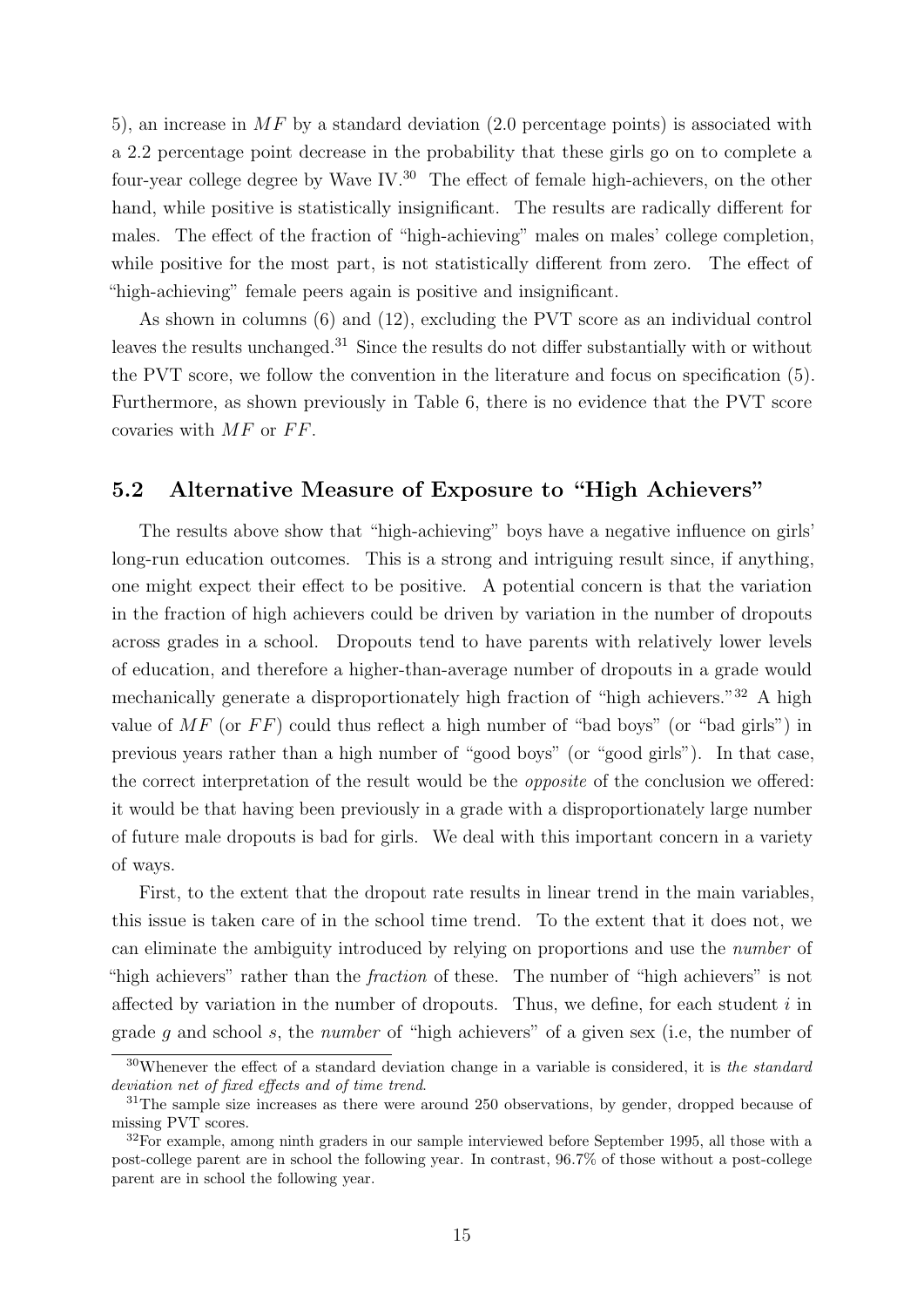students of a given gender with a post-college parent):

$$
MN_{igs} = \sum_{j(i)=1}^{n} PC_{jgs}, \qquad FN_{igs} = \sum_{k(i)=1}^{q} PC_{kgs}
$$
 (3)

where  $j(i) = 1, ..., j$  indexes student i's male peers and  $k(i) = 1, ..., q$  indexes i's female peers. Therefore,  $MN_{iqs}$  (equivalently,  $FN_{iqs}$ ) is the number of male peers (equivalently, female peers) in the same school and grade as  $i$  who are high achievers. As before, both  $MN_{igs}$  and  $FN_{igs}$  are the sample moments of the leave-one-out distribution of the students with a post-college parent belonging to a specific grade and school. Table table:variation, panel(b) reports variation in the number of male (female) "high achievers" (always using the leave-one-out distribution as described earlier).

To facilitate the interpretation of the coefficients on the main variables, we perform an inverse hyperbolic sine transformation on MN and FN. This allows the coefficients  $\phi_1$ and  $\phi_2$  to be interpreted as measuring the effect of a percentage change in MN or FN, respectively, and, unlike logs, be defined at zero.<sup>33</sup> We use:

$$
y_{igs,t+1} = \alpha_g + \beta_s + \delta_s g + \phi_1 IHS(MN_{igs}) + \phi_2 IHS(FN_{igs}) + \theta X_{i,t} + \gamma Z_{igs,t} + \varepsilon_{i,t+1} \tag{4}
$$

where all variables are as defined previously. The identification tests (the Monte Carlo simulation and the check on the balance in other peer variables) for  $MN$  and  $FN$  are in the Appendix and provide evidence that the variation in these variables is random after controlling for fixed effects and time trends.

Table 8 reports the estimation results of regression model (4) using  $MN$  and  $FN$  as the main explanatory variables and the completion of a bachelor's degree as the dependent variable. As noted, we use the inverse hyperbolic sine of  $MN$  and  $FN$  – our main explanatory variables – and consequently of all peer variables such as the number of Asians, Blacks, and Hispanics.<sup>34</sup> The table follows the same format as Table 7: the first six columns report the results for females; the last six columns do the same for males. As before, all columns include grade fixed effects, school fixed effects, and school linear time trends. Standard errors are clustered at the school level.

Analogously to the results in Table 7, we find that "high-achieving" males reduce females' college completion. Across the columns, the effect of  $MN$  on the proportion of girls who graduate from college stays remarkably constant. Different from Table 7, we now find a statistically significant positive effect of the number of "high-achieving" girls

<sup>&</sup>lt;sup>33</sup>The inverse hyperbolic sine of x is defined as:  $log(x + (1 + x^2)^{0.5})$  [see, e.g., Burbidge, Magee, and Robb (1988)].

<sup>&</sup>lt;sup>34</sup>We use number rather than fraction for the same reason that we turned to numbers to measure "high-achieving" peers, i.e., the concern that the results may be driven by selection into dropping out/being absent. The only exception is for percent female. We kept this as a percent as including the number of girls would transform our main variable into a percentage again.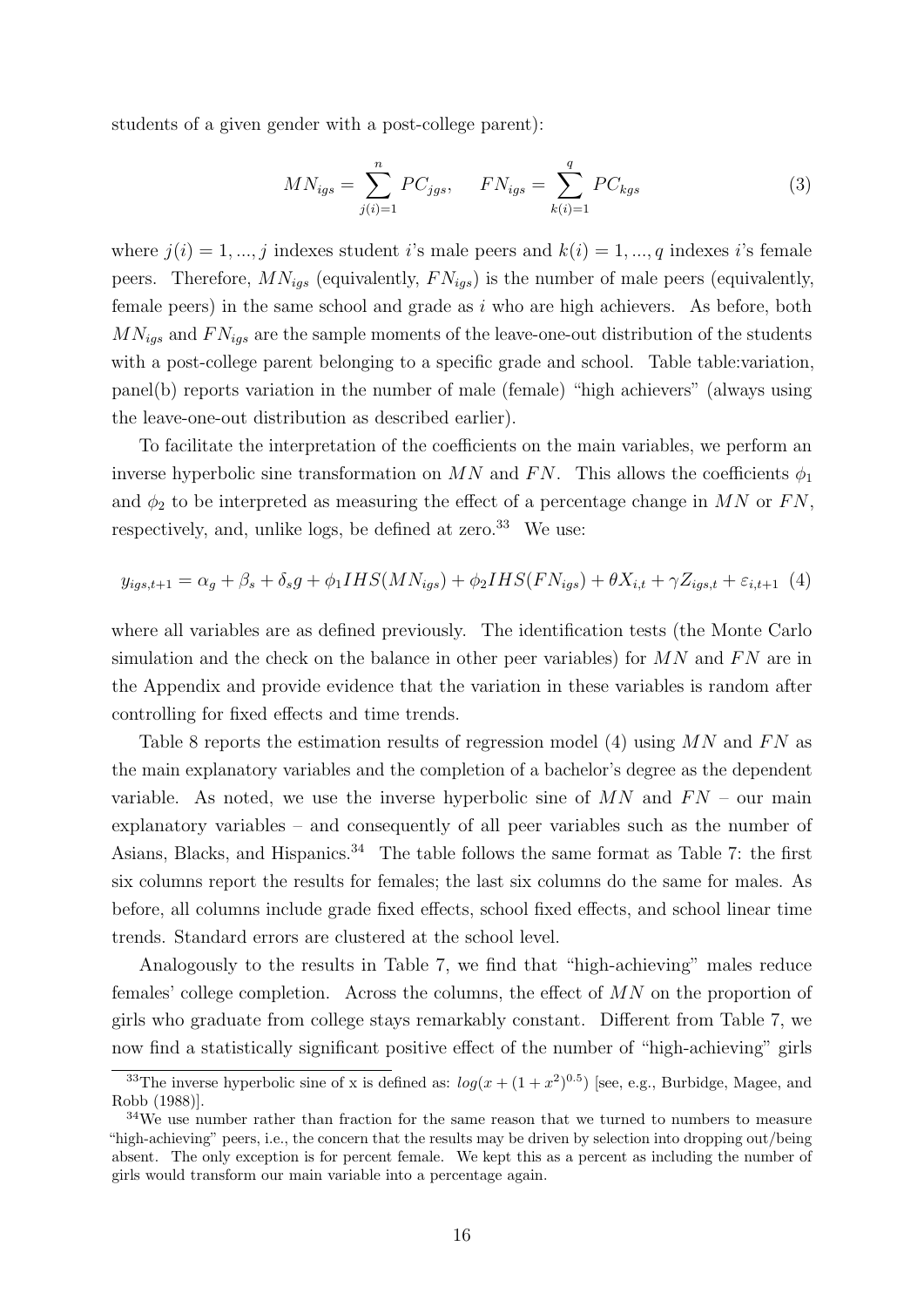on the outcomes of other girls. Interestingly, the coefficient on the fraction of girls in the grade becomes insignificant. As before, the effect of own-parent education, household income, and PVT score are positive and significant, as expected, as is (for girls) the PVT rank. For boys, the impacts of both  $MN$  and  $FN$  are positive but statistically insignificant.

The magnitudes implied by the estimated coefficients on  $MN$  for girls are again substantial. On average, a one standard-deviation increase in the number of "highachieving" boys (2.7) from a mean of 16.4 is associated with about a 1.4 percentage point decrease in women's college graduation. Since roughly 35 percent of women in our sample complete a bachelor's degree, a one standard-deviation increase in  $MN$  is associated with about a 4 percent decrease in the proportion of women who attain bachelor's degrees.

Lastly, in addition to demonstrating that the results are robust to the use of numbers, rather than fractions, of "high achievers" one can also test directly whether the variation in  $MF$  and  $FF$  is driven by dropouts. One way to do this is to examine the correlation between the fraction of boys with post-college parents, net of fixed effects and school time trend, and the number of boys in the grade (again net of fixed effects and time trend). If higher levels of  $MF$  were driven by higher dropout-rates of boys with lesseducated parents, we would expect a negative and significant relationship between these two variables. Instead, the correlation is 0.13. The same exercise but for fraction of girls with post-college parents and the number of girls yields a correlation of 0.05. This exercise provides further evidence that the variation in the main variables is not driven by variation in dropouts.

Since the results are robust to using the main variables expressed both as fractions and as numbers and given that there is not a negative correlation between the proportion of "high achievers" of a given gender and the total number of individuals of the same gender, we henceforth restrict the remainder of the analysis to  $MF$  and  $FF$ .

## 5.3 Placebo Tests

We next use a simulation exercise, as described in Athey and Imbens (2017), to study the likelihood that the results obtained could have occurred by chance. For both the fraction and number specifications of the main variables, we calculate the likelihood of obtaining the observed treatment effects by chance by generating randomness in the exposure of individuals to "high-achieving" students. We do this by re-assigning to each individual in the sample the  $MF$  of a random grade within the same school, keeping all other variables (both own and those of one's peers) at their true levels. We repeat this procedure 1,000 times, and run the fullest specification of Table 7 using  $MF$  and  $FF$  as the key explanatory variables.

The distributions of the estimated coefficients on  $MF$  and  $FF$ , by gender, are shown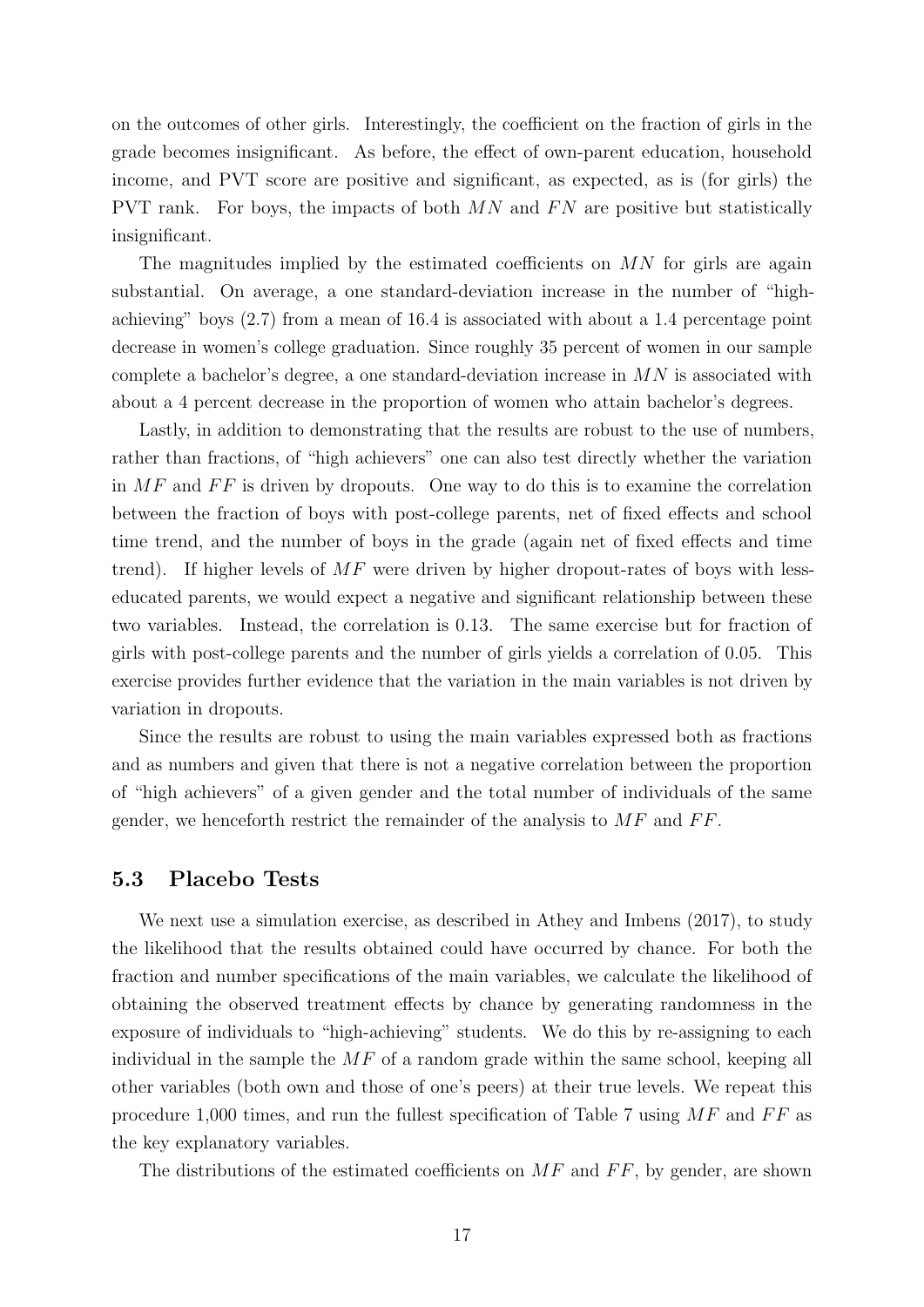in Figure 2. The vertical line in each graph indicates the estimated treatment effect we obtained in Table 7. The share of estimates that is larger in absolute value than the dashed line (actual treatment) represents the randomization-based p-value. As can be seen in the figure, the estimated coefficient of MF for girls is larger in absolute value than any of the randomization-based estimates, providing evidence that this is unlikely to have occurred by chance. The share of estimates of  $FF$  that is larger in absolute value than the line (actual treatment) is 0.27. For boys, the share of estimates that is larger in absolute value than the estimated coefficient for  $MF$  is 0.66 and of  $FF$  is 0.46.<sup>35</sup>

## 6 Exploring Possible Mechanisms

We next explore mechanisms that may be responsible for our most striking result: the negative effect of "high-achieving" boys on their female peers' probability of graduating from college. Although we cannot determine the exact mechanism (e.g., do teachers pay more attention to "high-achieving" boys to the detriment of girls? Are girls more discouraged when they face greater competition from "high-achieving" boys? etc.), we are able to explore various pathways that lead to girls achieving a worse long-run education outcome.

## 6.1 Two vs Four-Year College

Having established that girls exposed to greater levels of "high-achieving" boys are less likely to graduate with a bachelor's degree, we next ask what level of education they attain. A natural possibility is that they obtain a different type of post-secondary degree such as a vocational or associate's degree. The latter is a two-year post-high-school degree, usually obtained from a community college. These degrees represent a level of education greater than a high-school degree but less than a bachelor's degree.

In Table 9, column (1) (respectively, column 3 for men), we use the most complete specification of Table 7 but with the dependent variable equal to 1 if the individual has a vocational or associate's degree as her highest level of education. This implies that the individual reported that they had a "certificate or degree from a 1-, 2-, or 3-year vocational/technical program (after high school)" or an associate's degree.<sup>36</sup> As shown, girls exposed to "high achievers" are more likely to compete a vocational or associate's degree, substituting this for a bachelor's degree basically one for one as the absolute

<sup>&</sup>lt;sup>35</sup>Repeating this exercise for  $MN$  and  $FN$ , the results by gender are shown in Figure 3. The results for MN for females are similar to those obtained for MF: the estimated treatment coefficient is larger in absolute value than any of the placebo estimates. For  $FN$ , the estimated treatment coefficient is larger in absolute value than about 96% of the placebo estimates. As expected, the randomization-based estimates of the treatment effects for both  $MN$  and  $FN$  for boys are likely to be obtained by chance.

<sup>&</sup>lt;sup>36</sup>The variable is coded as 0 if the individual reports a degree from a vocational program lasting less than 1 year.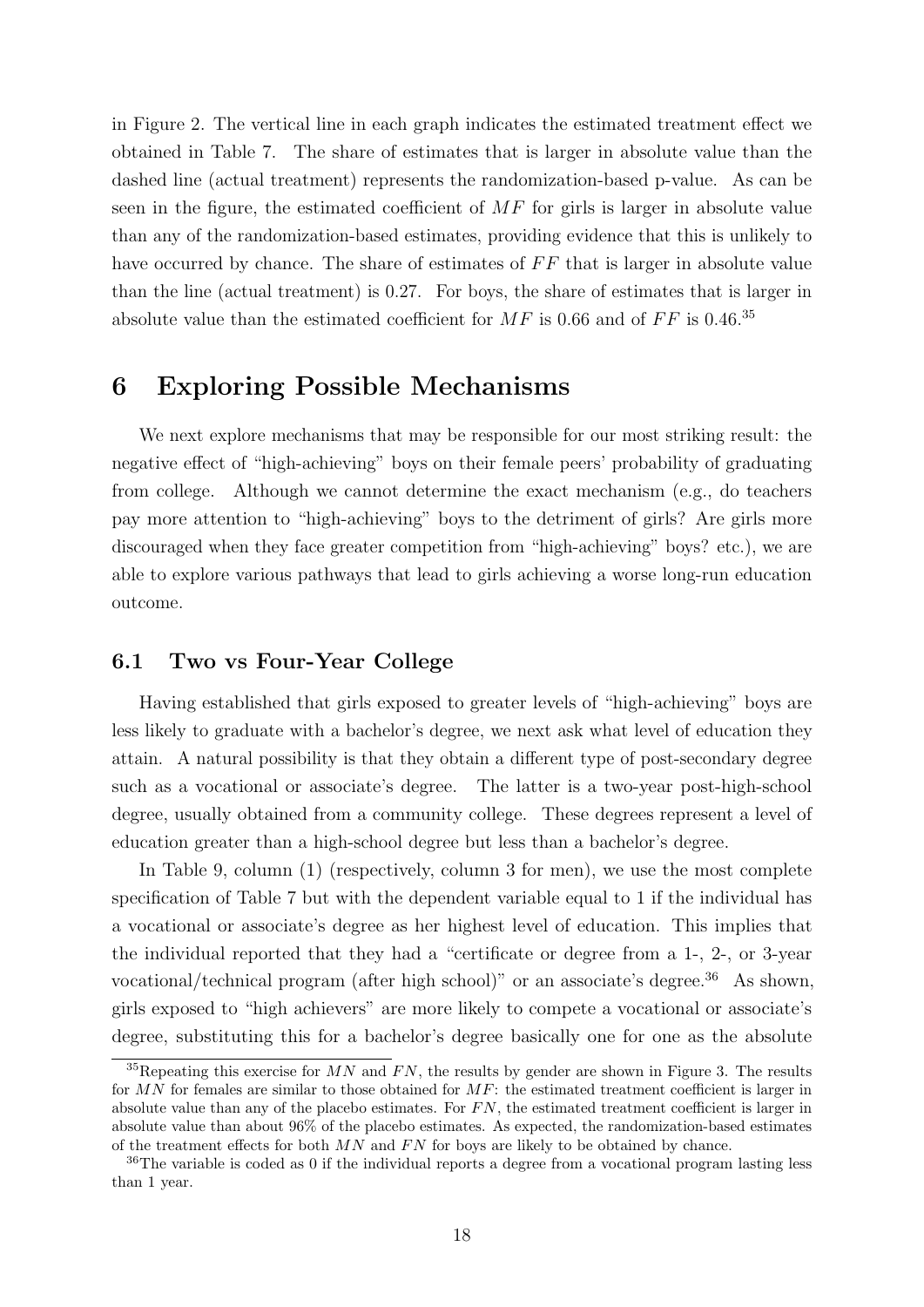magnitude is similar and the sign is opposite to that obtained for the completion of a bachelor's degree. This indicates that "high-achieving" males influence the decision about the type of degree to pursue rather than the decision to pursue any education after high school.

Finally, we can consider the impact of "high achievers" on the probability of high-school completion. In column (2) (respectively, column (4) for males), the dependent variable is set equal to 1 if the individual reports their highest level of education as "high-school graduate" or greater. As shown, there is no impact of either the proportion of "high achievers" on high-school completion for either girls or boys.

## 6.2 GPA

Why should greater exposure to "high-achieving" boys lead girls to switch from a bachelor's to a junior college degree? One possibility is that greater exposure to these boys may reduce girls' grades. This may happen mechanically if teachers conform to a fixed grade distribution and, for example, only give out grades of "A" to some fixed percent of the class. In that case, however, we would expect a symmetric effect on boys from greater exposure to "high-achieving" girls. Alternatively, the presence of these boys may direct teachers' attention away from female students or simply discourage the latter's efforts, resulting in lower grades.

In column (1) of Table 10 (respectively, column (5) for boys), we repeat the main specification with the student's average GPA in Wave I as the dependent variable. As shown, "high-achieving" males are associated with a negative but statistically insignificant impact on GPA for girls whereas "high-achieving" females have a positive and statistically insignificant effect. For boys, the signs of these two variables are positive, but they are both insignificant at conventional levels.

Turning to subject-specific grades, we find that "high-achieving" boys have a significant negative effect on girls' math and science grades, with a one standard-deviation increase in  $MF$  decreasing female math grades by 0.05 points, or 5 percent of a standard deviation. These boys also negatively impact females' science grades, with a similar magnitude associated with a one-standard deviation increase in their proportion as for math grades.<sup>37</sup> There is no statistically significant effect of either peer variable on boys' grades in math or science.

The results above are suggestive of findings in Bordalo et al. (2018). Their set of experiments show that, for a given level of difficulty, the greater the average performance gender gap in a domain, the less confident girls are that their answers are correct. Boys, on the other hand, are not affected. In our setting, a similar phenomenon may be taking

 $37$ Students may not be taking all subjects, but we do not find a significant effect of MF on girls' probability of taking any of the four subjects.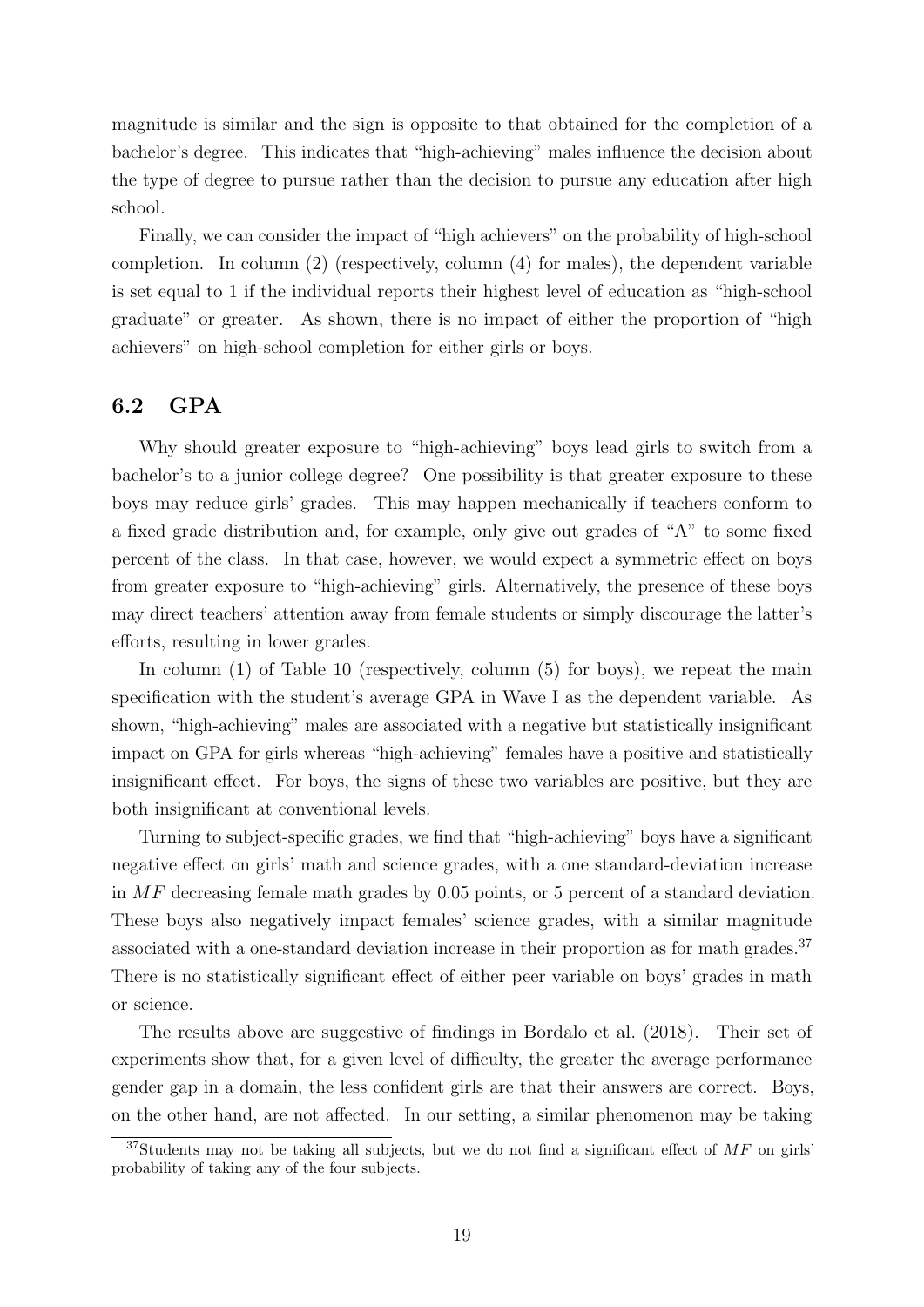place. Faced with a greater proportion of "high-performing" boys, girls may become less self-confident about their own ability in traditionally male-dominated fields such as math and science. More generally, these high-school girls may become more discouraged or think themselves less competent which could then affect their actual performance.

Our results also complement those in Feld and Zölitz (2018) and Mouganie and Wang (2017) that find that high-performing male peers reduce females' completion of mathematics and/or science courses. Feld and Zölitz  $(2018)$  study outcomes of random assignment of students to sections in the first year of study in a Dutch business school, finding that women in sections with men with a higher average GPA (as measured prior to the start of the course) tend to choose a mathematical type major less frequently. Being in a section in which women have a high average GPA does not affect either men or women's choice of major, on the other hand. Mouganie and Wang (2017) study high-school students in China and find that high-performing male peers in tenth grade (defined as those scoring in the top 20 percent in the national high-school-entrance mathematics exam) reduce girls' likelihood of choosing a science track relative to an arts track for the remainder of high school.

## 6.3 Self Confidence and Aspirations

We next turn to psychological mechanisms such as self-confidence and aspirations/ambition more directly related to college attendance. For this, we can use three questions in Add Health. First, from the question "On a scale of 1 to 5, where 1 is low and 5 is high, how much do you want to go to college?", we create the variable "Want College", which equals 1 if the student reports that they want to go to college as a 5 and equals 0 otherwise.<sup>38</sup> Second, from the question "On a scale of 1 to 5, where 1 is low and 5 is high, how likely is it that you will go to college?" we create the variable "College likely" which equals 1 if the student says the likelihood that they go to college is a 5 and equals 0 otherwise.<sup>39</sup> Finally, from the question "Compared with other people your age, how intelligent are you?" (answers are: moderately below average, slightly below average, about average, slightly above average, moderately above average, extremely above average), we create the variable "Very intelligent" which equals 1 if the student reports that their intelligence level is "moderately above average" or "extremely above average" relative to others their own age and equals 0 otherwise.<sup>40</sup>

Since the above indicators of confidence and motivation are highly correlated, we use

<sup>38</sup>In our sample, 75 percent of girls and 68 percent of males rate the amount that they want to go to college as a 5.

 $39\text{ In our sample, }61$  percent of girls and 50 percent of boys answer 5. We also tried classifying the dependent variable as 1 if the individual answers either 4 or 5 for this question, with similar results.

<sup>&</sup>lt;sup>40</sup>The results are similar with a dependent variable equal to 1 only if the individual answers that she is "extremely above average". Overall, 33 percent of females and 35 percent of males in our sample rate their intelligence as "moderately above average" or "extremely above average".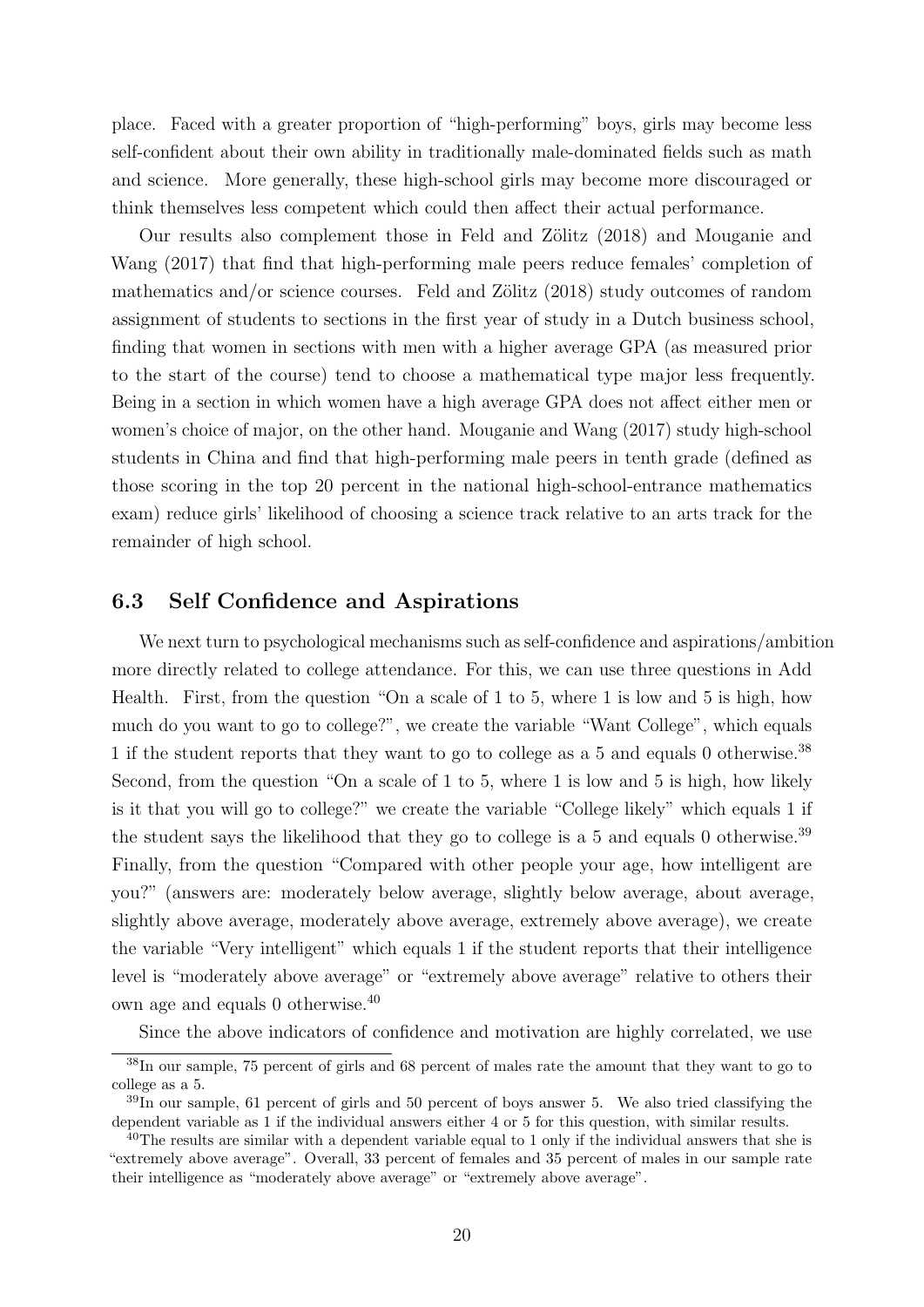factor analysis to reduce the dimensionality of the dependent variables.<sup>41</sup> We perform factor analysis separately for males and females on the set of variables described above and use the first factor (the only one with an eigenvalue greater than 1) as an index of confidence and motivation. Table 11 shows the variance explained by the first two factors, their eigenvalues, and the factor loadings. As shown, the measures of desire to attend college and likeliness of attending college load most strongly. By construction, the index has a mean of 0 and a standard deviation of 1.

Column (1) in Table 12 reports the results of using the main specification with the confidence index as the dependent variable. As shown in the table, a one standard deviation increase in the proportion of "high-achieving" boys decreases girls' confidence and motivation by about 3 percent of a standard deviation; it has no effect on boys.<sup>42</sup> The effect of "high-achieving" girls is positive but statistically insignificant for both boys and girls irrespective of the specification of the main variable.

## 6.4 Risky Behavior

Another channel that can affect the ability and desire to attend and graduate from college is the extent to which students engage in risky behavior. As shown by Elsner and Isphording (2018), students with lower-ranked PVT scores relative to their peers are more likely to engage in risky behavior.<sup>43</sup> We can use behavioral questions asked in Wave I to examine whether "high achievers" influence the extent to which individuals engage in risky behavior such as drug and alcohol use, unprotected sex, and smoking among others.

Since many of the indicators of risky behavior are highly correlated, we use factor analysis to reduce the dimensionality of the dependent variables. Using behavioral questions from Wave I, we consider the following outcomes: "any alcohol", which equals 1 if the individual has ever had more than a "couple of sips" of alcohol and equals 0 otherwise; "any cigarettes," which equals 1 if the individual has ever smoked cigarettes and equals 0 otherwise; "any marijuana," which equals 1 if the individual has smoked any marijuana in the past 30 days and equals 0 otherwise; "binge drinking," which equals 1 if the individual has had 5 or more drinks "in a row" in the past year and equals 0 otherwise; "drunk," which equals 1 if the individual reports being drunk in the past year and equals 0 otherwise; "fight," which equals 1 if the individual reports getting in a "serious physical fight" in the past year and 0 otherwise; "unprotected sex," which equals 1 if the individual did not use any form of birth control the most recent time she had sex and 0 otherwise;

<sup>41</sup>Factor analysis is an orthogonal transformation that converts a set of correlated variables into a fewer number of orthogonal variables. Each of the confidence and motivation outcomes is then viewed as a function of the "latent" variables reflected in the factors.

<sup>&</sup>lt;sup>42</sup>The results for each of the variables in the index separately are shown in Appendix Table 2.

<sup>&</sup>lt;sup>43</sup>The authors did not distinguish effects by gender either of the individual or their peers. As can be seen, both the gender of the individual and her peers seems to matter – only "high-achieving" male peers affect girls' risky behavior.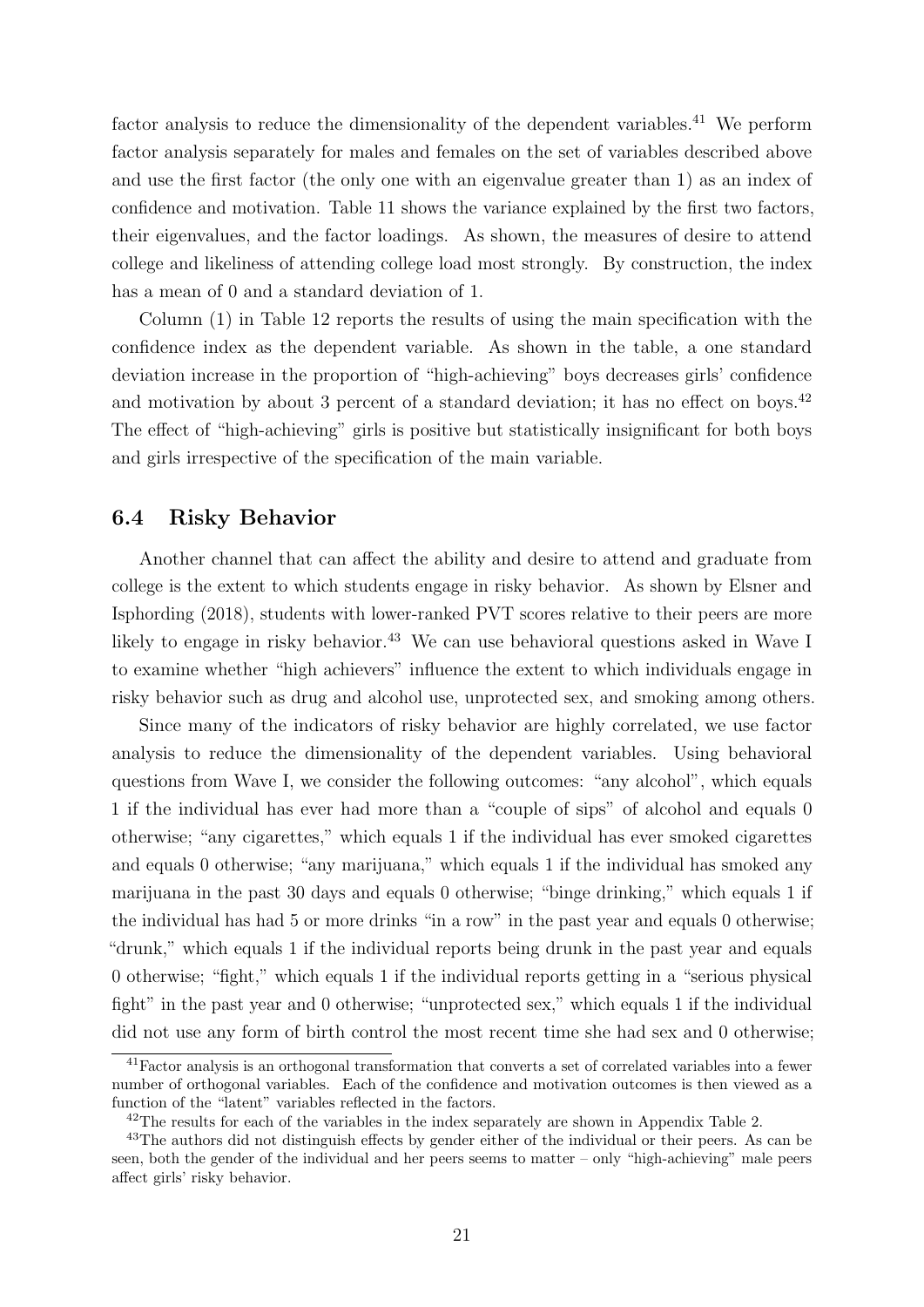and arrest before 18 which equals 1 if the individual was arrested before age 18 and 0 otherwise.44,45

We perform factor analysis separately for males and females on the set of risky behaviors described above and use the first two factors as indices of risky behavior (both have eigenvalues greater than  $1$ ).<sup>46</sup> Table 13 shows the variance explained by the first two factors, their eigenvalues, and the factor loadings. As shown, the various measures of alcohol use load most strongly for both girls and boys for the first factor (the first index of risky behavior). Physical fights and arrests load most strongly for the second factor.

Lastly, we explore an additional measure of behavior that may make college less likely: having a child before age 18. Wave IV asks individuals about the date (month and year) of each birth. We create a dummy variable for whether the individual first had a child before 18 years of age and set it equal to one if yes and to zero otherwise. In the sample, 7 percent of girls and 2 percent of boys reported having a child before age 18.

Table 12 reports the results using the full specification as usual. As shown in columns (2) and (3), exposure to a greater proportion of "high-achieving" boys increases girls' risky behavior as measured by index 1 (with no significance for the index 2). Furthermore, as shown in column (4), greater exposure also increases the probability of having a child before age 18. A one standard-deviation increase in  $MF$  is associated with an increase of almost 1 percentage point in this probability.  $FF$ , on the other hand, decreases the first index of risky behavior (associated with drinking) but increases the second index (associated with fighting and arrests) and the probability of having a child before age 18. This effect could be driven by "high-achieving" boys lowering girls' ability rank, as Elsner and Isphording (2018) find that lower PVT rank leads to greater risky behavior. To see whether this is the case, Table 12 repeats the analysis including a control for PVT rank calculated in the manner described in Section 5. The results given in Appendix Table 4 are very similar to those without rank control.

For boys, there is no significant impact of "high-achieving" boys as shown in columns (5)-(8). The effect of greater exposure to "high-achieving" girls is positive and significant: it reduces risky behavior as measured by both indices and also the likelihood of having a child before age 18.

Altogether, we take this as evidence that a possible pathway by which "high-achieving" boys affect girls is via increasing the latter's propensity to engage in risky behavior including having a child before the age of 18. Exactly why this happens, as discussed previously, we cannot determine as it may be a reaction to either teacher or student

<sup>&</sup>lt;sup>44</sup>Since there is no question on arrests in Wave I, we use the Wave IV question: "How many times were you arrested before your 18th birthday?", and create a dummy equal to 1 if the individual was arrested before age 18.

<sup>45</sup>The means of these variables are reported in the base of Appendix Table 3.

<sup>46</sup>The loadings are very similar for girls and boys.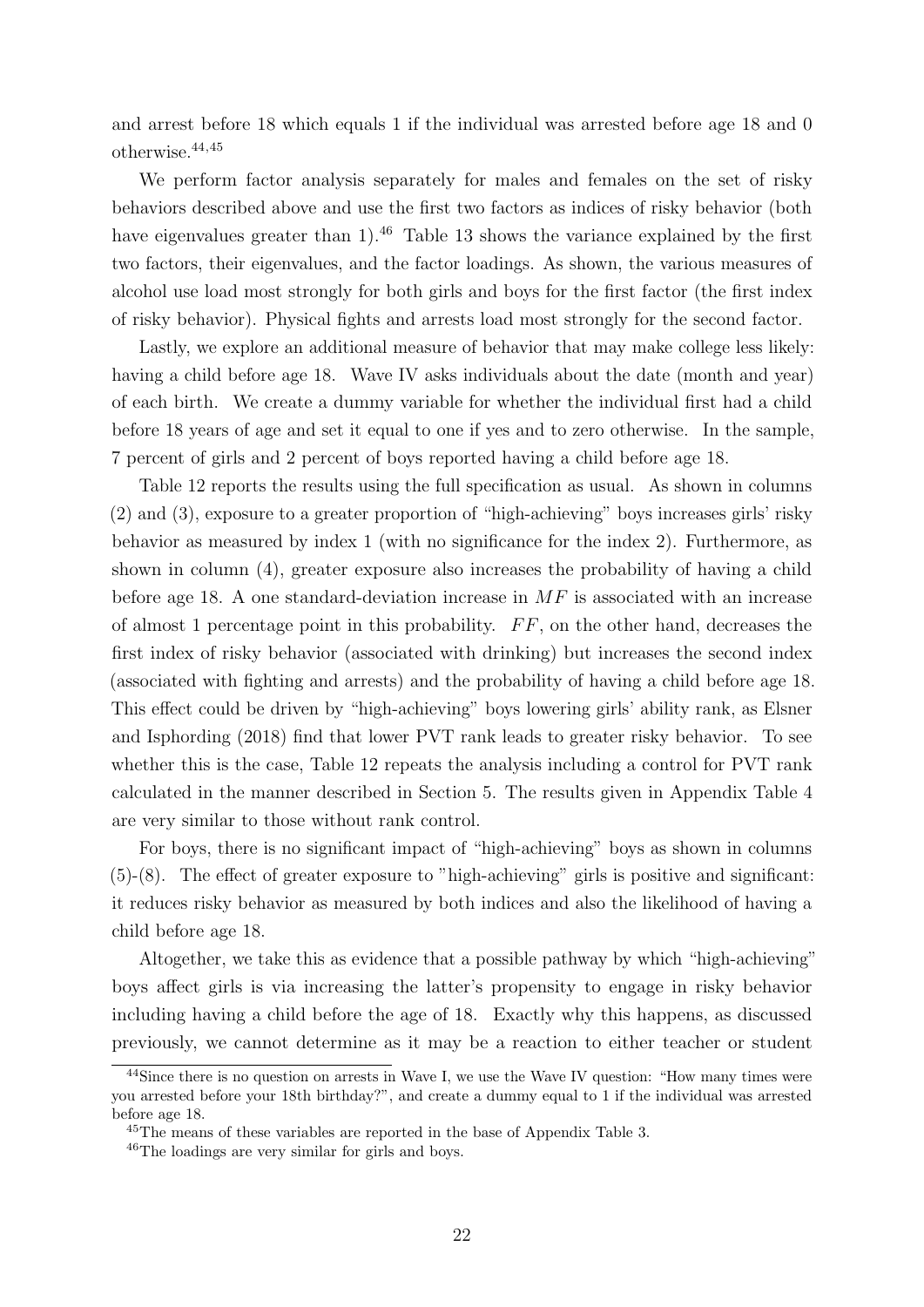behavior.<sup>47</sup>

## 7 Heterogeneous Effects and Further Outcomes

The previous section showed that decreased confidence/aspirations and increased risky behavior were possible pathways leading girls to have worse long-run educational outcomes when exposed to a greater fraction of "high-achieving" boys in high school. We next examine heterogeneity in the main results, both with respect to individual/family characteristics and those of a school, as this will allow us to increase our understanding of the mechanisms at play. We also consider other long-run outcomes.

### 7.1 Heterogeneity

Individual ability and family background are strongly associated with the probability of graduating from college. To examine how these attributes matter we can split the sample according to (i) individual PVT score and (ii) parents' education levels. For PVT scores, we divide the sample into at-or-below the median and above the median PVT.<sup>48</sup> For parental education, we divide the sample into students who have at least one residential parent with any kind of college degree or higher levels of education than this, and those students whose parents have lower levels of education than a college degree.<sup>49</sup>

Table 14 displays the results. As can be seen in columns (1) and (2), higher levels of MF reduce the likelihood that girls will graduate with a bachelor's degree if their PVT is below the median. Specifically, a one standard deviation increase in  $MF(0.016$  for girls with below-median PVT, always net of fixed effects and time trend) decreases bachelor's degree attainment by 2.3 percentage points for this group. This is a very large effect: 21 percent of girls in this group on average graduate with a bachelor's degree so this is over a 10 percent decrease. The effect on girls with an above-median PVT score is negative but not statistically significant.<sup>50</sup> A higher proportion of "high-achieving" girls, on the other hand increases college completion for below-median PVT females. From the magnitude of the coefficients, it is clear that an equal proportion of male and female "high-achievers" would have essentially a zero net effect on these girls. For girls with an above-median

<sup>&</sup>lt;sup>47</sup>If we include the measures of risky behavior or early motherhood as additional controls in our main regression with bachelor's degree as the dependent variable, the point estimate of  $MF$  is reduced in magnitude but remains significant. These regressions do not have a straightforward interpretation, however, these controls are themselves endogenous variables and hence we omit them.

<sup>48</sup>The median PVT score for females is 100 and we use this cutoff for both males and females to construct the samples.

<sup>&</sup>lt;sup>49</sup>That is, if the student answers that either residential parent "graduated from a college or university" or has "professional training beyond a four-year college or university", this is coded as college degree for the purpose of this question.

 $50$ A Wald test, however, is unable to reject equality of the coefficients on MF across columns (1) and (2) (p value=0.30).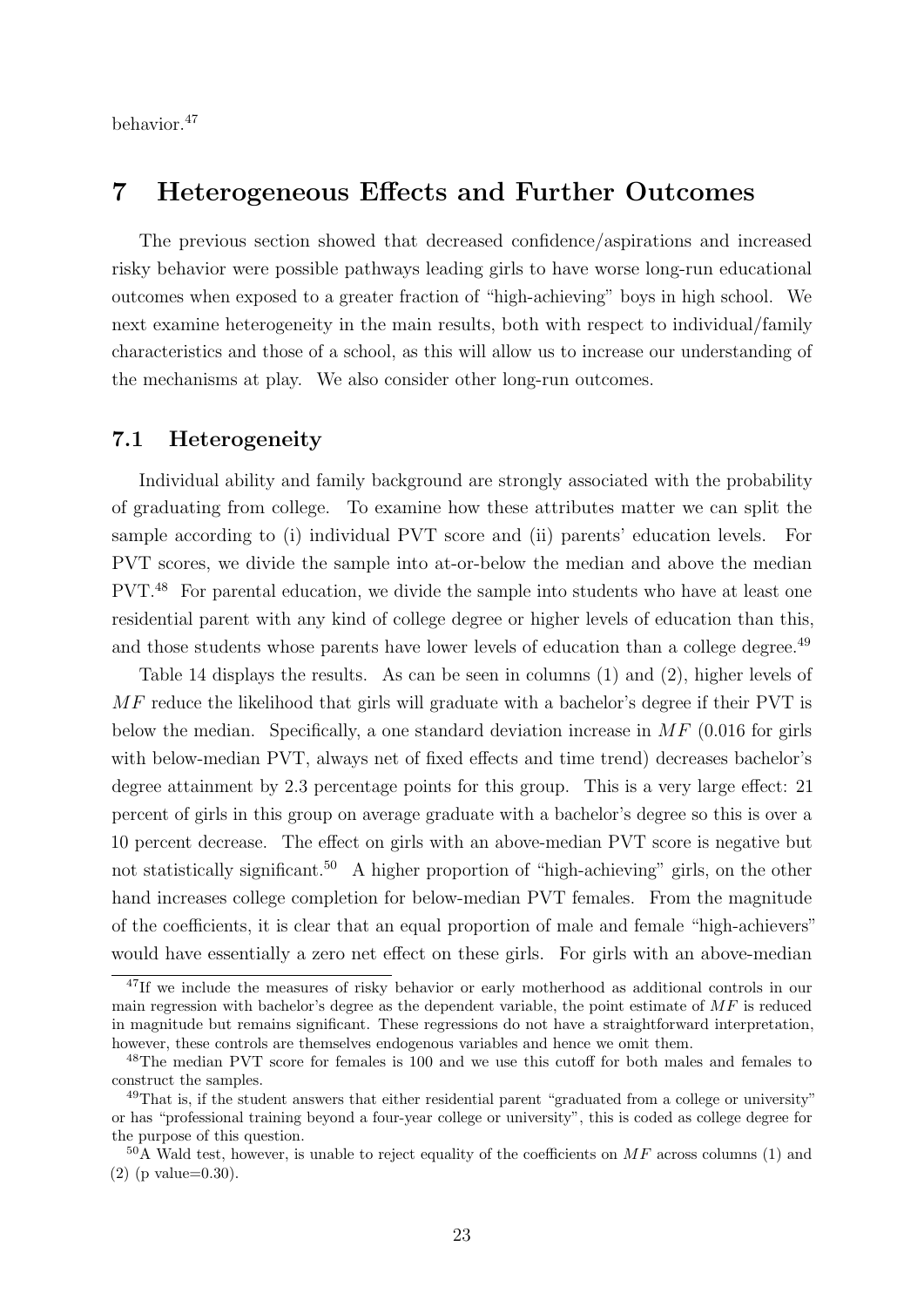PVT score, there is no statistically significant effect from female "high-achievers."<sup>51</sup> This result is consistent with research suggesting that lower-ability females may be particularly positively influenced by higher-performing friends.<sup>52</sup> As can be seen in columns  $(7)$  and (8), there is no statistically significant effect of "high achievers" of either gender on boys.

Turning to parental education, we use the information on the highest level of education obtained by the residential mother and residential father as explained previously.<sup>53</sup> Contrasting column (3) with column (4), it is clear that the negative impact of "highachieving" boys is concentrated among girls with a college-educated parent; there is no effect on the other group of girls. The magnitude of the estimate for girls with a college-educated parent is twice the one we obtained previously for the entire sample. A one standard-deviation increase in  $MF(2.1$  percentage points for this sample) leads to a 4.5 percentage point decrease in college completion. This is roughly a 7 percent decrease on a mean of 61 percent. This suggests that the negative impact of boys is precisely on those girls who, from a family-background perspective, would be most likely to attend and graduate from college. The impact of  $FF$  is restricted to girls whose parents do not have college degree. For this group, a one standard deviation increase in  $FF$  is associated with a 1.3 percentage point increase in the probability of obtaining a college degree. Lastly, note that the equivalent sample split for boys in columns (9) and (10) once again shows no significant effect of either male or female "high achievers."

Finally, we split the sample by an indicator of the socio-economic characteristics of the school rather than by individual characteristics. We rely on a question from the Add Health school administrator survey given to an administrator (e.g., the principal) in each sample school. Add Health asks the following question: "According to standardized achievement tests, approximately what percentage of all students at this school are testing: below grade level, at grade level, above grade level?" The fraction reported as testing at or above grade level is positively correlated with the average family income and average parental education level of students in the school.<sup>54</sup> The median fraction testing at or above grade level is 80 percent. We split schools according to whether they are strictly above this median or not.

Consistent with the results obtained when we split the sample by parental education, as can be seen comparing columns (5) and (6), the negative impact of "high-achieving" boys on girls appears in higher socio-economic/better performing schools. The effect of "high-achieving" girls is positive in this group as well. A one standard deviation increase in  $MF(2.0)$  is associated with a 2.7 percentage point decrease in bachelor's

<sup>51</sup>In this case a Wald test can reject equality of the coefficient across the two columns at the 1 percent level (p value=0.003).

<sup>52</sup>See Hahn, Islam, Patacchini, and Zenou (2017).

<sup>&</sup>lt;sup>53</sup>We exclude students for whom both parents' educational information is missing. If there is only one parent in the household, we use that parent's educational attainment.

<sup>&</sup>lt;sup>54</sup>The correlation between the fraction in the school testing at or above grade level and the median family income of the Wave I students in the school is 0.46.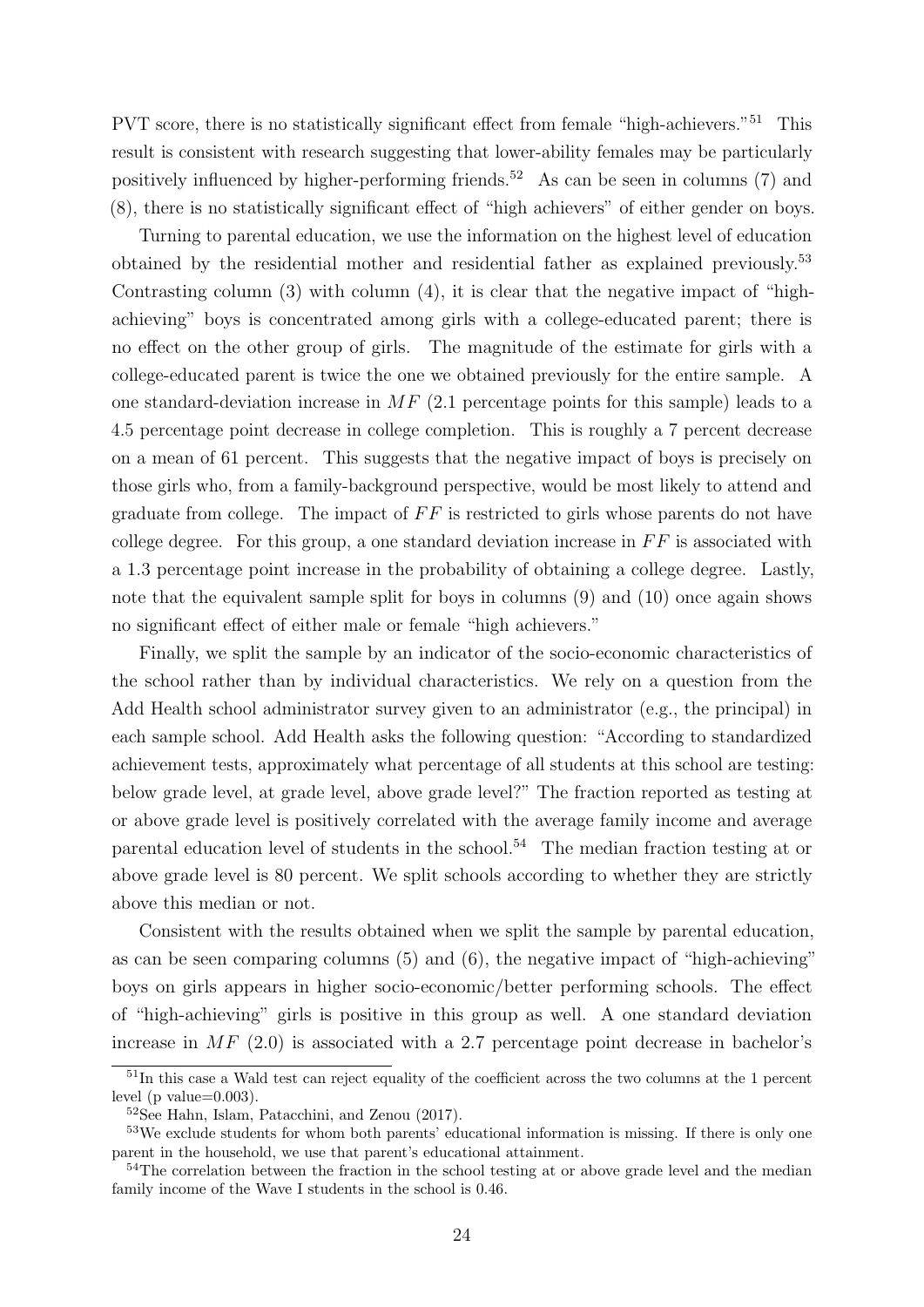degree attainment – a  $7$  percent decrease on its mean of 36 percent. A one standard deviation increase in  $FF$  (1.8) increases bachelor's degree attainment by 2.1 percentage points (or 6 percent of the mean). For boys, we again find no impact of "high achievers" in either group of schools.

## 7.2 Further Outcomes

Below we explore further the effect of "high achievers" on other long-term outcomes such as choice of major, labor force participation, fertility, and marriage.

In Wave III (when respondents are approximately 19-26), Add Health asks individuals who have some sort of college degree (including those with an associate or junior college degree  $(AA)$ ) to list up to two major or minor fields of study.<sup>55</sup> We use this question to examine the impact of "high-achieving" peers on major/minor choice, creating a dummy variable equal to 1 if the individual reported a STEM field, where the classification of the latter is based on the National Science Foundation (NSF) Classification of STEM fields.<sup>56</sup> We restrict the sample to those individuals who were in at least grade 10 in Wave I (1995) and therefore would have been able to graduate with a BA by the summer of 2001 (Wave III). We focus on STEM fields because recent work has indicated that "high-achieving" males may affect women's likelihood of choosing or completing mathematics-intensive and/or STEM majors.<sup>57</sup>

Table 15, column (1) (respectively column (5) for males) examines the effect on choice of major using STEM major/minor as a dependent variable. We include the same controls as in our main specification and in addition control for whether the individual has completed a bachelor's degree (relative to a junior college degree) by Wave III. Although the coefficient on  $MF$  is negative, it is not statistically significant. There is, on the other hand, evidence that  $FF$  is associated with a higher proportion of STEM majors. The effect is large: a one standard deviation increase in  $FF(0.019)$  is associated with an increase of 1.9 percentage points, a 13.2 percent increase over the mean of 14.5 percent.

Turning next to labor force participation, marriage, and fertility, we start by constructing indicators or measures of each. For labor force participation, we create a dummy equal to one if an individual states that they are currently employed, are on sick leave or temporarily disabled, are on maternity/paternity leave, or are unemployed and looking for work; the dummy is set equal to zero otherwise.<sup>58</sup> For the purposes of this question, we exclude those in the military or prison in Wave IV and restrict the sample to those individuals who were in 9th-12th grades in Wave I. This ensures that they are 28-32

<sup>55</sup>Unfortunately, field of study was not asked in Wave IV.

 $56$ See https : //www.lsamp.org/help/help<sub>s</sub>tem<sub>c</sub>ip<sub>2</sub>015.cfm.

 ${}^{57}E.g.,$  Mouganie and Wang  $(2017)$  and Feld and Zölitz  $(2018).$ 

<sup>&</sup>lt;sup>58</sup>Employment information is based on the question: "are you currently working for pay at least 10 hours per week?", where yes=1 and no=0. Individuals who report still working at their first full-time job are not asked this question so we code them as 1.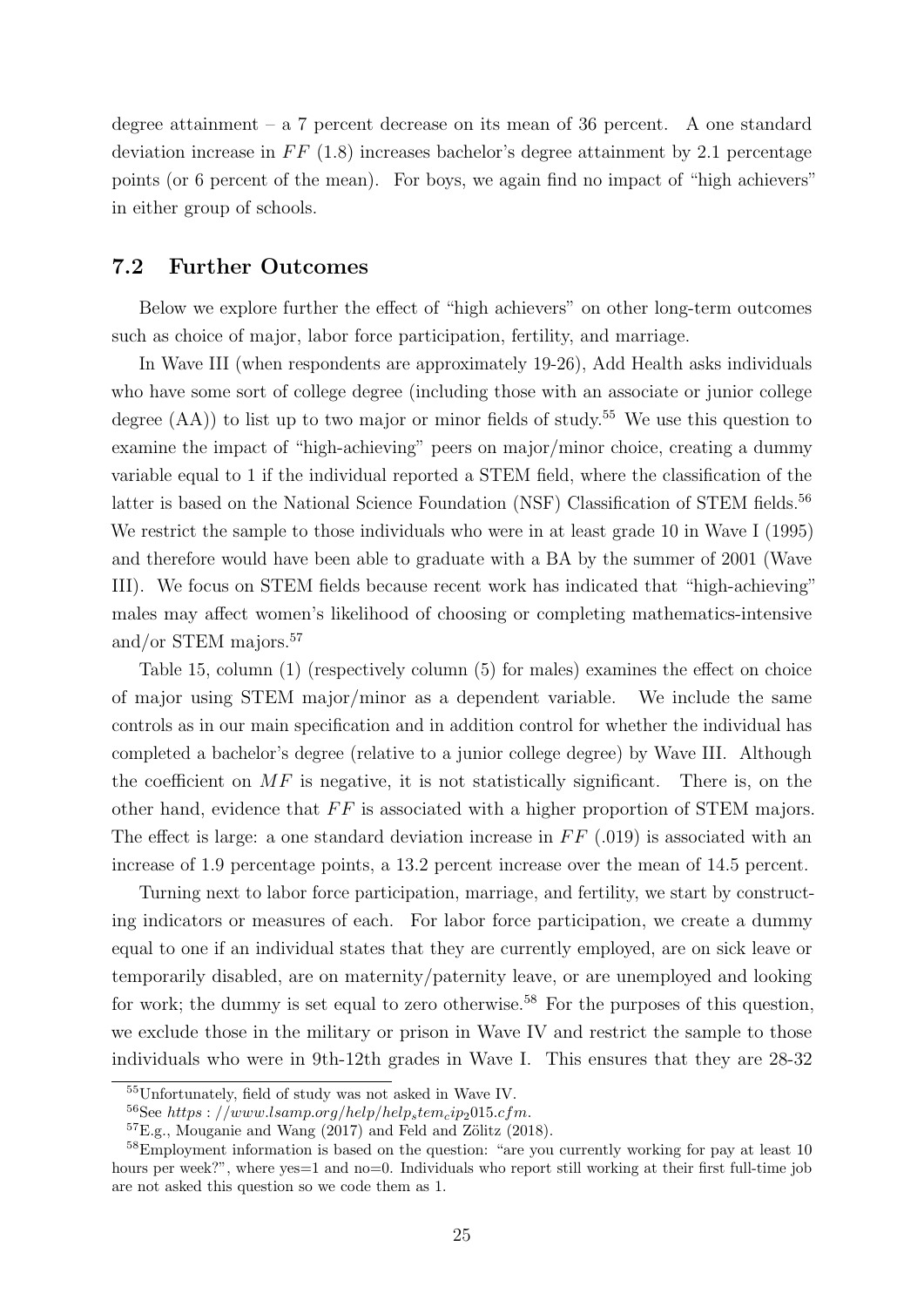years old by Wave IV, and thus likely to have completed all schooling.<sup>59</sup> Marriage and fertility are based on questions to all sample respondents in Wave IV about whether they have ever been married  $(1=$ yes,  $(0=$ no) and the total number of  $(non-deceased)$  biological children they have.

The results are shown in columns  $(2)-(4)$  (respectively, columns  $(6)-(8)$ ) for males) of Table 15. As shown, a one standard deviation increase in  $MF(0.023)$  is associated with a 1.4 percentage point decline in labor force participation of women.<sup>60</sup> In contrast, a one standard deviation increase in  $FF(0.021)$  is associated with higher labor force participation of a slightly smaller magnitude. There is no impact of "high achievers" on a woman's probability of having ever being married, but a one standard deviation increase in  $MF(0.020)$  increases a woman's total number of biological children by 0.03, a 3 percent increase over its mean of 1.07. There is no effect of  $FF$  on males' labor force participation or marriage, but a one standard deviation increase in  $FF$  decreases a man's total number of biological children by 0.04, a 5 percent decrease on a mean of 0.72.

## 8 Robustness Checks

In this section we investigate the sensitivity of the results to alternative definitions of the main variable, the exclusion of outliers, alternative specifications, and attrition.

A natural alternative formulation of the explanatory variable would be the fraction of "high achievers" of a given gender among all students in the grade. It would be interesting and potentially informative if this formulation gave different answers, but as shown the answers are on the whole similar.<sup>61</sup> Table 16 repeats the most complete specification from Table 7 with alternative explanatory variables. In column (1) (respectively, column (3) for males)  $MF$  and  $FF$  replaced with  $MFA$  and  $FFA$ , where the A indicates that the high-achievers are measured as a fraction of the entire grade (All). As is clear, the negative impact of "high-achieving" males on females' bachelor degree completion is a robust result. Furthermore, there is no symmetric negative effect of "high-achieving" girls on boys' long-run education. Quantitatively, the coefficient on  $MFA$  indicates that a one standard deviation increase (0.011) in this fraction decreases females' bachelor's degree attainment by 1.7 percentage points.

An alternative definition would be to require both parents, rather than solely one, to have a post-college education. We denote these main variables  $MFB$  and  $FFB$ , for which each student receives a value of 1 if both parents have post-college education and

<sup>59</sup>In total, 16 females and 75 males are dropped due to being in the military or prison in Wave IV.

 $60$ We also explore employment as an outcome, and find a significant negative impact of MF on employment. This appears to be driven primarily, however, by differences in the work behavior of those who say they are students in Wave IV.

 $61$  For example, if we found that the results only hold when using MF and FF then we would be inclined to think that the pathway would be related to the formation of a perception about males.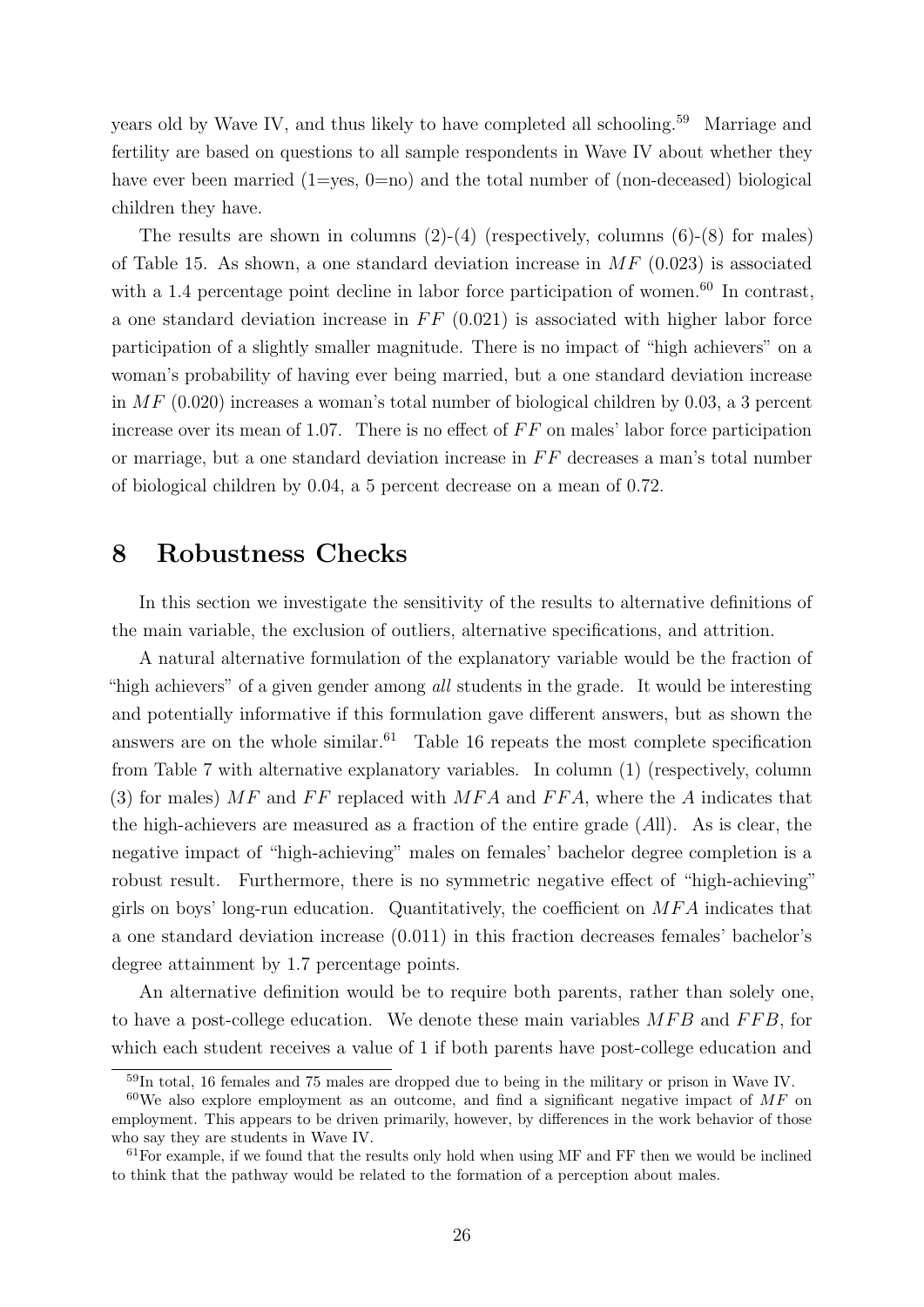0 otherwise. This more restrictive version of high-achievers necessarily results in lower means (e.g., for females the mean of  $MFB$  is 0.040 versus 0.145 for  $MF$ ; the mean of  $FFB$  is 0.035 versus 0.122 for  $FF$ ). As indicated by the coefficients in column (2), a one standard deviation increase in  $MFB$  (1.1 percentage points) decreases females' college completion by 1.7 percentage points. There is no significant impact of  $FFB$  for girls nor of any of the main peer variables for boys. There is no statistically significant effect of high-achievers on boys' outcomes.

We next consider our results without school-specific linear time-trends. While these allow us to control for time-varying attributes of a school in a linear fashion, they also decreases the amount of variation in the main variables. Columns (1)-(2) (respectively, columns (5)-(6) for boys) of Table 17 display our main results without time trends. As is clear from the table, the results remain strong and significant. A one standard deviation increase in  $MF$  for females (0.027) decreases the likelihood of graduating with a bachelor's degree by 2.3 percentage points, a similar magnitude to that obtained for our main specification (Table 7).

We can also examine the robustness of the results by eliminating outliers. As discussed in Section 4, the great majority of schools in our sample have variation in  $MF$  and  $FF$ similar to with what would be expected by chance. For about 10 percent of schools, however, the variation lies outside the 90 percent confidence interval obtained through the Monte Carlo simulation. To test whether these outliers are driving the results, we re-run our main specifications [columns (5)-(6) of Table 7] excluding the schools whose within-school standard deviations of  $MF$  and  $FF$  lie outside of the 90 percent confidence interval. The results are shown in columns  $(3)-(4)$  (respectively, columns  $(7)-(8)$  for boys) of Table 17. As shown, the magnitude and significance of the coefficients are similar to what we obtained previously.

Lastly, we can also examine whether the results are due to differential attrition between Wave I and Wave IV as this could generate bias in the results. To do so, we regress a dummy for whether the individual remained in the sample between Wave I and Wave IV on the main variables. As shown in Appendix Table 5, there is no significant association between these and the dummy, suggesting that the results are unlikely to be driven by selective attrition of specific types of girls and boys from the sample.

## 9 Conclusion

This paper investigated the long-run effects of exposure to "high-achieving" boys versus girls in high school. Using a predetermined student characteristic – whether at least one of their parents has some post-college education – to proxy for a bundle of student characteristics, we investigated the consequences of quasi-random variation in the proportion of "high-achieving" girls and boys, separately, across grades within the same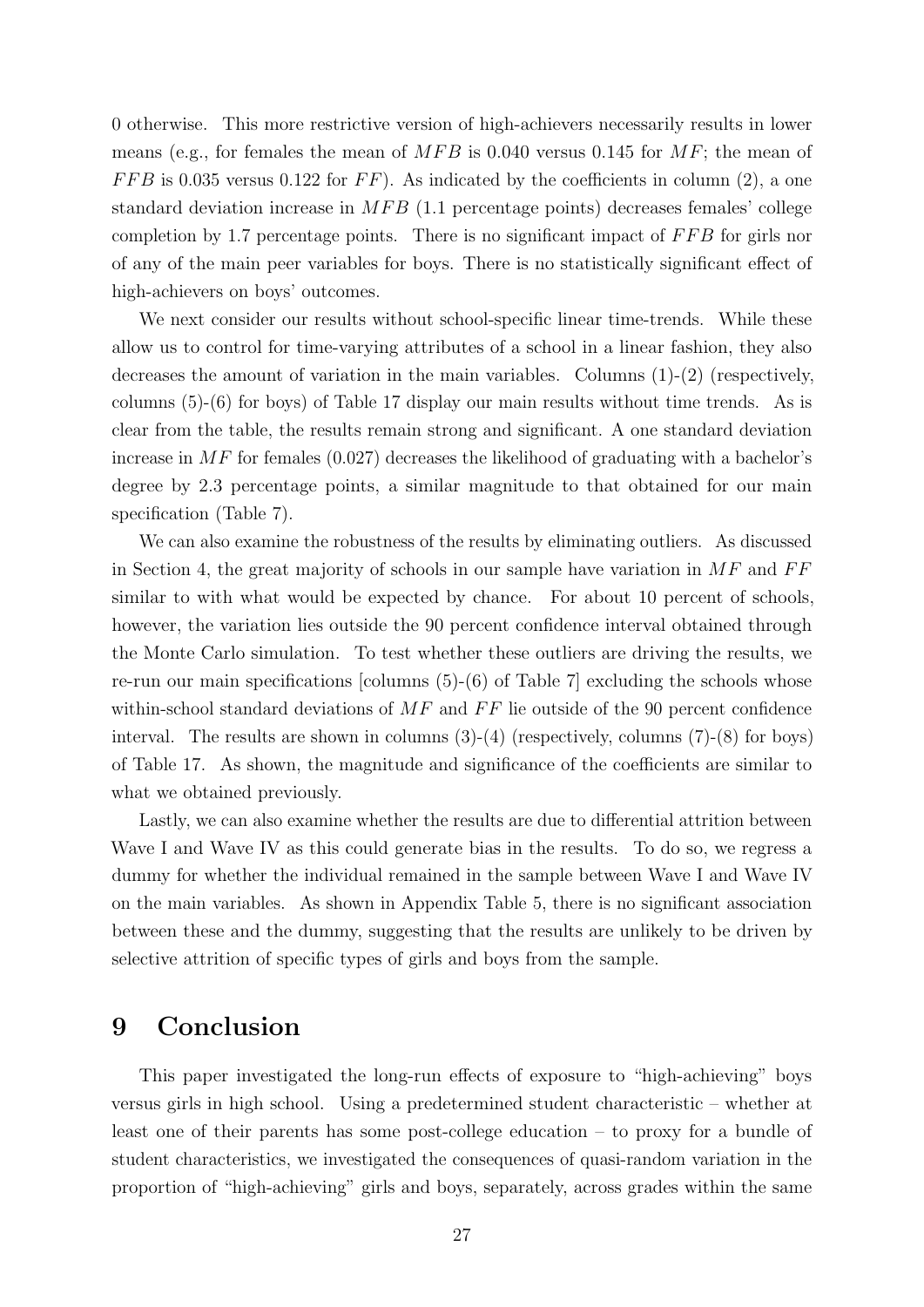school. As shown, we found a very strong asymmetric gender effect: the proportion of "high-achieving" boys has a statistically and economically significant negative effect on the probability that girls will end up with a bachelor's degree some 14 years later. Boys, on the other hand, are not affected by their exposure to "high-achievers" of either gender.

Our paper suggests that in the future it would be useful to conduct experiments that examine how female subjects vs male subjects are affected by competing with varying proportions of high-performing males vs high-performing females. Are asymmetric gender effects also present there? Are any particular interventions helpful? It would also be of interest to examine whether the results the paper obtained are present in other data sets and in contexts other than high schools.

The data does not allow us to distinguish among various potential mechanisms. It could be that interacting with "high-achieving" boys has a direct negative effect on fellow female students. Or, the effect could be more indirect, e.g., arising from how teachers react to these students or even from how the parents of these boys affect teachers or the allocation of resources at the grade level. Nonetheless, we can identify some of the pathways. In particular, we show that greater exposure to "high-achieving" boys decreases girls' self confidence and aspirations and increases their risky behavior including increasing teen-age motherhood. The girls especially affected are those in the lower half of the ability distribution as measured by their PVT score. Policies that target these more marginal girls – that increase their ambition and self-confidence or that decrease their exposure to these boys – are likely to have beneficial effects. Furthermore, our findings suggest that exposure to "high-achieving" girls has a positive effect of essentially the same absolute magnitude indicating that the negative effects of "high-achieving" boys can be counterbalanced through exposure to their female counterparts.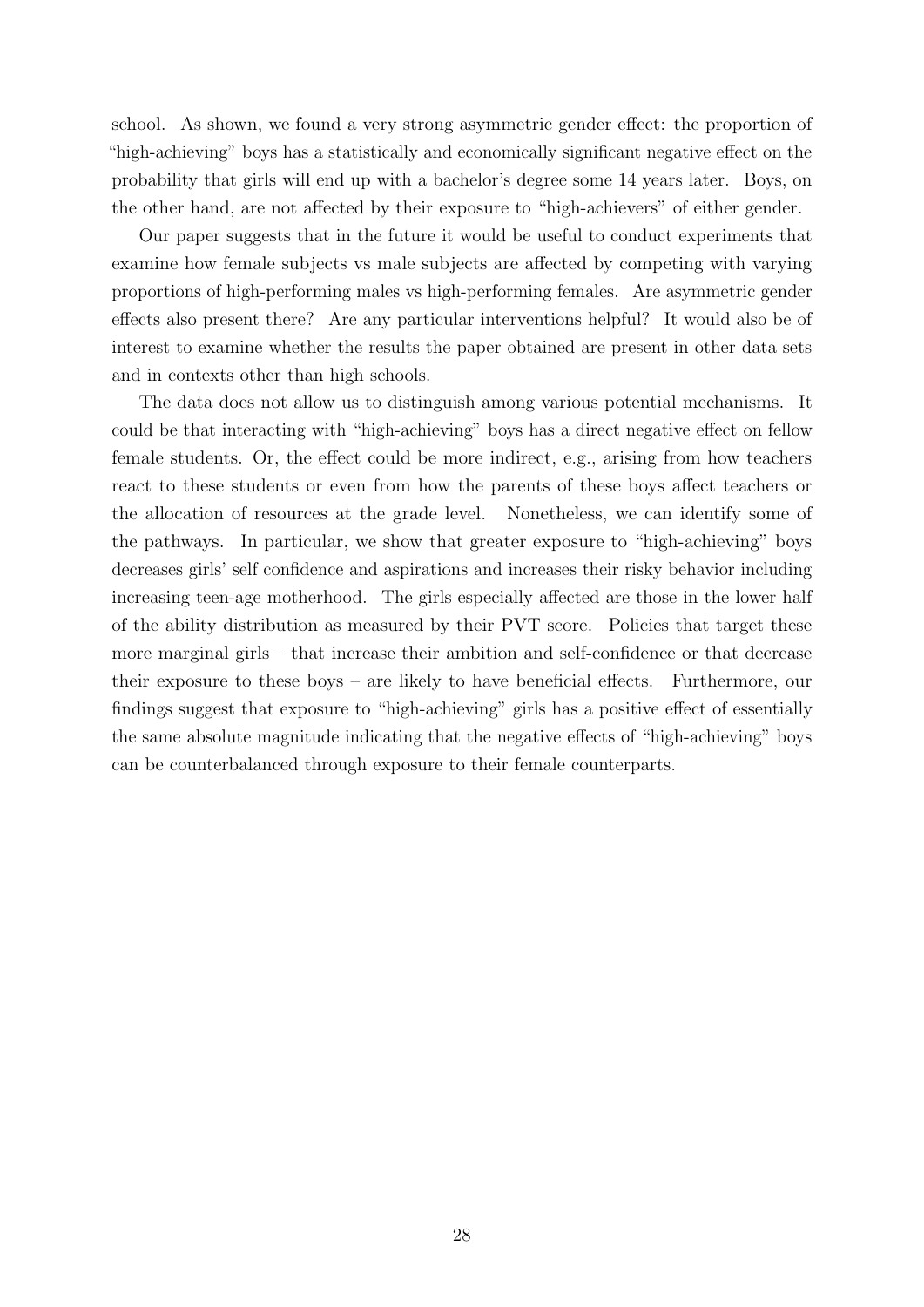## 10 References

- Altonji, J. G., Elder, T. E., and Taber, C. R. (2005). Selection on observed and unobserved variables: Assessing the effectiveness of Catholic schools. Journal of Political Economy,  $113(1)$ , 151–184.
- Angrist, J. D., and Lang, K. (2004). Does school integration generate peer effects? Evidence from Boston's Metco Program. American Economic Review, 94 (5), 1613–1634.
- Athey, S., and Imbens, G. W. (2017). The Econometrics of Randomized Experiments. In Handbook of Economic Field Experiments (Vol. 1, pp. 73–140). Elsevier.
- Bifulco, R., Fletcher, J. M., Oh, S. J., and Ross, S. L. (2014). Do high school peers have persistent effects on college attainment and other life outcomes? Labour Economics, 29 , 83–90.
- Bifulco, R., Fletcher, J. M., and Ross, S. L. (2011). The effect of classmate characteristics on post-secondary outcomes: Evidence from the Add Health. American Economic Journal: Economic Policy, 3(1), 25–53.
- Black, S. E., Devereux, P. J., and Salvanes, K. G. (2013). Under pressure? The effect of peers on outcomes of young adults. Journal of Labor Economics, 31 (1), 119–153.
- Bordalo, P., Coffman, K. B., Gennaioli, N., and Shleifer, A. (2018). Beliefs about Gender. Working Paper.
- Burbidge, J. B., Magee, L., and Robb, A. L. (1988). Alternative transformations to handle extreme values of the dependent variable. Journal of the American Statistical Association, 83 (401), 123–127.
- Carrell, S. E., Fullerton, R. L., and West, J. E. (2009). Does your cohort matter? measuring peer effects in college achievement. Journal of Labor Economics,  $27(3)$ , 439–464.
- Carrell, S. E., Hoekstra, M., and Kuka, E. (2018). The long-run effects of disruptive peers. American Economic Review, 108 (11), 3377–3415.
- Davis-Kean, P. E. (2005). The influence of parent education and family income on child achievement: the indirect role of parental expectations and the home environment. Journal of Family Psychology,  $19(2)$ , 294.
- Elsner, B., and Isphording, I. E. (2017). A big fish in a small pond: Ability rank and human capital investment. *Journal of Labor Economics*, 35(3), 787–828.
- Elsner, B., and Isphording, I. E. (2018). Rank, sex, drugs, and crime. Journal of Human Resources, 53 (2), 356–381.
- Feld, J., and Zölitz, U. (2018). Peers from Venus and Mars: Higher-Achieving Men Foster Gender Gaps in Major Choice and Labor Market Outcomes. Working Paper.
- Fischer, S. (2017). The downside of good peers: How classroom composition differentially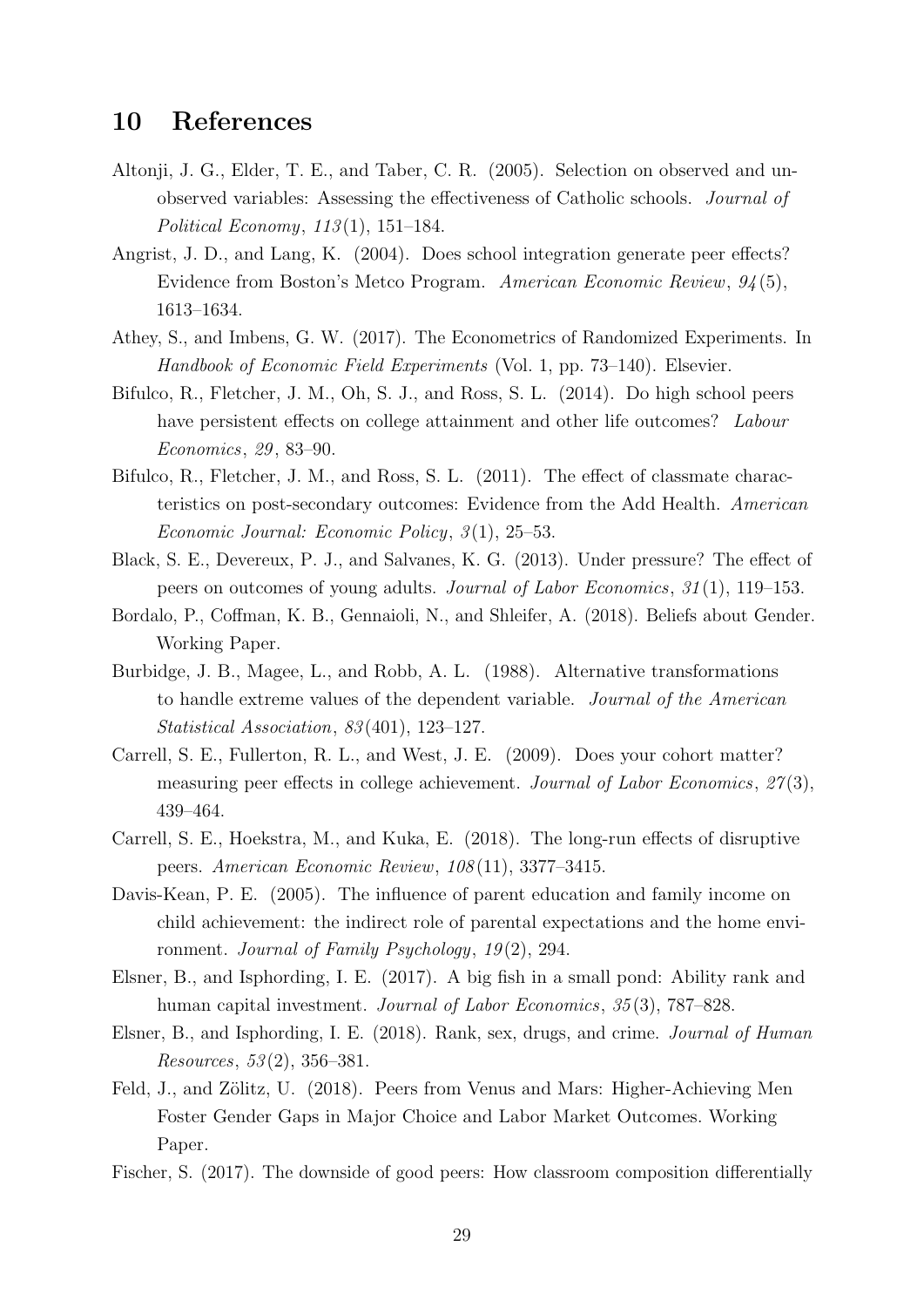affects men's and women's stem persistence. Labour Economics,  $46, 211-226$ .

- Gould, E. D., Lavy, V., and Paserman, M. D. (2009). Does immigration affect the long-term educational outcomes of natives? Quasi-experimental evidence. The Economic Journal, 119 (540), 1243–1269.
- Hahn, Y., Islam, A., Patacchini, E., and Zenou, Y. (2017). Do Friendship Networks Improve Female Education? Working Paper.
- Hoxby, C. M. (2000a). The effects of class size on student achievement: New evidence from population variation. The Quarterly Journal of Economics, 115 (4), 1239– 1285.
- Hoxby, C. M. (2000b). Peer effects in the classroom: Learning from gender and race variation. NBER Working Paper No. 7867.
- Imberman, S. A., Kugler, A. D., and Sacerdote, B. I. (2012). Katrina's children: evidence on the structure of peer effects from hurricane evacuees. American Economic  $Review, 102(5), 2048-82.$
- Lavy, V., Paserman, M. D., and Schlosser, A. (2011). Inside the black box of ability peer effects: Evidence from variation in the proportion of low achievers in the classroom. The Economic Journal, 122 (559), 208–237.
- Lavy, V., and Schlosser, A. (2011). Mechanisms and impacts of gender peer effects at school. American Economic Journal: Applied Economics, 3(2), 1-33.
- Merlino, L., Steinhardt, M. F., and Wren-Lewis, L. (2019). More than just friends? School peers and adult interracial relationships. Forthcoming in Journal of Labor Economics.
- Mouganie, P., and Wang, Y. (2017). High Performing Peers and Female STEM Choices in School. Working Paper.
- Niederle, M., Segal, C., and Vesterlund, L. (2013). How costly is diversity? Affirmative action in light of gender differences in competitiveness. Management Science,  $59(1), 1-16.$
- Olivetti, C., Patacchini, E., and Zenou, Y. (2018). Mothers, Peers, and Gender-Role Identity. Journal of the European Economic Association.
- Reardon, S. F. (2011). The widening academic achievement gap between the rich and the poor: New evidence and possible explanations. Whither Opportunity, 91–116.
- Rodríguez-Planas, N., Sanz-de Galdeano, A., and Terskaya, A. (2018). Independent Thinking and Hard Working, or Caring and Well Behaved? Short-and Long-Term Impacts of Gender Identity Norms. IZA Discussion Paper No. 11694.
- Sacerdote, B. (2011). Peer effects in education: How might they work, how big are they and how much do we know thus far? In Handbook of the economics of education (Vol. 3, pp. 249–277). Elsevier.
- van Tetering, M. A., de Groot, R. H., and Jolles, J. (2018). Boy–Girl Differences in Pictorial Verbal Learning in Students Aged 8–12 Years and the Influence of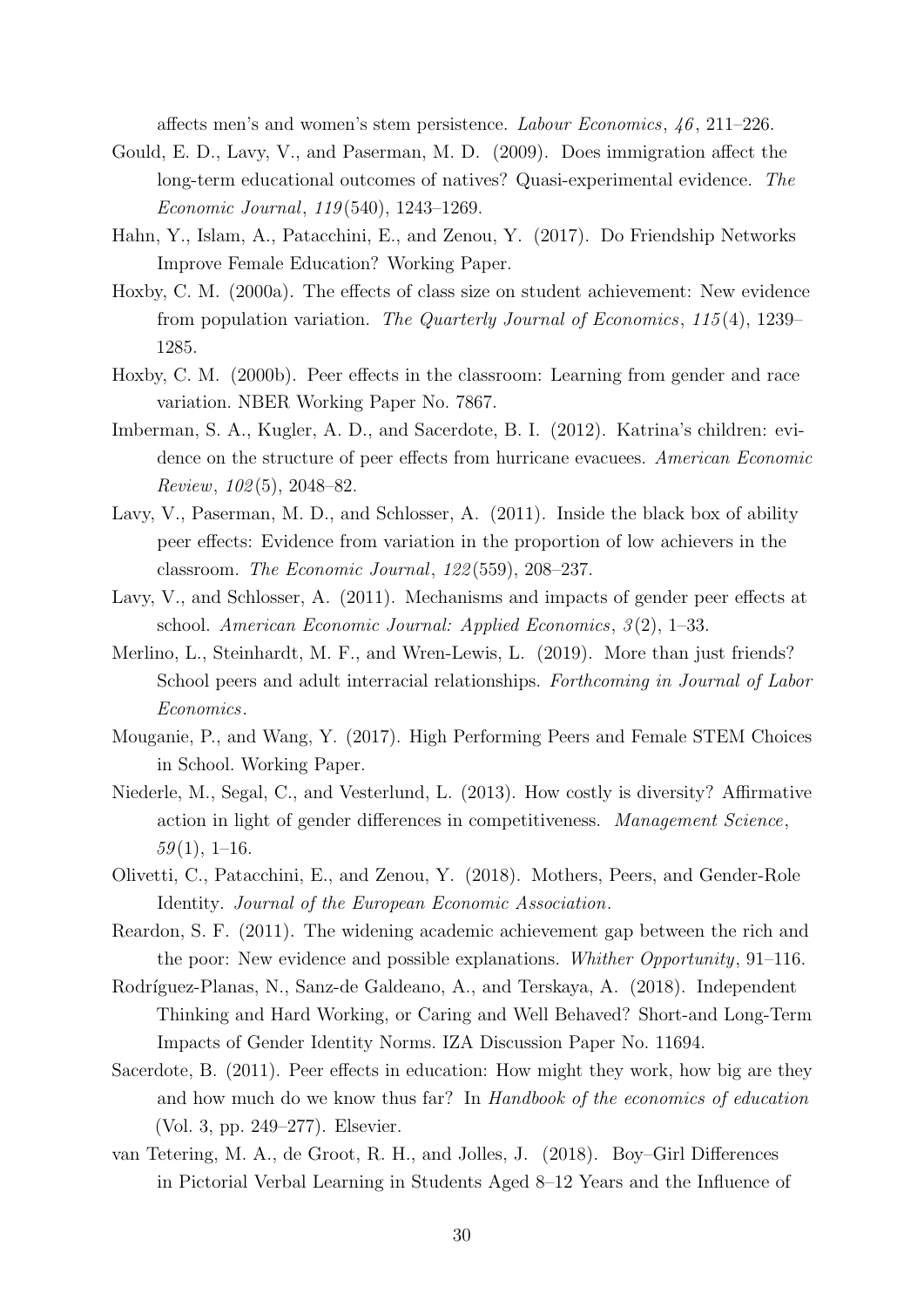Parental Education. Frontiers in Psychology, 9.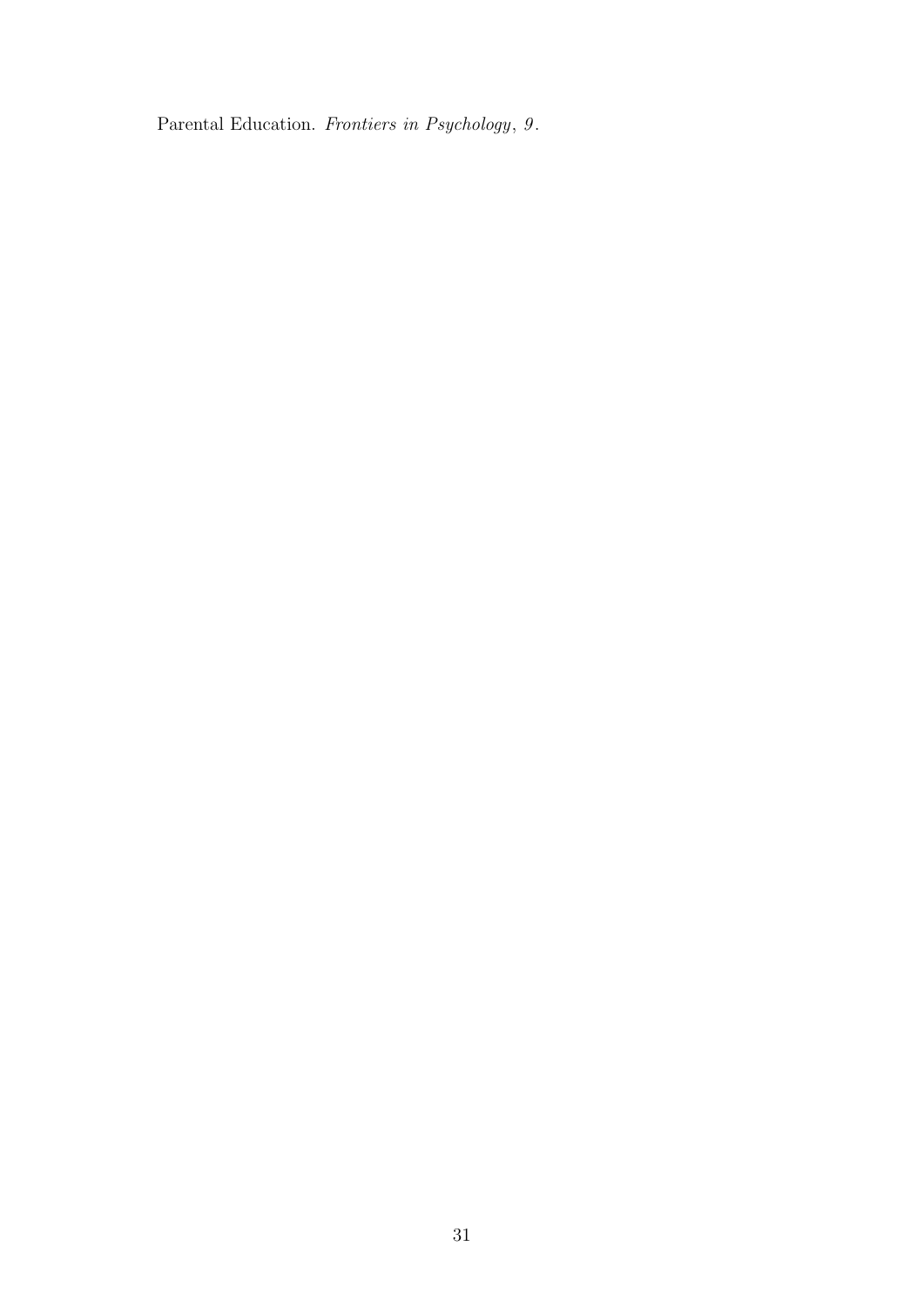## 11 Tables

|                          |       |         | Add Health |       |         | 2008 ACS |         |      |  |  |
|--------------------------|-------|---------|------------|-------|---------|----------|---------|------|--|--|
|                          |       | Females |            | Males | Females |          | Males   |      |  |  |
|                          | mean  | sd      | mean       | sd    | mean    | sd       | mean    | sd   |  |  |
| Age in Years (July 1995) | 15.77 | 1.75    | 15.88      | 1.80  |         |          |         |      |  |  |
| Age in Years (July 2008) | 28.77 | 1.75    | 28.88      | 1.80  | 28.77   | 1.75     | 28.88   | 1.80 |  |  |
| White                    | 0.65  | 0.48    | 0.67       | 0.47  | 0.67    | 0.47     | 0.67    | 0.47 |  |  |
| Black                    | 0.17  | 0.38    | 0.15       | 0.36  | 0.14    | 0.35     | 0.13    | 0.34 |  |  |
| Latino                   | 0.10  | 0.30    | 0.11       | 0.31  | 0.13    | 0.34     | 0.15    | 0.35 |  |  |
| Asian                    | 0.03  | 0.17    | 0.04       | 0.19  | 0.03    | 0.17     | 0.03    | 0.17 |  |  |
| Other Race               | 0.05  | 0.21    | 0.04       | 0.20  | 0.03    | 0.16     | 0.03    | 0.16 |  |  |
| Foreign Born             | 0.05  | 0.22    | 0.05       | 0.22  | 0.07    | 0.25     | 0.07    | 0.26 |  |  |
| HS Graduate              | 0.94  | 0.24    | 0.91       | 0.29  | 0.91    | 0.28     | 0.88    | 0.33 |  |  |
| Bachelor's Degree        | 0.35  | 0.48    | 0.28       | 0.45  | 0.33    | 0.47     | 0.26    | 0.44 |  |  |
| Observations             | 5899  |         | 4954       |       | 153,269 |          | 148,470 |      |  |  |
|                          |       |         |            |       |         |          |         |      |  |  |

Table 1: Summary Statistics

Note: This table reports summary statistics for the Add Health data sample used in the paper and the 2008 American Community Survey. The ACS sample excludes those who immigrated to the United States after 1994. ACS age in years is the average age in years of the sample with responses pooled over all survey months (ranging from January 2008 - December 2008) as birth dates are not reported. The ACS female and male samples are restricted to those aged 25-34 and re-weighted to match the age distribution of the Add Health female and male final samples, respectively. Wave IV weights are used in Add Health data.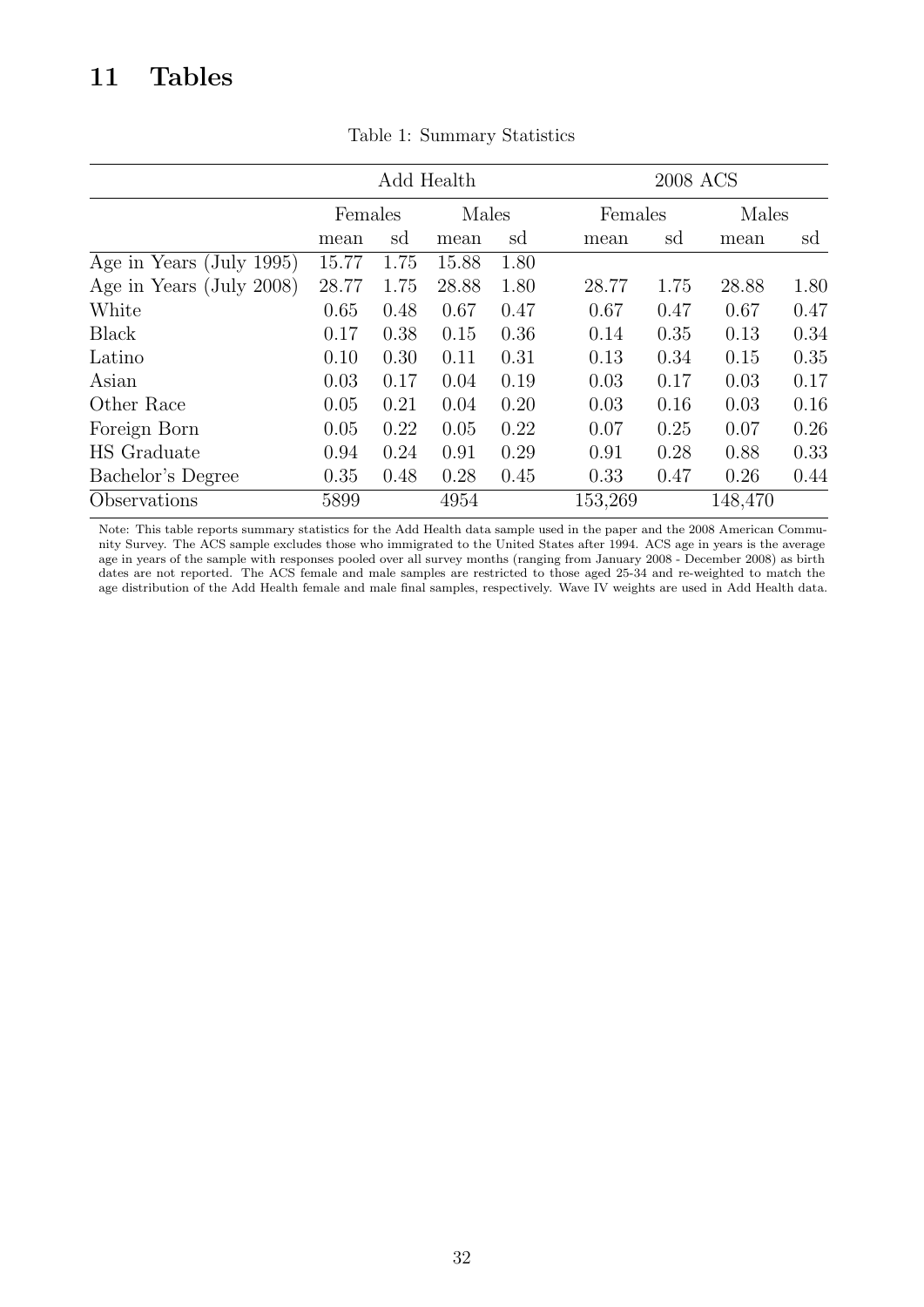|                                             |            |             |                | Dependent Variable: Grade Point Average |            |             |                |             |
|---------------------------------------------|------------|-------------|----------------|-----------------------------------------|------------|-------------|----------------|-------------|
|                                             | Females    |             |                |                                         | Males      |             |                |             |
|                                             | (1)        | (2)         | (3)            | (4)                                     | (5)        | (6)         | (7)            | (8)         |
| Mother HS Grad                              | $0.136***$ | $0.097**$   | 0.074          | 0.069                                   | $0.138**$  | $0.116**$   | $0.091*$       | 0.074       |
|                                             | (0.044)    | (0.045)     | (0.045)        | (0.046)                                 | (0.055)    | (0.055)     | (0.054)        | (0.054)     |
| Mother Some College                         | $0.221***$ | $0.170***$  | $0.118**$      | $0.108**$                               | $0.219***$ | $0.181***$  | $0.139**$      | $0.133**$   |
|                                             | (0.048)    | (0.048)     | (0.046)        | (0.044)                                 | (0.059)    | (0.058)     | (0.057)        | (0.057)     |
|                                             |            |             |                |                                         |            |             |                |             |
| Mother College Grad                         | $0.319***$ | $0.245***$  | $0.187***$     | $0.187***$                              | $0.247***$ | $0.194***$  | $0.149**$      | $0.144**$   |
|                                             | (0.052)    | (0.053)     | (0.050)        | (0.049)                                 | (0.066)    | (0.066)     | (0.065)        | (0.065)     |
|                                             |            |             |                |                                         |            |             |                |             |
| Mother Post College                         | $0.488***$ | $0.402***$  | $0.291***$     | $0.294***$                              | $0.381***$ | $0.327***$  | $0.265***$     | $0.246***$  |
|                                             | (0.065)    | (0.066)     | (0.059)        | (0.060)                                 | (0.077)    | (0.077)     | (0.072)        | (0.071)     |
| Mother Not in HH                            | 0.053      | 0.039       | 0.049          | 0.059                                   | $-0.155*$  | $-0.147*$   | $-0.154*$      | $-0.158*$   |
|                                             | (0.060)    | (0.061)     | (0.062)        | (0.064)                                 | (0.082)    | (0.078)     | (0.083)        | (0.086)     |
|                                             |            |             |                |                                         |            |             |                |             |
| Father HS Grad                              | $0.106**$  | 0.073       | 0.055          | $0.074*$                                | 0.065      | 0.025       | $-0.001$       | 0.009       |
|                                             | (0.047)    | (0.047)     | (0.046)        | (0.043)                                 | (0.064)    | (0.057)     | (0.060)        | (0.059)     |
|                                             |            |             |                |                                         |            |             |                |             |
| Father Some College                         | $0.212***$ | $0.166***$  | $0.126**$      | $0.152**$                               | $0.228***$ | $0.175***$  | $0.134**$      | $0.130**$   |
|                                             | (0.062)    | (0.061)     | (0.058)        | (0.059)                                 | (0.066)    | (0.059)     | (0.061)        | (0.059)     |
| Father College Grad                         | $0.359***$ | $0.302***$  | $0.258***$     | $0.266***$                              | $0.256***$ | $0.209***$  | $0.162**$      | $0.158**$   |
|                                             | (0.056)    | (0.057)     | (0.054)        | (0.051)                                 | (0.073)    | (0.066)     | (0.069)        | (0.066)     |
|                                             |            |             |                |                                         |            |             |                |             |
| Father Post College                         | $0.370***$ | $0.306***$  | $0.260***$     | $0.275***$                              | $0.486***$ | $0.418***$  | $0.382***$     | $0.409***$  |
|                                             | (0.066)    | (0.064)     | (0.064)        | (0.063)                                 | (0.077)    | (0.075)     | (0.080)        | (0.078)     |
| Father Not in HH                            | 0.016      | 0.028       | 0.004          | 0.011                                   | $-0.042$   | $-0.028$    | $-0.057$       | $-0.067$    |
|                                             | (0.043)    | (0.043)     | (0.044)        | (0.042)                                 | (0.067)    | (0.061)     | (0.066)        | (0.064)     |
|                                             |            |             |                |                                         |            |             |                |             |
| Age in Months                               |            | $-0.017***$ | $-0.013***$    | $-0.013***$                             |            | $-0.017***$ | $-0.013***$    | $-0.012***$ |
|                                             |            | (0.002)     | (0.002)        | (0.002)                                 |            | (0.002)     | (0.003)        | (0.003)     |
|                                             |            |             |                |                                         |            |             |                |             |
| Foreign Born                                |            | $0.233***$  | $0.325***$     | $0.308***$                              |            | $0.141*$    | $0.202**$      | $0.219**$   |
|                                             |            | (0.071)     | (0.065)        | (0.068)                                 |            | (0.080)     | (0.091)        | (0.088)     |
| Log Family Income                           |            | $0.038**$   | $0.029^{\ast}$ | 0.026                                   |            | $0.039**$   | 0.028          | 0.023       |
|                                             |            | (0.015)     | (0.016)        | (0.016)                                 |            | (0.019)     | (0.019)        | (0.020)     |
|                                             |            |             |                |                                         |            |             |                |             |
| <b>PVT</b> Score                            |            |             | $1.204***$     | 1.195***                                |            |             | $0.945***$     | $0.999***$  |
|                                             |            |             | (0.132)        | (0.137)                                 |            |             | (0.135)        | (0.133)     |
|                                             |            |             |                |                                         |            |             |                |             |
| School, Grade FE                            | Yes        | Yes         | Yes            | Yes                                     | Yes        | Yes         | Yes            | Yes         |
| Race FE                                     | No         | Yes         | Yes            | Yes                                     | No         | Yes         | Yes            | Yes         |
|                                             |            |             |                |                                         |            |             |                |             |
| School Linear TT                            | No         | No          | No             | Yes                                     | No         | No          | N <sub>o</sub> | Yes         |
| Observations                                | 5788       | 5788        | 5548           | 5548                                    | 4851       | 4848        | 4611           | 4611        |
| $\mathbb{R}^2$                              | 0.193      | 0.224       | 0.257          | 0.293                                   | 0.183      | 0.225       | 0.246          | 0.290       |
| Equality P Value Moth Coll vs Moth Postcoll | 0.001      | 0.001       | 0.017          | 0.013                                   | 0.013      | 0.016       | 0.021          | 0.049       |
| Equality P Value Fath Coll vs Fath Postcoll | 0.825      | 0.926       | 0.968          | 0.857                                   | 0.000      | 0.000       | 0.000          | 0.000       |

#### Table 2: Parental Education and Child GPA: In-Home Sample

Note: This table reports parameter estimates and standard errors (in parentheses) from a regression of the student's grade point average on individual characteristics for the in-home sample. Grade point average is calculated based on self-reported student grades in math, science, english, and history from the Wave I in-home survey where A=4, B=3, C=2, and D or lower=1. All columns include dummy for whether Wave I interview took place in 1994-1995 or 1995- 1996 school year. Race fixed effects include dummies for Black, Latino, Asian, and other races. If mother's (respectively, father's) education is missing, all mother's (respectively, father's) education dummies are set to zero and a dummy is included for missing mother's (respectively, father's) education. If family income is missing, family income is set to the mean value for the school and a dummy is included for missing family income. Coefficient on PVT score multiplied by 100. Wave IV weights used. Standard errors clustered at the school level. \* p<0.1 \*\* p<0.05 \*\*\* p<0.01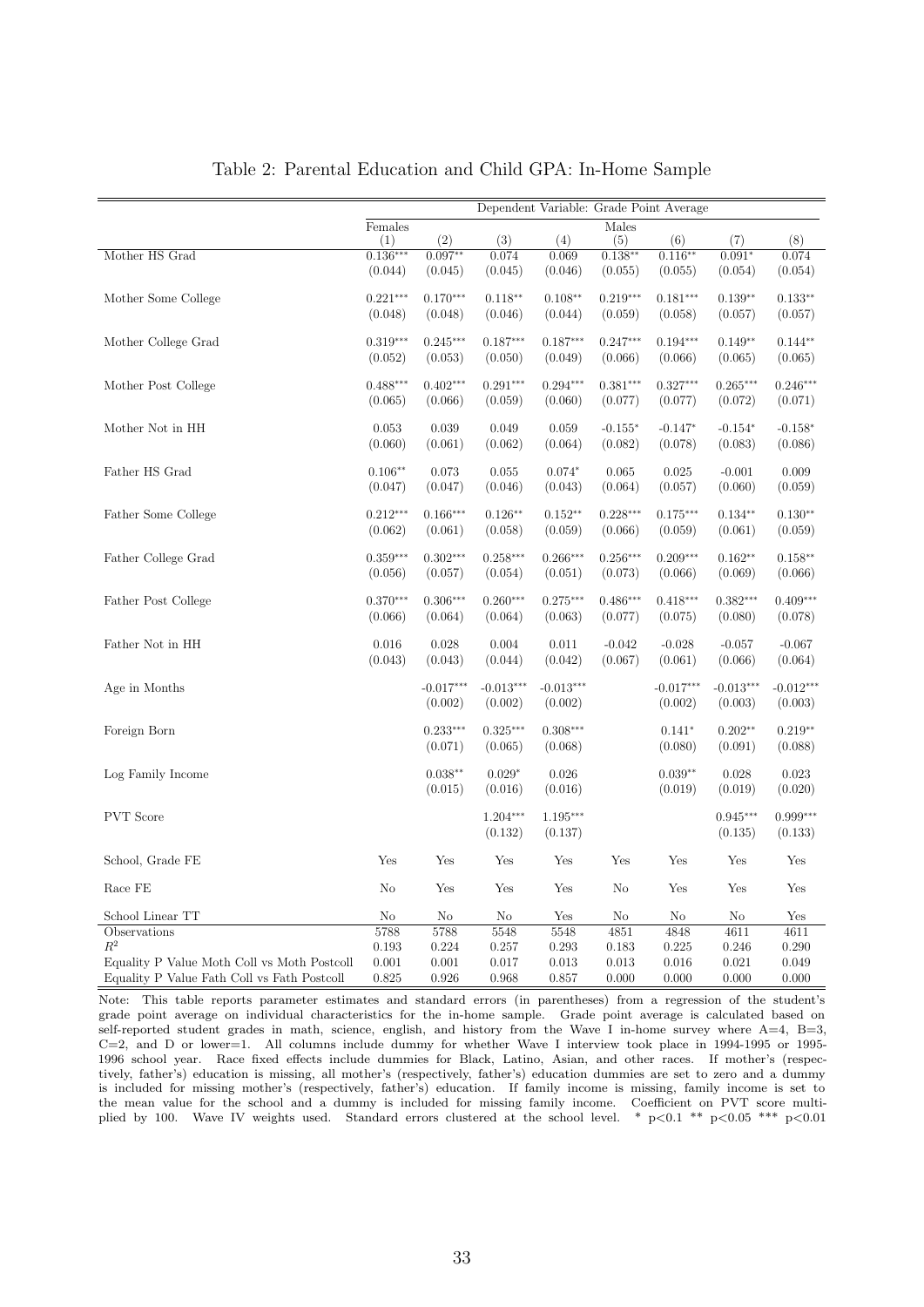|                                             |             | Dependent Variable: Grade Point Average |                      |                  |            |                      |
|---------------------------------------------|-------------|-----------------------------------------|----------------------|------------------|------------|----------------------|
|                                             | Females     |                                         |                      | Males            |            |                      |
|                                             | (1)         | (2)                                     | (3)                  | $\left(4\right)$ | (5)        | (6)                  |
| Mother HS Grad                              | $0.125***$  | $0.117***$                              | $0.115***$           | $0.100***$       | $0.094***$ | $0.092***$           |
|                                             | (0.016)     | (0.015)                                 | (0.015)              | (0.019)          | (0.019)    | (0.019)              |
| Mother Some College                         | $0.232***$  | $0.227***$                              | $0.225***$           | $0.204***$       | $0.201***$ | $0.200***$           |
|                                             | (0.019)     | (0.018)                                 | (0.018)              | (0.023)          | (0.023)    | (0.022)              |
| Mother College Grad                         | $0.306***$  | $0.284***$                              | $0.283***$           | $0.270***$       | $0.256***$ | $0.253***$           |
|                                             | (0.018)     | (0.019)                                 | (0.018)              | (0.024)          | (0.024)    | (0.024)              |
| Mother Post College                         | $0.339***$  | $0.318***$                              | $0.317***$           | $0.324***$       | $0.313***$ | $0.309***$           |
|                                             | (0.024)     | (0.024)                                 | (0.024)              | (0.024)          | (0.024)    | (0.024)              |
| Mother Not in HH                            | $-0.008$    | $-0.016$                                | $-0.017$             | 0.000            | $-0.002$   | $-0.005$             |
|                                             | (0.020)     | (0.018)                                 | (0.018)              | (0.021)          | (0.020)    | (0.020)              |
| Father HS Grad                              | $0.066***$  | $0.051***$                              | $0.049***$           | $0.073***$       | $0.066***$ | $0.066***$           |
|                                             | (0.018)     | (0.018)                                 | (0.018)              | (0.020)          | (0.020)    | (0.020)              |
| Father Some College                         | $0.227***$  | $0.208***$                              | $0.207***$           | $0.205***$       | $0.192***$ | $0.195***$           |
|                                             | (0.022)     | (0.021)                                 | (0.021)              | (0.023)          | (0.022)    | (0.022)              |
| Father College Grad                         | $0.272***$  | $0.240***$                              | $0.238***$           | $0.299***$       | $0.275***$ | $0.279***$           |
|                                             | (0.021)     | (0.021)                                 | (0.021)              | (0.024)          | (0.024)    | (0.024)              |
| Father Post College                         | $0.381***$  | $0.347***$                              | $0.344***$           | $0.380***$       | $0.354***$ | $0.357***$           |
|                                             | (0.028)     | (0.027)                                 | (0.027)              | (0.029)          | (0.028)    | (0.028)              |
| Father Not in HH                            | $-0.079***$ | $-0.063***$                             | $-0.063***$          | $-0.058***$      | $-0.041**$ | $-0.039**$           |
|                                             | (0.017)     | (0.016)                                 | (0.016)              | (0.018)          | (0.017)    | (0.017)              |
| Foreign Born                                |             | $0.136***$                              | $0.135***$           |                  | $0.119***$ | $0.119***$           |
|                                             |             | (0.023)                                 | (0.022)              |                  | (0.023)    | (0.023)              |
| School, Grade FE                            | Yes         | Yes                                     | Yes                  | Yes              | Yes        | Yes                  |
| Race FE                                     | $\rm No$    | Yes                                     | Yes                  | N <sub>o</sub>   | Yes        | Yes                  |
| School Linear TT                            | $\rm No$    | $\rm No$                                | $\operatorname{Yes}$ | No               | $\rm No$   | $\operatorname{Yes}$ |
| O <sub>best</sub> <sup>variance</sup>       | 39181       | 39181                                   | 39181                | 38021            | 38021      | 38021                |
| $R^2$                                       | 0.171       | 0.190                                   | 0.201                | 0.160            | 0.175      | 0.182                |
| Equality P Value Moth Coll vs Moth Postcoll | 0.049       | 0.033                                   | 0.038                | 0.001            | 0.001      | 0.001                |
| Equality P Value Fath Coll vs Fath Postcoll | 0.000       | 0.000                                   | 0.000                | 0.000            | 0.000      | 0.000                |

Table 3: Parental Education and Child GPA: In-School Sample

Note: This table reports parameter estimates and standard errors (in parentheses) from a regression of the student's grade point average on individual characteristics for the in-school sample. Grade point average is calculated based on self-reported student grades in math, science, english, and history from the in-school survey where  $A=4$ ,  $B=3$ ,  $C=2$ , and D or lower=1. Race fixed effects include dummies for Black, Latino, Asian, and other races. If mother's (respectively, father's) education is missing, all mother's (respectively, father's) education dummies are set to zero and a dummy is included for missing mother's (respectively, father's) education. Standard errors clustered at the school level. \* p<0.1 \*\* p<0.05 \*\*\* p<0.01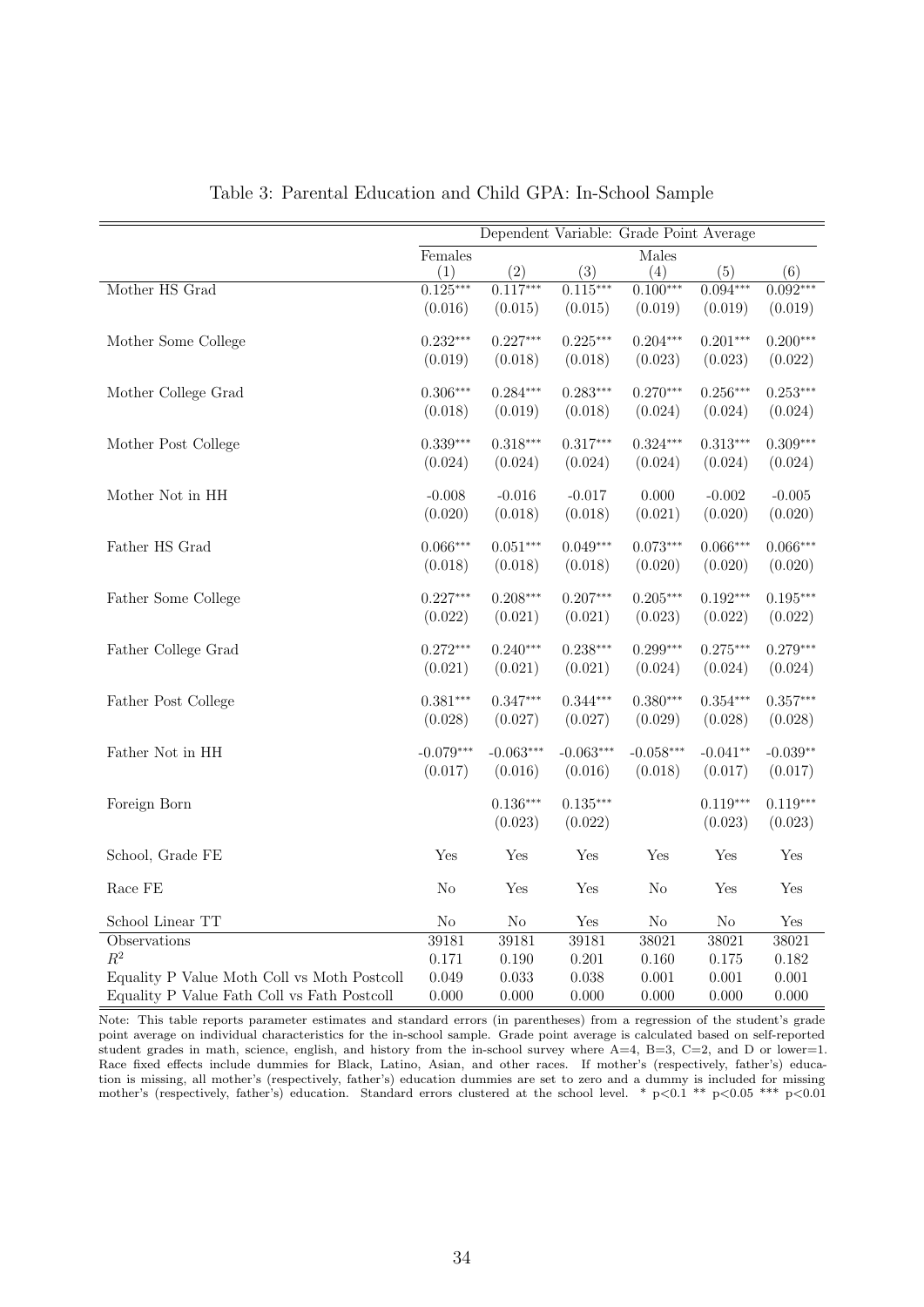|                                             | Dependent Variable: PVT Score |                |             |                |                |                        |  |  |  |
|---------------------------------------------|-------------------------------|----------------|-------------|----------------|----------------|------------------------|--|--|--|
|                                             | Females                       |                |             | Males          |                |                        |  |  |  |
|                                             | (1)                           | (2)            | (3)         | (4)            | (5)            | (6)                    |  |  |  |
| Mother HS Grad                              | $3.157***$                    | $1.925***$     | $1.839**$   | $4.558***$     | $3.031***$     | $2.970***$             |  |  |  |
|                                             | (0.752)                       | (0.725)        | (0.745)     | (0.952)        | (0.985)        | (1.022)                |  |  |  |
| Mother Some College                         | $5.320***$                    | $3.855***$     | $3.873***$  | $7.326***$     | 5.319***       | $5.427***$             |  |  |  |
|                                             | (0.916)                       | (0.885)        | (0.918)     | (1.012)        | (0.992)        | (1.014)                |  |  |  |
| Mother College Grad                         | $6.227***$                    | $4.518***$     | $4.713***$  | $7.100***$     | 4.968***       | $5.147***$             |  |  |  |
|                                             | (0.833)                       | (0.830)        | (0.832)     | (1.125)        | (1.094)        | (1.130)                |  |  |  |
| Mother Post College                         | $9.426***$                    | 7.327***       | 7.607***    | 8.828***       | $6.495***$     | 6.798***               |  |  |  |
|                                             | (1.122)                       | (1.100)        | (1.134)     | (1.433)        | (1.380)        | (1.424)                |  |  |  |
| Mother Not in HH                            | 0.269                         | $-0.092$       | $-0.307$    | $2.015\,$      | $\,0.982\,$    | 1.498                  |  |  |  |
|                                             | (1.497)                       | (1.470)        | (1.516)     | (1.456)        | (1.414)        | (1.510)                |  |  |  |
| Father HS Grad                              | $1.529*$                      | 0.802          | 0.663       | $2.459**$      | 1.558          | 1.159                  |  |  |  |
|                                             | (0.841)                       | (0.747)        | (0.765)     | (1.090)        | (1.065)        | (1.080)                |  |  |  |
| Father Some College                         | $4.014***$                    | 2.922***       | $2.578**$   | $5.724***$     | $4.311***$     | $3.580***$             |  |  |  |
|                                             | (1.106)                       | (1.034)        | (1.062)     | (1.314)        | (1.246)        | (1.285)                |  |  |  |
| Father College Grad                         | $4.545***$                    | $3.041***$     | 2.935***    | $5.241***$     | $3.808***$     | $3.256**$              |  |  |  |
|                                             | (0.965)                       | (0.924)        | (0.924)     | (1.410)        | (1.275)        | (1.288)                |  |  |  |
| Father Post College                         | $5.816***$                    | $4.143***$     | $3.929***$  | $6.951***$     | $5.530***$     | 4.990***               |  |  |  |
|                                             | (1.208)                       | (1.183)        | (1.216)     | (1.592)        | (1.402)        | (1.362)                |  |  |  |
| Father Not in HH                            | 1.128                         | 1.366          | 1.250       | 1.757          | $1.974*$       | 1.529                  |  |  |  |
|                                             | (0.889)                       | (0.824)        | (0.838)     | (1.159)        | (1.097)        | (1.162)                |  |  |  |
| Age in Months                               |                               | $-0.344***$    | $-0.346***$ |                | $-0.397***$    | $-0.406***$            |  |  |  |
|                                             |                               | (0.042)        | (0.043)     |                | (0.036)        | (0.037)                |  |  |  |
| Foreign Born                                |                               | $-5.715***$    | $-5.848***$ |                | $-7.019***$    | $-7.184***$            |  |  |  |
|                                             |                               | (1.769)        | (1.770)     |                | (1.353)        | (1.346)                |  |  |  |
| Log Family Income                           |                               | $0.641*$       | $0.683**$   |                | $0.813***$     | $0.825^{\ast\ast\ast}$ |  |  |  |
|                                             |                               | (0.329)        | (0.336)     |                | (0.270)        | (0.301)                |  |  |  |
| School, Grade FE                            | Yes                           | Yes            | Yes         | Yes            | Yes            | Yes                    |  |  |  |
| Race $FE$                                   | N <sub>o</sub>                | Yes            | Yes         | N <sub>o</sub> | Yes            | Yes                    |  |  |  |
| School Linear TT                            | $\rm No$                      | N <sub>o</sub> | Yes         | No             | N <sub>o</sub> | Yes                    |  |  |  |
| Observations                                | 5650                          | 5650           | 5650        | 4703           | 4703           | 4703                   |  |  |  |
| $\mathbb{R}^2$                              | $0.293\,$                     | 0.351          | 0.378       | 0.265          | $0.354\,$      | 0.392                  |  |  |  |
| Equality P Value Moth Coll vs Moth Postcoll | 0.000                         | 0.001          | 0.001       | 0.113          | 0.148          | 0.129                  |  |  |  |
| Equality P Value Fath Coll vs Fath Postcoll | 0.255                         | 0.325          | 0.385       | 0.088          | 0.061          | 0.060                  |  |  |  |

|  |  | Table 4: Parental Education and Child PVT: In-Home Sample |  |  |  |  |  |  |
|--|--|-----------------------------------------------------------|--|--|--|--|--|--|
|--|--|-----------------------------------------------------------|--|--|--|--|--|--|

Note: This table reports parameter estimates and standard errors (in parentheses) from a regression of the student's Peabody Picture Vocabulary Test (PVT) score on individual characteristics for the in-home sample. All columns include dummy for whether Wave I interview took place in 1994-1995 or 1995-1996 school year. Race fixed effects include dummies for Black, Latino, Asian, and other races. If mother's (respectively, father's) education is missing, all mother's (respectively, father's) education dummies are set to zero and a dummy is included for missing mother's (respectively, father's) education. If family income is missing, family income is set to the mean value for the school and a dummy is included for missing family income. Wave IV weights used. Standard errors clustered at the school level. \*  $p<0.1$  \*\*  $p<0.05$  \*\*\*  $p<0.01$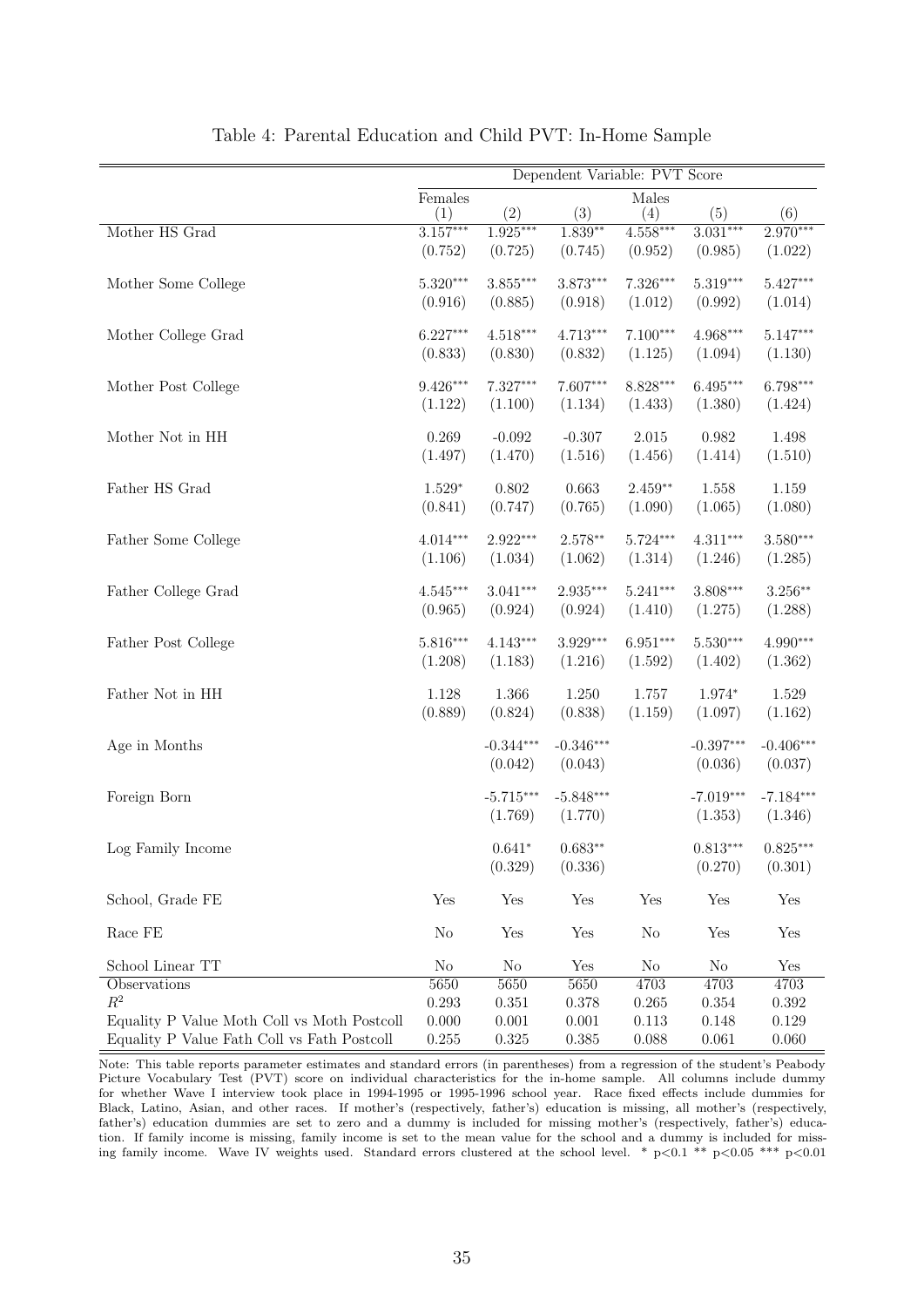|  | Table 5: Variation in Main Variables |  |  |
|--|--------------------------------------|--|--|
|--|--------------------------------------|--|--|

|                          | Females         |                 | Males           |                 |  |  |
|--------------------------|-----------------|-----------------|-----------------|-----------------|--|--|
|                          | MF              | FF              | МF              | FF              |  |  |
| Raw Variation            |                 |                 |                 |                 |  |  |
| Mean                     | 0.145           | 0.122           | 0.143           | 0.119           |  |  |
| SD.                      | 0.102           | 0.102           | 0.097           | 0.098           |  |  |
| Min, Max                 | 0.000, 0.707    | 0.000, 0.909    | 0.000, 0.713    | 0, 0.870        |  |  |
| Net of Fixed Effects and |                 |                 |                 |                 |  |  |
| School Trends            |                 |                 |                 |                 |  |  |
| Mean                     | 0.000           | 0.000           | 0.000           | 0.000           |  |  |
| SD.                      | 0.020           | 0.019           | 0.021           | 0.019           |  |  |
| Min, Max                 | $-0.109, 0.095$ | $-0.133, 0.165$ | $-0.171, 0.108$ | $-0.072, 0.127$ |  |  |
| Count                    | 5899            | 5899            | 4954            | 4954            |  |  |

### (a) Variation in  $MF$  and  $FF$

(b) Variation in  $MN$  and  $FN$ 

|                          | Females           |                   | Males             |                   |
|--------------------------|-------------------|-------------------|-------------------|-------------------|
|                          | MN                | FN                | MN                | FN                |
| Raw Variation            |                   |                   |                   |                   |
| Mean                     | 16.398            | 14.178            | 16.139            | 13.785            |
| SD.                      | 15.543            | 15.090            | 14.810            | 14.230            |
| Min, Max                 | 0.00, 86.805      | 0.00, 80.457      | 0.00, 86.805      | 0.00, 80.457      |
| Net of Fixed Effects and |                   |                   |                   |                   |
| School Trends            |                   |                   |                   |                   |
| Mean                     | 0.000             | 0.000             | 0.000             | 0.000             |
| <b>SD</b>                | 2.670             | 2.095             | 2.540             | 2.099             |
| Min, Max                 | $-13.091, 16.843$ | $-16.032, 10.179$ | $-18.211, 14.169$ | $-15.715, 14.704$ |
| Count                    | 5899              | 5899              | 4954              | 4954              |

Note: This table reports the raw and residual (net of fixed effects and time trends) variation in MF, FF, MN, and FN. MF (respectively, FF) is the fraction of male (respectively, female) "high achievers" (those with at least one post-college parent) in the grade and school.  $MN$  (respectively,  $FN$ ) is the number of male (respectively, female) "high achievers" (those with at least one post-college parent) in the grade and school. Wave IV weights used.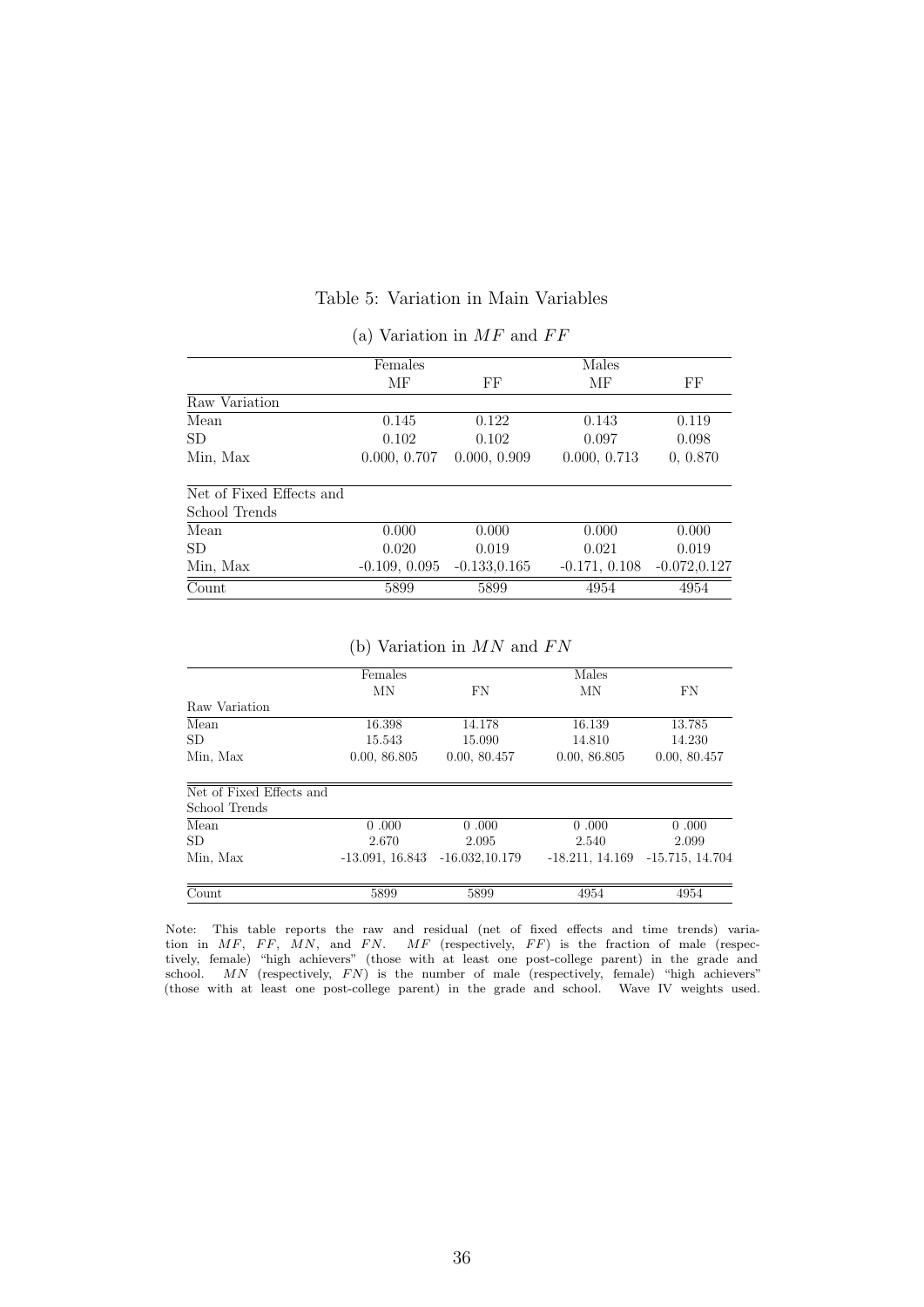Panel A, Females Log Family Income PVT Score Mother Not in HH Father Not in HH Black Age in Months MF 0.411 0.856 -0.147 -0.329 0.001 4.670  $(0.592)$   $(6.627)$   $(0.111)$   $(0.250)$   $(0.200)$   $(3.691)$ FF  $0.245$   $-4.232$   $0.134$   $-0.195$   $0.162$   $2.050$  $(0.443)$   $(8.250)$   $(0.113)$   $(0.301)$   $(0.132)$   $(3.921)$ Own Parent Post College  $(0.443)$   $(8.250)$   $(0.113)$   $(0.301)$   $(0.132)$   $(3.921)$ <br>  $-0.018$   $0.004$   $-1.103**$ <br>  $(0.036)$   $(0.725)$   $(0.007)$   $(0.019)$   $(0.019)$   $(0.288)$  $(0.036)$   $(0.725)$   $(0.007)$   $(0.019)$   $(0.019)$   $(0.288)$ Panel B, Males Log Family Income PVT Score Mother Not in HH Father Not in HH Black Age in Months  $\overline{\text{MF}}$  -0.037 3.858 0.107 -0.239 0.328 -2.782  $(0.666)$   $(7.933)$   $(0.144)$   $(0.356)$   $(0.208)$   $(3.748)$  $\text{Own Parent Post College} \begin{array}{c|cccc} \text{(0.666)} & \text{(7.933)} & \text{(0.144)} & \text{(0.356)} & \text{(0.208)} \\ \text{Own Parent Post College} & 0.277*** & 4.183*** & -0.014 & -0.009 & 0.030* \\ & & & & & & (0.042) & \text{(0.615)} & \text{(0.010)} & \text{(0.019)} & \text{(0.015)} \\ \end{array}$ -1.157∗∗∗  $(0.042)$   $(0.615)$   $(0.010)$   $(0.019)$   $(0.015)$   $(0.294)$  $\overline{FF}$  0.370 3.731 -0.0879 -0.557<sup>\*\*</sup> 0.155 -2.980  $(0.506)$   $(9.972)$   $(0.207)$   $(0.226)$   $(0.134)$   $(5.399)$ 

Table 6: Balance Tests for  $MF$  and  $FF$ 

Note: This table reports parameter estimates and standard errors (in parentheses) for regressions of MF and  $FF$  on individual characteristics. The estimates displayed in each row are for separate regressions in which the dependent variable is the variable name in the column and the independent variable is displayed in the row.  $MF$  (respectively,  $FF$ ) is the fraction of male (respectively, female) "high achievers" (those with at least one post-college parent) in the grade and school. The regressions of  $FF$  in Panel A and  $MF$  in Panel B include a control for whether the individual has at least one post-college parent. If family income is missing, family income is set to the mean value for the school and a dummy is included for missing family income. All regressions are unweighted. Standard errors clustered at the school level. \*  $p<0.1$  \*\*  $p<0.05$  \*\*\*  $p<0.01$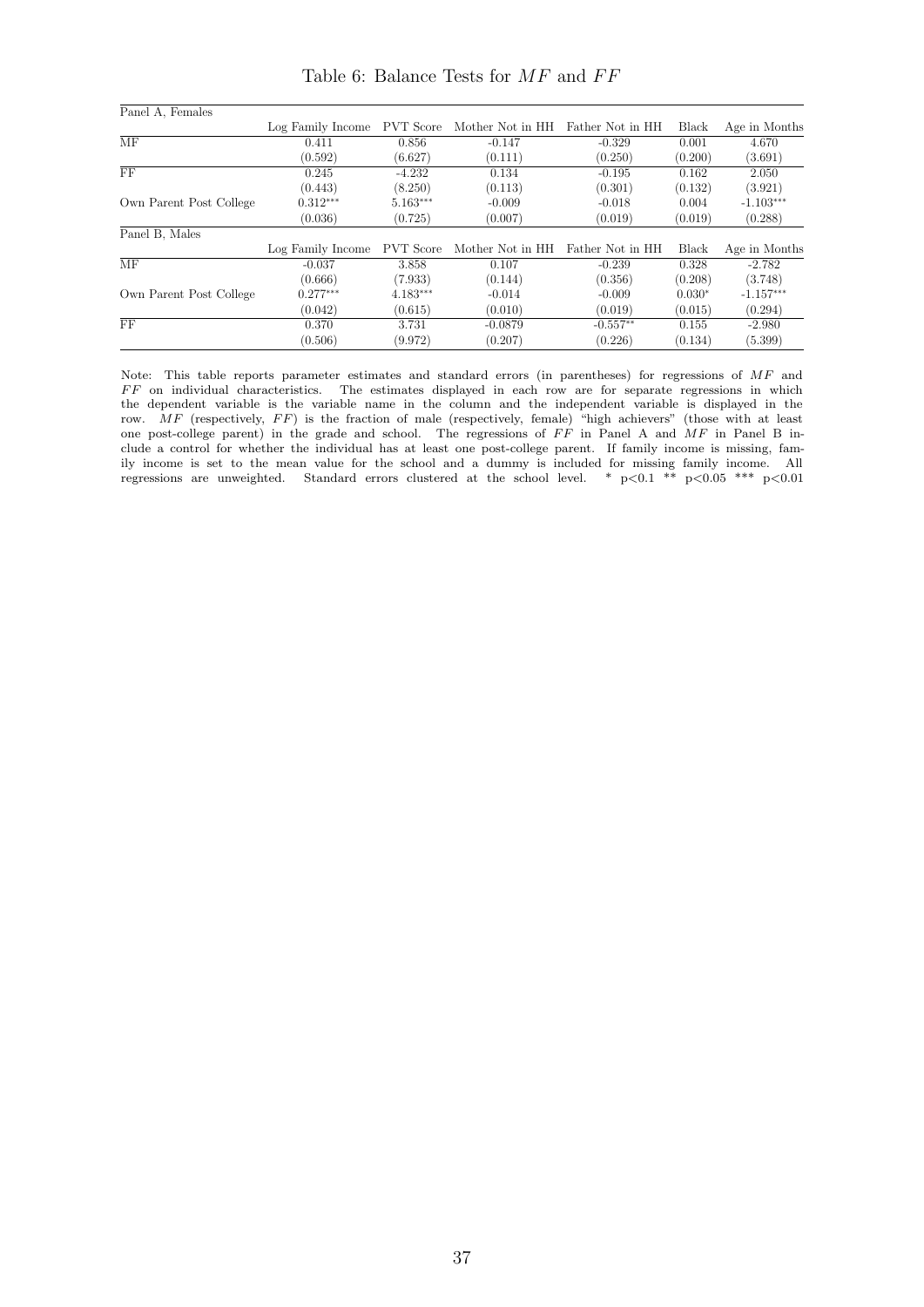|                         |                  |                       |                       |                       |                       | Dependent Variable: Bachelor's degree |         |                  |                  |                  |                  |                  |
|-------------------------|------------------|-----------------------|-----------------------|-----------------------|-----------------------|---------------------------------------|---------|------------------|------------------|------------------|------------------|------------------|
|                         | $\mbox{Females}$ |                       |                       |                       |                       |                                       | Males   |                  |                  |                  |                  |                  |
|                         | (1)              | (2)                   | (3)                   | (4)                   | (5)                   | (6)                                   | (7)     | (8)              | (9)              | (10)             | (11)             | (12)             |
| MF                      | $-1.053***$      | $-1.046***$           | $-1.019***$           | $-0.991***$           | $-1.083***$           | $-0.945***$                           | 0.024   | 0.285            | 0.288            | 0.221            | 0.124            | 0.110            |
|                         | (0.293)          | (0.276)               | (0.269)               | (0.296)               | (0.317)               | (0.286)                               | (0.428) | (0.387)          | (0.389)          | (0.365)          | (0.365)          | (0.380)          |
| FF                      | $-0.258$         | 0.176                 | 0.199                 | 0.184                 | 0.291                 | 0.318                                 | 0.553   | 0.306            | 0.307            | 0.323            | 0.201            | 0.213            |
|                         | (0.384)          | (0.357)               | (0.348)               | (0.364)               | (0.338)               | (0.331)                               | (0.550) | (0.522)          | (0.526)          | (0.502)          | (0.493)          | (0.498)          |
| Foreign Born            |                  | $0.089**$             | $0.081**$             | $0.089**$             | $0.087**$             | 0.061                                 |         | $0.102**$        | $0.099**$        | $0.101**$        | $0.104**$        | 0.068            |
|                         |                  | (0.041)               | (0.040)               | (0.040)               | (0.040)               | (0.040)                               |         | (0.045)          | (0.045)          | (0.045)          | (0.046)          | (0.042)          |
|                         |                  |                       |                       |                       |                       |                                       |         |                  |                  |                  |                  |                  |
| <b>PVT</b> Score        |                  | $0.530***$            | $0.233*$              | $0.533***$            | $0.535***$            |                                       |         | $0.455***$       | 0.211            | $0.450***$       | $0.449***$       |                  |
|                         |                  | (0.065)               | (0.133)               | (0.065)               | (0.064)               |                                       |         | (0.071)          | (0.168)          | (0.071)          | (0.070)          |                  |
| Age in Months           |                  | $-0.006***$           | $-0.005***$           | $-0.006***$           | $-0.006***$           | $-0.008***$                           |         | $-0.005***$      | $-0.005***$      | $-0.005***$      | $-0.005***$      | $-0.007***$      |
|                         |                  | (0.001)               | (0.001)               | (0.001)               | (0.001)               | (0.001)                               |         | (0.001)          | (0.001)          | (0.001)          | (0.001)          | (0.001)          |
|                         |                  |                       |                       |                       |                       |                                       |         |                  |                  |                  |                  |                  |
| Mother HS Grad          |                  | $0.060***$<br>(0.022) | $0.060***$<br>(0.022) | $0.060***$<br>(0.022) | $0.059***$<br>(0.022) | $0.064***$<br>(0.021)                 |         | 0.007<br>(0.021) | 0.007<br>(0.021) | 0.009<br>(0.021) | 0.009<br>(0.021) | 0.025<br>(0.021) |
|                         |                  |                       |                       |                       |                       |                                       |         |                  |                  |                  |                  |                  |
| Mother Some College     |                  | $0.115***$            | $0.114***$            | $0.115***$            | $0.116***$            | $0.138***$                            |         | $0.086***$       | $0.086***$       | $0.088***$       | $0.088***$       | $0.107***$       |
|                         |                  | (0.026)               | (0.026)               | (0.026)               | (0.026)               | (0.027)                               |         | (0.025)          | (0.025)          | (0.025)          | (0.025)          | (0.024)          |
| Mother College Grad     |                  | $0.213***$            | $0.213***$            | $0.213***$            | $0.214***$            | $0.239***$                            |         | $0.098***$       | $0.098***$       | $0.100***$       | $0.099***$       | $0.127***$       |
|                         |                  | (0.036)               | (0.036)               | (0.036)               | (0.036)               | (0.036)                               |         | (0.032)          | (0.032)          | (0.032)          | (0.032)          | (0.032)          |
|                         |                  |                       |                       |                       |                       |                                       |         |                  |                  |                  |                  |                  |
| Mother Post College     |                  | $0.286***$            | $0.284***$            | $0.287***$            | $0.287***$            | $0.319***$                            |         | $0.202***$       | $0.202***$       | $0.205***$       | $0.202***$       | $0.241***$       |
|                         |                  | (0.043)               | (0.043)               | (0.042)               | (0.043)               | (0.043)                               |         | (0.040)          | (0.040)          | (0.040)          | (0.040)          | (0.043)          |
| Mother Not in HH        |                  | $0.067*$              | $0.066*$              | $0.066*$              | $0.067*$              | 0.063                                 |         | $-0.043$         | $-0.045$         | $-0.043$         | $-0.042$         | $-0.029$         |
|                         |                  | (0.039)               | (0.039)               | (0.038)               | (0.038)               | (0.038)                               |         | (0.041)          | (0.041)          | (0.041)          | (0.040)          | (0.037)          |
| Father HS Grad          |                  | $0.053**$             | $0.054**$             | $0.053**$             | $0.052**$             | $0.061**$                             |         | 0.010            | 0.011            | 0.010            | 0.011            | 0.017            |
|                         |                  | (0.023)               | (0.023)               | (0.023)               | (0.023)               | (0.024)                               |         | (0.027)          | (0.027)          | (0.028)          | (0.027)          | (0.025)          |
|                         |                  |                       |                       |                       |                       |                                       |         |                  |                  |                  |                  |                  |
| Father Some College     |                  | $0.120***$            | $0.119***$            | $0.120***$            | $0.121***$            | $0.137***$                            |         | $0.107***$       | $0.106***$       | $0.106***$       | $0.105***$       | $0.116***$       |
|                         |                  | (0.026)               | (0.025)               | (0.026)               | (0.026)               | (0.025)                               |         | (0.030)          | (0.030)          | (0.030)          | (0.030)          | (0.030)          |
| Father College Grad     |                  | $0.239***$            | $0.240***$            | $0.240***$            | $0.240***$            | $0.254***$                            |         | $0.201***$       | $0.202***$       | $0.201***$       | $0.200***$       | $0.218***$       |
|                         |                  | (0.035)               | (0.035)               | (0.035)               | (0.035)               | (0.035)                               |         | (0.045)          | (0.045)          | (0.045)          | (0.044)          | (0.041)          |
|                         |                  |                       |                       |                       |                       |                                       |         |                  |                  |                  |                  |                  |
| Father Post College     |                  | $0.301***$            | $0.298***$            | $0.300***$            | $0.298***$            | $0.323***$                            |         | $0.319***$       | $0.319***$       | $0.318***$       | $0.315***$       | $0.317***$       |
|                         |                  | (0.052)               | (0.052)               | (0.052)               | (0.052)               | (0.052)                               |         | (0.044)          | (0.044)          | (0.044)          | (0.044)          | (0.047)          |
| Father Not in HH        |                  | 0.034                 | 0.034                 | 0.034                 | 0.033                 | 0.036                                 |         | 0.042            | 0.043            | 0.041            | 0.042            | $0.049*$         |
|                         |                  | (0.023)               | (0.023)               | (0.023)               | (0.023)               | (0.024)                               |         | (0.030)          | (0.030)          | (0.030)          | (0.030)          | (0.028)          |
| Log Family Income       |                  | $0.046***$            | $0.046***$            | $0.046***$            | $0.046***$            | $0.042***$                            |         | $0.024**$        | $0.024**$        | $0.023**$        | $0.023**$        | $0.028**$        |
|                         |                  | (0.012)               | (0.012)               | (0.012)               | (0.012)               | (0.012)                               |         | (0.011)          | (0.011)          | (0.011)          | (0.011)          | (0.012)          |
|                         |                  |                       |                       |                       |                       |                                       |         |                  |                  |                  |                  |                  |
| <b>PVT</b> Rank         |                  |                       | $0.135***$            |                       |                       |                                       |         |                  | 0.109            |                  |                  |                  |
|                         |                  |                       | (0.058)               |                       |                       |                                       |         |                  | (0.067)          |                  |                  |                  |
| Fraction Female         |                  |                       |                       | $0.394*$              | $0.438*$              | 0.325                                 |         |                  |                  | $-0.540**$       | $-0.576**$       | $-0.594**$       |
|                         |                  |                       |                       | (0.226)               | (0.226)               | (0.217)                               |         |                  |                  | (0.270)          | (0.267)          | (0.265)          |
| Fraction Foreign Born   |                  |                       |                       |                       | $-0.942$              | $-0.816$                              |         |                  |                  |                  | $1.294**$        | 1.478***         |
|                         |                  |                       |                       |                       | (0.642)               | (0.627)                               |         |                  |                  |                  | (0.522)          | (0.500)          |
|                         |                  |                       |                       |                       |                       |                                       |         |                  |                  |                  |                  |                  |
| Fraction Black          |                  |                       |                       |                       | $-0.703$              | $-0.606$                              |         |                  |                  |                  | $-0.341$         | $-0.344$         |
|                         |                  |                       |                       |                       | (0.522)               | (0.509)                               |         |                  |                  |                  | (0.603)          | (0.592)          |
| Fraction Latino         |                  |                       |                       |                       | $-0.292$              | $-0.154$                              |         |                  |                  |                  | $-0.120$         | $-0.199$         |
|                         |                  |                       |                       |                       | (0.431)               | (0.414)                               |         |                  |                  |                  | (0.410)          | (0.411)          |
|                         |                  |                       |                       |                       |                       |                                       |         |                  |                  |                  |                  |                  |
| Fraction Asian          |                  |                       |                       |                       | 0.638                 | 0.546                                 |         |                  |                  |                  | $-1.534*$        | $-1.628**$       |
|                         |                  |                       |                       |                       | (0.686)               | (0.645)                               |         |                  |                  |                  | (0.793)          | (0.786)          |
| Fraction Other Races    |                  |                       |                       |                       | $-0.431$              | $-0.274$                              |         |                  |                  |                  | $-0.113$         | $-0.126$         |
|                         |                  |                       |                       |                       | (0.310)               | (0.298)                               |         |                  |                  |                  | (0.250)          | (0.246)          |
| School, Grade FE        | Yes              | Yes                   | Yes                   | Yes                   | Yes                   | Yes                                   | Yes     | Yes              | Yes              | Yes              | Yes              | Yes              |
|                         |                  |                       |                       |                       |                       |                                       |         |                  |                  |                  |                  |                  |
| Race FE                 | No               | Yes                   | Yes                   | Yes                   | Yes                   | Yes                                   | No      | Yes              | Yes              | Yes              | Yes              | Yes              |
| School Linear TT        | Yes              | Yes                   | Yes                   | Yes                   | Yes                   | Yes                                   | Yes     | Yes              | Yes              | Yes              | Yes              | Yes              |
| Observations            | 5899             | 5650                  | 5649                  | 5650                  | 5650                  | 5898                                  | 4954    | 4703             | 4703             | 4703             | 4703             | 4948             |
| $R^2$                   | 0.187            | 0.332                 | 0.332                 | 0.332                 | 0.334                 | 0.318                                 | 0.199   | 0.326            | 0.326            | 0.326            | 0.328            | 0.312            |
| Adjusted $\mathbb{R}^2$ | 0.152            | 0.299                 | 0.299                 | 0.300                 | 0.300                 | 0.285                                 | 0.158   | 0.286            | 0.286            | 0.287            | 0.287            | 0.273            |

Table 7: High Achievers and Bachelor's Degree Attainment

Note: This table reports parameter estimates and standard errors (in parentheses) for regressions of bachelor's degree attainment on individual and peer characteristics. The dependent variable is equal to 1 if the individual has completed a bachelor's (four-year college) degree and 0 otherwise.  $MF$  (respectively,  $FF$ ) is the fraction of male (respectively, female) "high achievers" (those with at least one post-college parent). All columns include a dummy for whether Wave I interview took place in 1994-1995 or 1995-1996 school year. Race fixed effects include dummies for Black, Latino, Asian, and other races. If mother's (respectively, father's) education is missing, all mother's (respectively, father's) education dummies are set to zero and a dummy is included for missing mother's (respectively, father's) education. If family income is missing, family income is set to the mean value for the school and a dummy is included for missing family income. Coefficient on PVT score multiplied by 100. Wave IV weights used. Standard errors clustered at the school level. \*  $p<0.1$  \*\*  $p<0.05$  \*\*\*  $p<0.01$ <br>38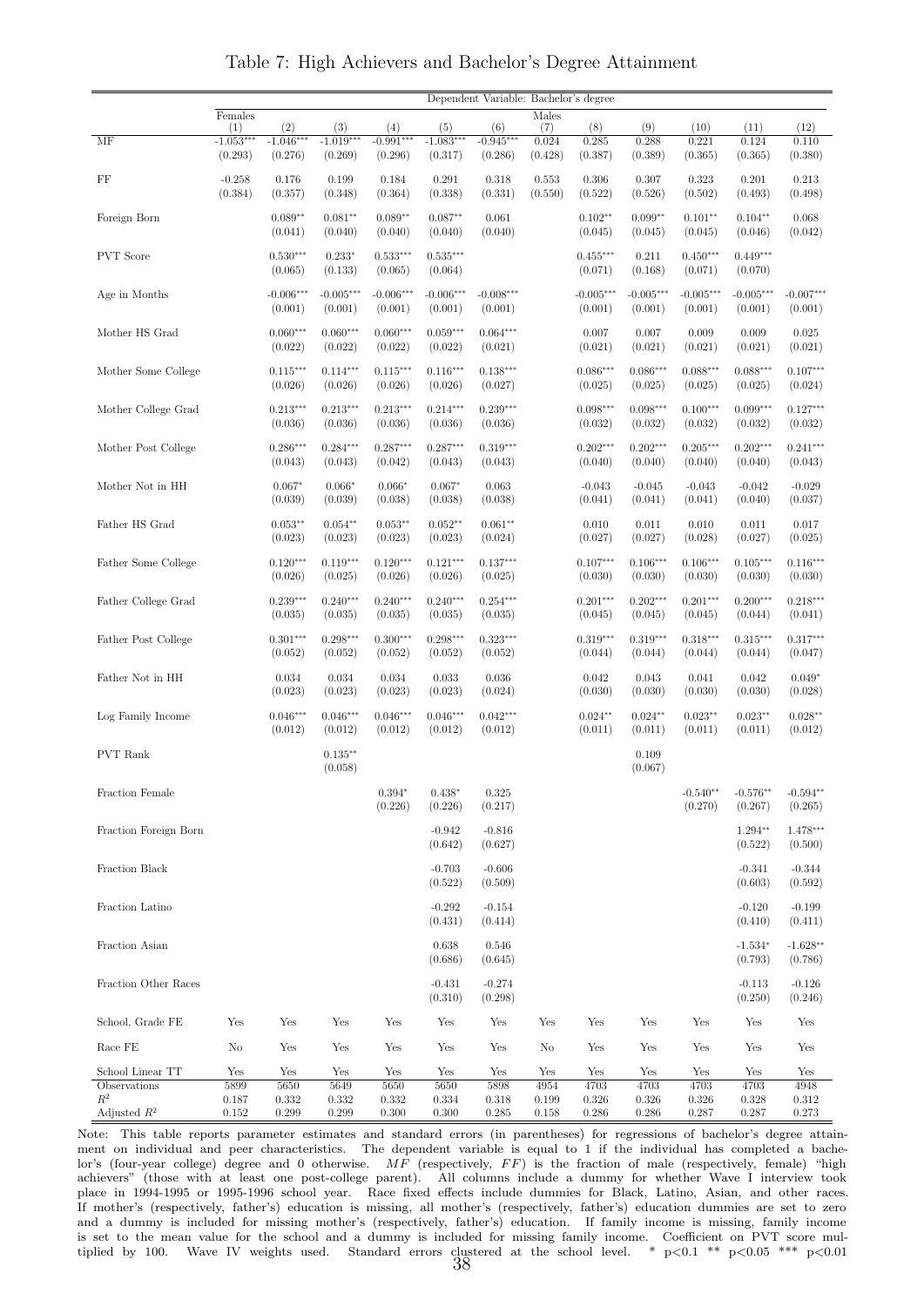|                         | Dependent Variable: Bachelor's degree |                        |                        |                        |                        |                        |                     |                        |                        |                        |                        |                        |
|-------------------------|---------------------------------------|------------------------|------------------------|------------------------|------------------------|------------------------|---------------------|------------------------|------------------------|------------------------|------------------------|------------------------|
|                         | Females<br>(1)                        | (2)                    | (3)                    | (4)                    | (5)                    | (6)                    | Males<br>(7)        | (8)                    | (9)                    | (10)                   | (11)                   | (12)                   |
| <b>IHS MN</b>           | $-0.100***$<br>(0.023)                | $-0.103***$<br>(0.028) | $-0.100***$<br>(0.027) | $-0.094***$<br>(0.031) | $-0.095***$<br>(0.030) | $-0.082***$<br>(0.026) | $-0.005$<br>(0.052) | 0.027<br>(0.045)       | 0.027<br>(0.046)       | 0.005<br>(0.046)       | 0.004<br>(0.046)       | 0.001<br>(0.047)       |
| IHS FN                  | 0.036<br>(0.033)                      | $0.058**$<br>(0.027)   | $0.058**$<br>(0.026)   | $0.053*$<br>(0.028)    | $0.050*$<br>(0.026)    | $0.051*$<br>(0.027)    | 0.016<br>(0.050)    | 0.001<br>(0.046)       | 0.001<br>(0.046)       | 0.017<br>(0.043)       | 0.035<br>(0.047)       | 0.036<br>(0.051)       |
| Foreign Born            |                                       | $0.089**$<br>(0.040)   | $0.081**$<br>(0.040)   | $0.089**$<br>(0.040)   | $0.087**$<br>(0.040)   | 0.062<br>(0.040)       |                     | $0.103**$<br>(0.045)   | $0.100**$<br>(0.045)   | $0.101**$<br>(0.045)   | $0.100**$<br>(0.045)   | 0.064<br>(0.041)       |
| <b>PVT</b> Score        |                                       | $0.531***$<br>(0.065)  | $0.235*$<br>(0.135)    | $0.532***$<br>(0.065)  | $0.532***$<br>(0.064)  |                        |                     | $0.455***$<br>(0.071)  | 0.211<br>(0.169)       | $0.450***$<br>(0.071)  | $0.450***$<br>(0.071)  |                        |
| Age in Months           |                                       | $-0.006***$<br>(0.001) | $-0.005***$<br>(0.001) | $-0.006***$<br>(0.001) | $-0.006***$<br>(0.001) | $-0.008***$<br>(0.001) |                     | $-0.005***$<br>(0.001) | $-0.005***$<br>(0.001) | $-0.005***$<br>(0.001) | $-0.005***$<br>(0.001) | $-0.007***$<br>(0.001) |
| Mother HS Grad          |                                       | $0.060***$<br>(0.022)  | $0.059***$<br>(0.022)  | $0.060***$<br>(0.022)  | $0.058**$<br>(0.022)   | $0.062***$<br>(0.021)  |                     | 0.008<br>(0.021)       | 0.008<br>(0.021)       | 0.010<br>(0.021)       | 0.007<br>(0.021)       | 0.024<br>(0.021)       |
| Mother Some College     |                                       | $0.115***$<br>(0.026)  | $0.114***$<br>(0.026)  | $0.115***$<br>(0.026)  | $0.115***$<br>(0.026)  | $0.138***$<br>(0.027)  |                     | $0.086***$<br>(0.025)  | $0.086***$<br>(0.025)  | $0.089***$<br>(0.024)  | $0.085***$<br>(0.025)  | $0.104***$<br>(0.024)  |
| Mother College Grad     |                                       | $0.213***$<br>(0.036)  | $0.212***$<br>(0.036)  | $0.213***$<br>(0.036)  | $0.212***$<br>(0.036)  | $0.238***$<br>(0.036)  |                     | $0.099***$<br>(0.032)  | $0.098***$<br>(0.032)  | $0.101***$<br>(0.032)  | $0.098***$<br>(0.032)  | $0.127***$<br>(0.032)  |
| Mother Post College     |                                       | $0.287***$<br>(0.043)  | $0.285***$<br>(0.043)  | $0.287***$<br>(0.043)  | $0.286***$<br>(0.043)  | $0.318***$<br>(0.043)  |                     | $0.203***$<br>(0.040)  | $0.203***$<br>(0.040)  | $0.205***$<br>(0.040)  | $0.204***$<br>(0.040)  | $0.244***$<br>(0.043)  |
| Mother Not in HH        |                                       | $0.067*$<br>(0.039)    | $0.066*$<br>(0.038)    | $0.067*$<br>(0.038)    | $0.065*$<br>(0.038)    | 0.062<br>(0.038)       |                     | $-0.043$<br>(0.041)    | $-0.045$<br>(0.041)    | $-0.043$<br>(0.041)    | $-0.044$<br>(0.040)    | $-0.030$<br>(0.037)    |
| Father HS Grad          |                                       | $0.052**$<br>(0.023)   | $0.052**$<br>(0.023)   | $0.052**$<br>(0.023)   | $0.051**$<br>(0.023)   | $0.060**$<br>(0.024)   |                     | 0.010<br>(0.027)       | 0.011<br>(0.027)       | 0.010<br>(0.027)       | 0.012<br>(0.027)       | 0.019<br>(0.025)       |
| Father Some College     |                                       | $0.119***$<br>(0.026)  | $0.118***$<br>(0.026)  | $0.119***$<br>(0.026)  | $0.117***$<br>(0.026)  | $0.135***$<br>(0.025)  |                     | $0.106***$<br>(0.030)  | $0.106***$<br>(0.030)  | $0.106***$<br>(0.030)  | $0.106***$<br>(0.030)  | $0.117***$<br>(0.030)  |
| Father College Grad     |                                       | $0.240***$<br>(0.035)  | $0.240***$<br>(0.035)  | $0.240***$<br>(0.035)  | $0.238***$<br>(0.035)  | $0.251***$<br>(0.035)  |                     | $0.202***$<br>(0.045)  | $0.203***$<br>(0.045)  | $0.201***$<br>(0.045)  | $0.202***$<br>(0.044)  | $0.220***$<br>(0.041)  |
| Father Post College     |                                       | $0.300***$<br>(0.051)  | $0.296***$<br>(0.051)  | $0.299***$<br>(0.052)  | $0.296***$<br>(0.052)  | $0.321***$<br>(0.052)  |                     | $0.319***$<br>(0.044)  | $0.319***$<br>(0.044)  | $0.318***$<br>(0.044)  | $0.316***$<br>(0.044)  | $0.319***$<br>(0.047)  |
| Father Not in HH        |                                       | 0.034<br>(0.023)       | 0.034<br>(0.023)       | 0.034<br>(0.023)       | 0.031<br>(0.023)       | 0.035<br>(0.024)       |                     | 0.041<br>(0.031)       | 0.042<br>(0.031)       | 0.041<br>(0.031)       | 0.042<br>(0.030)       | $0.049*$<br>(0.028)    |
| Log Family Income       |                                       | $0.045***$<br>(0.012)  | $0.046***$<br>(0.012)  | $0.045***$<br>(0.012)  | $0.045***$<br>(0.012)  | $0.041***$<br>(0.011)  |                     | $0.024**$<br>(0.011)   | $0.024**$<br>(0.011)   | $0.023**$<br>(0.011)   | $0.023**$<br>(0.011)   | $0.028**$<br>(0.012)   |
| <b>PVT</b> Rank         |                                       |                        | $0.134**$<br>(0.059)   |                        |                        |                        |                     |                        | 0.109<br>(0.067)       |                        |                        |                        |
| Fraction Female         |                                       |                        |                        | 0.222<br>(0.248)       | 0.383<br>(0.256)       | 0.261<br>(0.236)       |                     |                        |                        | $-0.575**$<br>(0.280)  | $-0.722**$<br>(0.290)  | $-0.747**$<br>(0.292)  |
| IHS Number Foreign Born |                                       |                        |                        |                        | $-0.050**$<br>(0.022)  | $-0.046**$<br>(0.021)  |                     |                        |                        |                        | $0.048**$<br>(0.021)   | $0.049**$<br>(0.021)   |
| <b>IHS Number Black</b> |                                       |                        |                        |                        | 0.004<br>(0.027)       | 0.013<br>(0.026)       |                     |                        |                        |                        | $-0.032$<br>(0.043)    | $-0.028$<br>(0.043)    |
| IHS Number Latino       |                                       |                        |                        |                        | 0.022<br>(0.022)       | 0.023<br>(0.019)       |                     |                        |                        |                        | $-0.009$<br>(0.023)    | $-0.012$<br>(0.022)    |
| IHS Number Asian        |                                       |                        |                        |                        | 0.021<br>(0.032)       | 0.014<br>(0.030)       |                     |                        |                        |                        | $-0.060*$<br>(0.031)   | $-0.054*$<br>(0.029)   |
| IHS Number Other Race   |                                       |                        |                        |                        | $-0.010$<br>(0.047)    | 0.008<br>(0.046)       |                     |                        |                        |                        | $-0.031$<br>(0.044)    | $-0.038$<br>(0.039)    |
| School, Grade FE        | Yes                                   | Yes                    | Yes                    | Yes                    | Yes                    | Yes                    | Yes                 | Yes                    | Yes                    | Yes                    | Yes                    | Yes                    |
| Race FE                 | No                                    | Yes                    | Yes                    | Yes                    | Yes                    | Yes                    | No                  | Yes                    | Yes                    | Yes                    | Yes                    | Yes                    |
| School Linear TT        | Yes                                   | Yes                    | Yes                    | Yes                    | Yes                    | Yes                    | Yes                 | Yes                    | Yes                    | Yes                    | Yes                    | Yes                    |
| Observations<br>$\,R^2$ | 5899<br>0.186                         | 5650<br>0.332          | 5649<br>0.332          | 5650<br>0.332          | 5650<br>0.333          | 5898<br>0.318          | 4954<br>0.199       | 4703<br>0.325          | 4703<br>0.326          | 4703<br>0.326          | 4703<br>0.328          | 4948<br>0.312          |
| Adjusted $R^2$          | 0.152                                 | 0.300                  | 0.299                  | 0.300                  | 0.300                  | 0.286                  | 0.158               | 0.285                  | 0.286                  | 0.286                  | 0.287                  | 0.273                  |

Table 8: High Achievers and Bachelor's Degree Attainment

Note: This table reports parameter estimates and standard errors (in parentheses) for regressions of bachelor's degree attainment on individual and peer characteristics. The dependent variable is equal to 1 if the individual has completed a bachelor's (fouryear college) degree and 0 otherwise.  $MN$  (respectively,  $FN$ ) is the number of male (respectively, female) "high achievers" (those with at least one post-college parent). IHS refers to the inverse hyperbolic sine transformation. All columns include a dummy for whether Wave I interview took place in 1994-1995 or 1995-1996 school year. Race fixed effects include dummies for Black, Latino, Asian, and other races. If mother's (respectively, father's) education is missing, all mother's (respectively, father's) education dummies are set to zero and a dummy is included for missing mother's (respectively, father's) education. If family income is missing, family income is set to the mean value for the school and a dummy is included for missing family income. Coefficient on PVT score multiplied by 100. Wave IV weights used. Standard errors clustered at the school level. \*  $p < 0.1$  \*\*  $p < 0.05$  \*\*\*  $p < 0.01$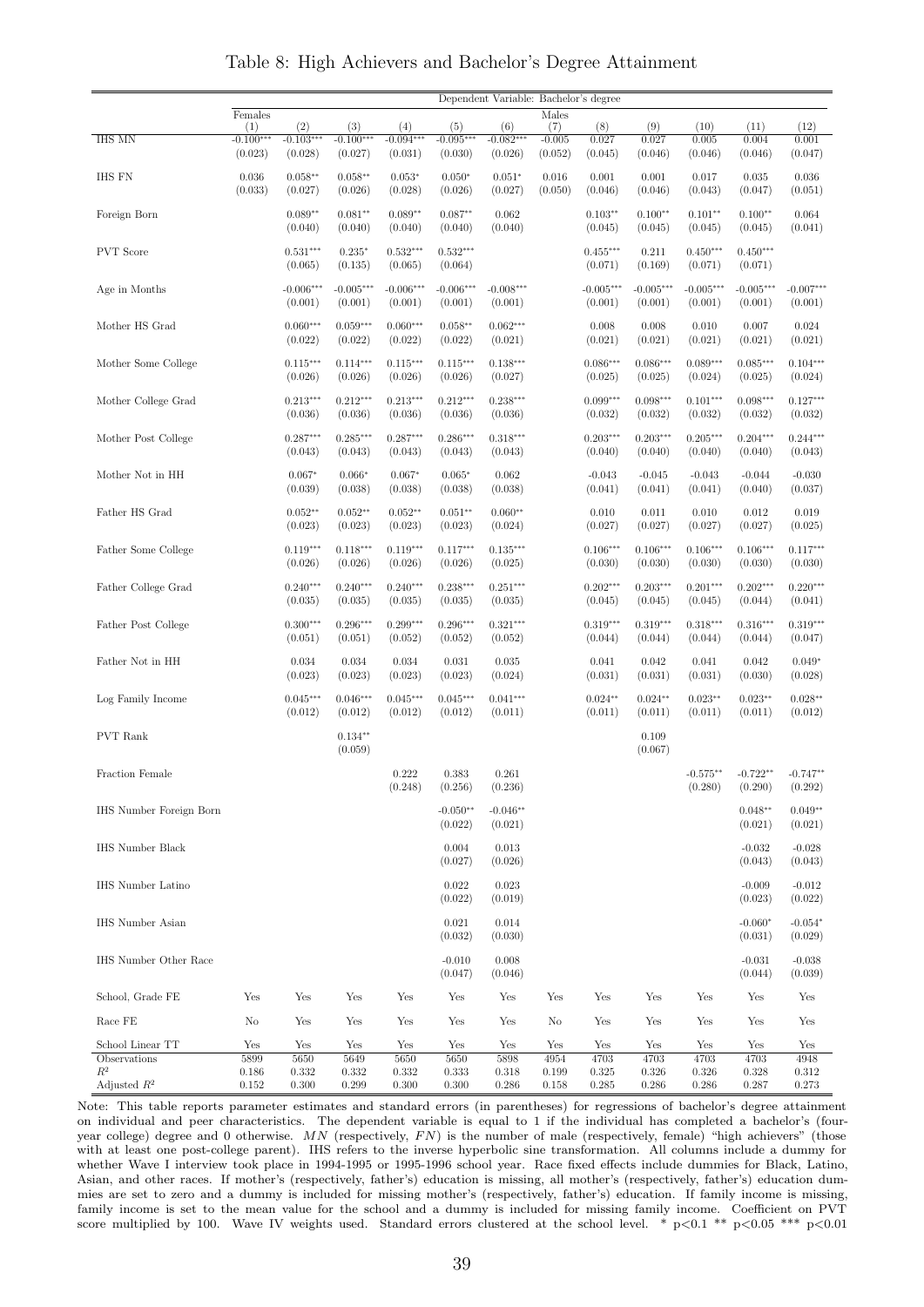|                               | Females    |            | Males                                                                                                       |            |
|-------------------------------|------------|------------|-------------------------------------------------------------------------------------------------------------|------------|
|                               | (1)        | (2)        | (3)                                                                                                         | (4)        |
|                               |            |            | Vocational or Associate's Degree High School Graduate Vocational or Associate's Degree High School Graduate |            |
| MF                            | $1.120***$ | 0.060      | 0.055                                                                                                       | 0.284      |
|                               | (0.300)    | (0.110)    | (0.281)                                                                                                     | (0.173)    |
| FF                            | $-0.243$   | 0.038      | 0.073                                                                                                       | $-0.114$   |
|                               | (0.320)    | (0.132)    | (0.240)                                                                                                     | (0.197)    |
|                               |            |            |                                                                                                             |            |
| <b>PVT</b> Score              | $-0.042$   | $0.220***$ | $-0.076$                                                                                                    | $0.206***$ |
|                               | (0.061)    | (0.044)    | (0.075)                                                                                                     | (0.048)    |
| Fraction Female               | $-0.243$   | $-0.124$   | 0.172                                                                                                       | 0.120      |
|                               | (0.287)    | (0.110)    | (0.261)                                                                                                     | (0.185)    |
|                               |            |            |                                                                                                             |            |
| School, Grade FE              | Yes        | Yes        | Yes                                                                                                         | Yes        |
|                               |            |            |                                                                                                             |            |
| School Linear TT              | Yes        | Yes        | Yes                                                                                                         | Yes        |
| Individual Controls           | Yes        | Yes        | Yes                                                                                                         | Yes        |
|                               |            |            |                                                                                                             |            |
| Peer Characteristics Controls | Yes        | Yes        | Yes                                                                                                         | Yes        |
| Observations                  | 5650       | 5650       | 4703                                                                                                        | 4703       |
| $R^2$                         | 0.097      | 0.199      | 0.115                                                                                                       | 0.242      |
| Adjusted $R^2$                | 0.052      | 0.159      | 0.062                                                                                                       | 0.196      |

Table 9: High Achievers and Educational Attainment

Note: This table reports parameter estimates and standard errors (in parentheses) for regressions of educational attainment on individual and peer characteristics with the dependent variable listed in the column heading. The variable Vocational or Associate's Degree takes a value of 1 if the individual has a vocational/technical degree from a program lasting 1-3 years or an associate's degree and 0 otherwise. The variable High School Graduate takes a value of 1 if the individual has completed high school and 0 otherwise. MF (respectively,  $FF$ ) is the fraction of male (respectively, female) "high achievers" (those with at least one post-college parent). All columns include a dummy for whether Wave I interview took place in 1994-1995 or 1995-1996 school year. Individual controls include race dummies (Black, Latino, Asian, and other races), age in months, mother and father's education (dummies for each parent for high school, some college but no degree, college degree, and post college), and log family income. Peer characteristics controls include fraction foreign born, Black, Latino, Asian, and other races. If mother's (respectively, father's) education is missing, all mother's (respectively, father's) education dummies are set to zero and a dummy is included for missing mother's (respectively, father's) education. If family income is missing, family income is set to the mean value for the school and a dummy is included for missing family income. Coefficient on PVT score multiplied by 100. Wave IV weights used. Standard errors clustered at the school level. \*  $p < 0.1$  \*\*  $p < 0.05$  \*\*\*  $p < 0.01$ 

|  |  |  | Table 10: High Achievers and Grades |  |  |
|--|--|--|-------------------------------------|--|--|
|--|--|--|-------------------------------------|--|--|

|                               | Females    |             |            |            |            | Males      |            |            |            |            |
|-------------------------------|------------|-------------|------------|------------|------------|------------|------------|------------|------------|------------|
|                               | (1)        | (2)         | (3)        | (4)        | (5)        | (6)        | (7)        | (8)        | (9)        | (10)       |
|                               | <b>GPA</b> | Math        | Science    | English    | History    | <b>GPA</b> | Math       | Science    | English    | History    |
| MF                            | $-1.043$   | $-2.289***$ | $-2.010**$ | $-0.699$   | 0.038      | 0.543      | 0.674      | $-0.347$   | 0.686      | 0.522      |
|                               | (0.643)    | (0.850)     | (0.856)    | (0.850)    | (0.925)    | (0.531)    | (0.820)    | (0.919)    | (0.799)    | (0.979)    |
|                               |            |             |            |            |            |            |            |            |            |            |
| FF                            | 0.222      | $-0.141$    | $-0.546$   | 0.901      | 0.352      | 0.692      | $-0.839$   | 0.744      | 1.529      | 1.282      |
|                               | (0.521)    | (0.658)     | (0.858)    | (0.698)    | (0.891)    | (0.728)    | (0.978)    | (0.904)    | (0.944)    | (1.055)    |
|                               |            |             |            |            |            |            |            |            |            |            |
| <b>PVT</b> Score              | 1.197***   | $0.710***$  | $1.355***$ | $1.304***$ | $1.559***$ | $1.006***$ | $0.467***$ | $1.173***$ | $0.912***$ | $1.498***$ |
|                               | (0.136)    | (0.169)     | (0.173)    | (0.149)    | (0.179)    | (0.132)    | (0.169)    | (0.190)    | (0.160)    | (0.183)    |
| Fraction Female               | 0.175      | 0.512       | 0.633      | $-0.363$   |            | 0.872      | 0.617      |            |            | $2.034**$  |
|                               |            |             |            |            | 0.109      |            |            | 0.468      | 0.948      |            |
|                               | (0.450)    | (0.684)     | (0.607)    | (0.648)    | (0.655)    | (0.598)    | (0.723)    | (0.864)    | (0.906)    | (0.999)    |
| School, Grade FE              | Yes        | Yes         | Yes        | Yes        | Yes        | Yes        | Yes        | Yes        | Yes        | Yes        |
|                               |            |             |            |            |            |            |            |            |            |            |
| School Linear TT              | Yes        | Yes         | Yes        | Yes        | Yes        | Yes        | Yes        | Yes        | Yes        | Yes        |
|                               |            |             |            |            |            |            |            |            |            |            |
| Individual Controls           | Yes        | Yes         | Yes        | Yes        | Yes        | Yes        | Yes        | Yes        | Yes        | Yes        |
|                               |            |             |            |            |            |            |            |            |            |            |
| Peer Characteristics Controls | Yes        | Yes         | Yes        | Yes        | Yes        | Yes        | Yes        | Yes        | Yes        | Yes        |
| Observations                  | 5548       | 5224        | 4961       | 5508       | 4946       | 4611       | 4388       | 4135       | 4552       | 4126       |
| $R^2$                         | 0.295      | 0.181       | 0.248      | 0.252      | 0.255      | 0.292      | 0.239      | 0.253      | 0.234      | 0.257      |
| Adjusted $R^2$                | 0.259      | 0.137       | 0.206      | 0.214      | 0.213      | 0.248      | 0.189      | 0.201      | 0.186      | 0.206      |

Note: This table reports parameter estimates and standard errors (in parentheses) for regressions of grades on individual and peer characteristics. Grades are based on student reports of their grade in each subject over the previous year, with  $A=4$ ,  $B=3$ ,  $C=2$ , and D or lower=1. Average GPA reflects the average across these four subjects. MF (respectively, FF) is the fraction of male (respectively, female) "high achievers" (those with at least one post-college parent). All columns include a dummy for whether Wave I interview took place in 1994-1995 or 1995-1996 school year. Individual controls include race dummies (Black, Latino, Asian, and other races), age in months, mother and father's education (dummies for each parent for high school, some college but no degree, college degree, and post college), and log family income. Peer characteristics controls include fraction foreign born, Black, Latino, Asian, and other races. If mother's (respectively, father's) education is missing, all mother's (respectively, father's) education dummies are set to zero and a dummy is included for missing mother's (respectively, father's) education. If family income is missing, family income is set to the mean value for the school and a dummy is included for missing family income. Coefficient on PVT score multiplied by 100. Wave IV weights used. Standard errors clustered at the school level. \*  $p<0.1$  \*\*  $p<0.05$  \*\*\*  $p<0.01$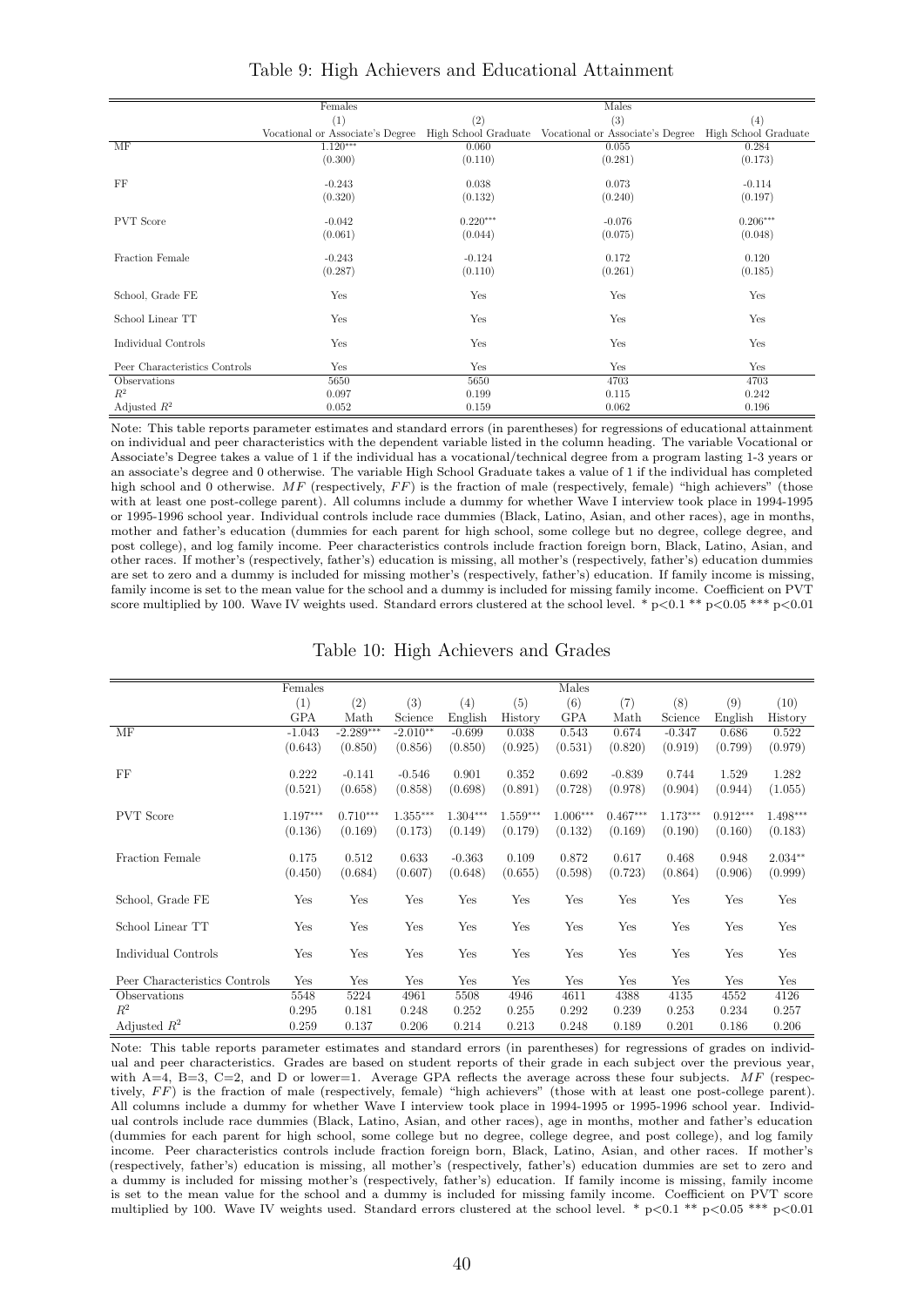## Table 11: Confidence and Motivation Factor Loadings

| Eigenvalue | Proportion of Variance |
|------------|------------------------|
| 1.65       | 0.55                   |
| 0.88       | 0.29                   |
| 0.47       | 0.16                   |
| Factor 1   |                        |
| 0.51       |                        |
| 0.85       |                        |
| 0.82       |                        |
|            |                        |

(a) Females

|  | Males |
|--|-------|
|--|-------|

|          | Eigenvalue Proportion of Variance |
|----------|-----------------------------------|
| 1.58     | 0.53                              |
| 0.87     | 0.29                              |
| 0.54     | 0.18                              |
| Factor 1 |                                   |
| 0.54     |                                   |
| 0.82     |                                   |
| 0.79     |                                   |
|          |                                   |

Note: This table reports eigenvalues and factor loadings based on factor analysis of the following variables: "Want College", which equals 1 if the student reports that they want to go to college as a 5 on a scale of 1-5 and equals 0 otherwise; "College likely", which equals 1 if the student says the likelihood that they will go to college is a 5 on a scale of 1-5 and equals 0 otherwise; and "Very intelligent", which equals 1 if the student reports that their intelligence level is "moderately above average" or "extremely above average" relative to others their own age and equals 0 otherwise. Factor analysis performed separately for males and females. Wave IV weights used.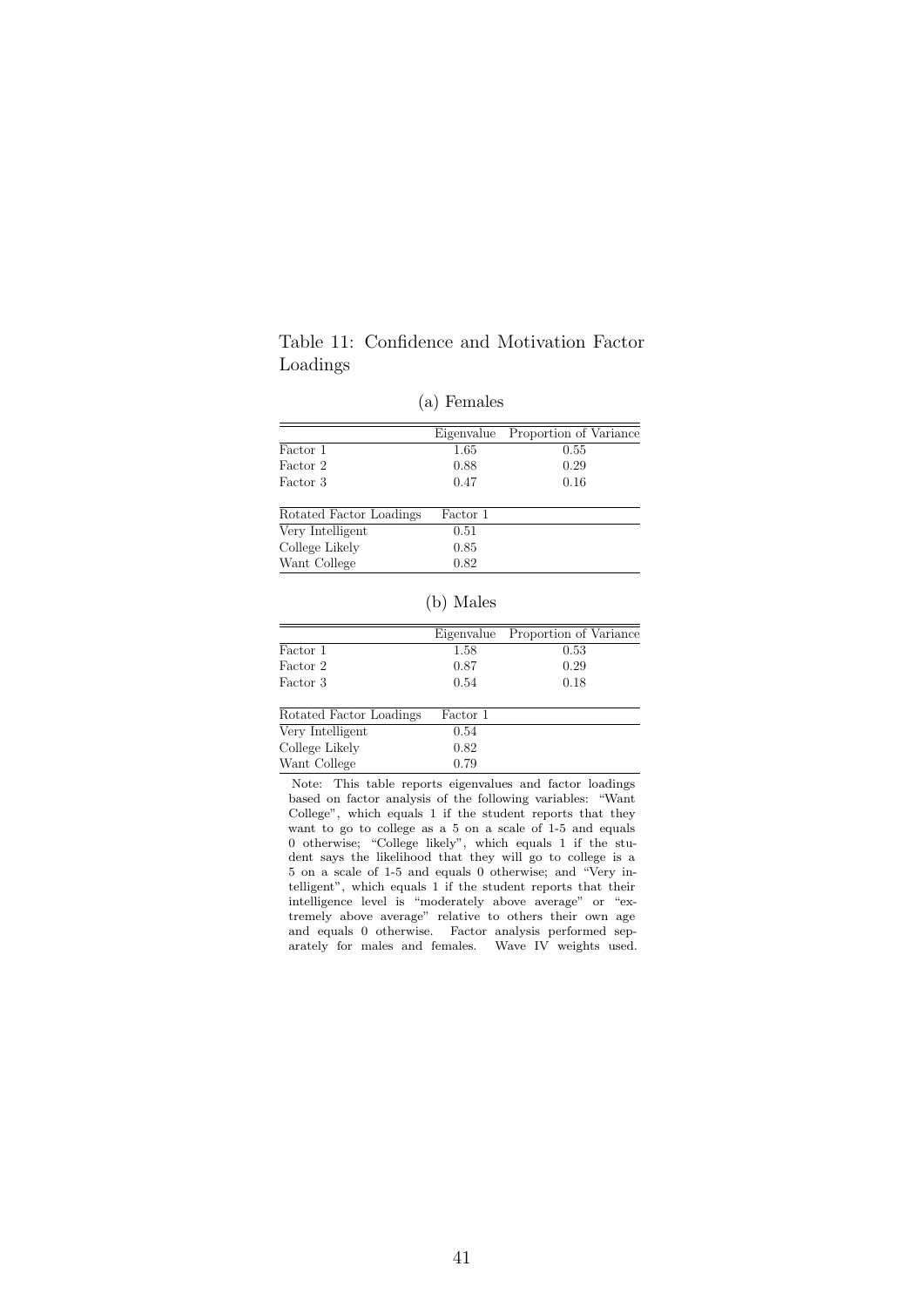|                               | Females    |            |           |             | Males      |            |            |               |
|-------------------------------|------------|------------|-----------|-------------|------------|------------|------------|---------------|
|                               | (1)        | (2)        | (3)       | (4)         | (5)        | (6)        | (7)        | (8)           |
|                               | Confidence | Risky      | Risky     | Birth       | Confidence | Risky      | Risky      | ${\rm Birth}$ |
|                               | Index      | Index 1    | Index 2   | Before 18   | Index      | Index 1    | Index 2    | Before 18     |
| MF                            | $-1.337**$ | 1.397*     | 0.662     | $0.467***$  | 0.111      | 0.175      | $-0.871$   | 0.111         |
|                               | (0.673)    | (0.720)    | (0.759)   | (0.164)     | (0.894)    | (0.724)    | (0.779)    | (0.103)       |
| FF                            | 0.353      | $-1.346**$ | $1.306**$ | $0.354*$    | 1.378*     | $-1.597**$ | $-1.974**$ | $-0.179**$    |
|                               | (0.712)    | (0.674)    | (0.607)   | (0.183)     | (0.780)    | (0.698)    | (0.914)    | (0.081)       |
| <b>PVT</b> Score              | $1.265***$ | $-0.302*$  | $-0.364*$ | $-0.122***$ | $0.955***$ | 0.094      | $-0.266$   | $-0.063**$    |
|                               | (0.166)    | (0.169)    | (0.187)   | (0.045)     | (0.167)    | (0.155)    | (0.174)    | (0.028)       |
| Fraction Female               | $-0.220$   | $-0.247$   | $-0.693$  | 0.000       | $-0.518$   | 0.573      | $-0.235$   | 0.106         |
|                               | (0.540)    | (0.500)    | (0.549)   | (0.122)     | (0.660)    | (0.767)    | (0.684)    | (0.123)       |
| School, Grade FE              | Yes        | Yes        | Yes       | Yes         | Yes        | Yes        | Yes        | Yes           |
| School Linear TT              | Yes        | Yes        | Yes       | Yes         | Yes        | Yes        | Yes        | Yes           |
| Individual Controls           | Yes        | Yes        | Yes       | Yes         | Yes        | Yes        | Yes        | Yes           |
| Peer Characteristics Controls | Yes        | Yes        | Yes       | Yes         | Yes        | Yes        | Yes        | Yes           |
| Observations                  | 5631       | 5513       | 5513      | 5548        | 4685       | 4505       | 4505       | 4610          |
| $R^2$                         | 0.237      | 0.235      | 0.174     | 0.130       | 0.245      | 0.291      | 0.191      | 0.154         |
| Adjusted $R^2$                | 0.199      | 0.196      | 0.132     | 0.086       | 0.199      | 0.247      | 0.140      | 0.102         |

Table 12: High Achievers and Confidence and Risky Behaviors

Note: This table reports parameter estimates and standard errors (in parentheses) for regressions of confidence and risky behaviors on individual and peer characteristics. The Confidence Index is the first factor from a factor analysis of three variables measuring self-perceptions of intelligence, desire to go to college, and the likelihood of going to college. The Risky Index 1 (respectively, 2) is the first (respectively, second) factor from a factor analysis of 8 variables measuring risky behavior. First Birth Before 18 takes a value of 1 if the individual has had a child by the time she turns age 18 and 0 otherwise.  $MF$  (respectively,  $FF$ ) is the fraction of male (respectively, female) "high achievers" (those with at least one post-college parent). All columns include a dummy for whether Wave I interview took place in 1994-1995 or 1995-1996 school year. Individual controls include race dummies (Black, Latino, Asian, and other races), age in months, mother and father's education (dummies for each parent for high school, some college but no degree, college degree, and post college), and log family income. Peer characteristics controls include fraction foreign born, Black, Latino, Asian, and other races. If mother's (respectively, father's) education is missing, all mother's (respectively, father's) education dummies are set to zero and a dummy is included for missing mother's (respectively, father's) education. If family income is missing, family income is set to the mean value for the school and a dummy is included for missing family income. Coefficient on PVT score multiplied by 100. Wave IV weights used. Standard errors clustered at the school level. \* p<0.1 \*\* p<0.05 \*\*\* p<0.01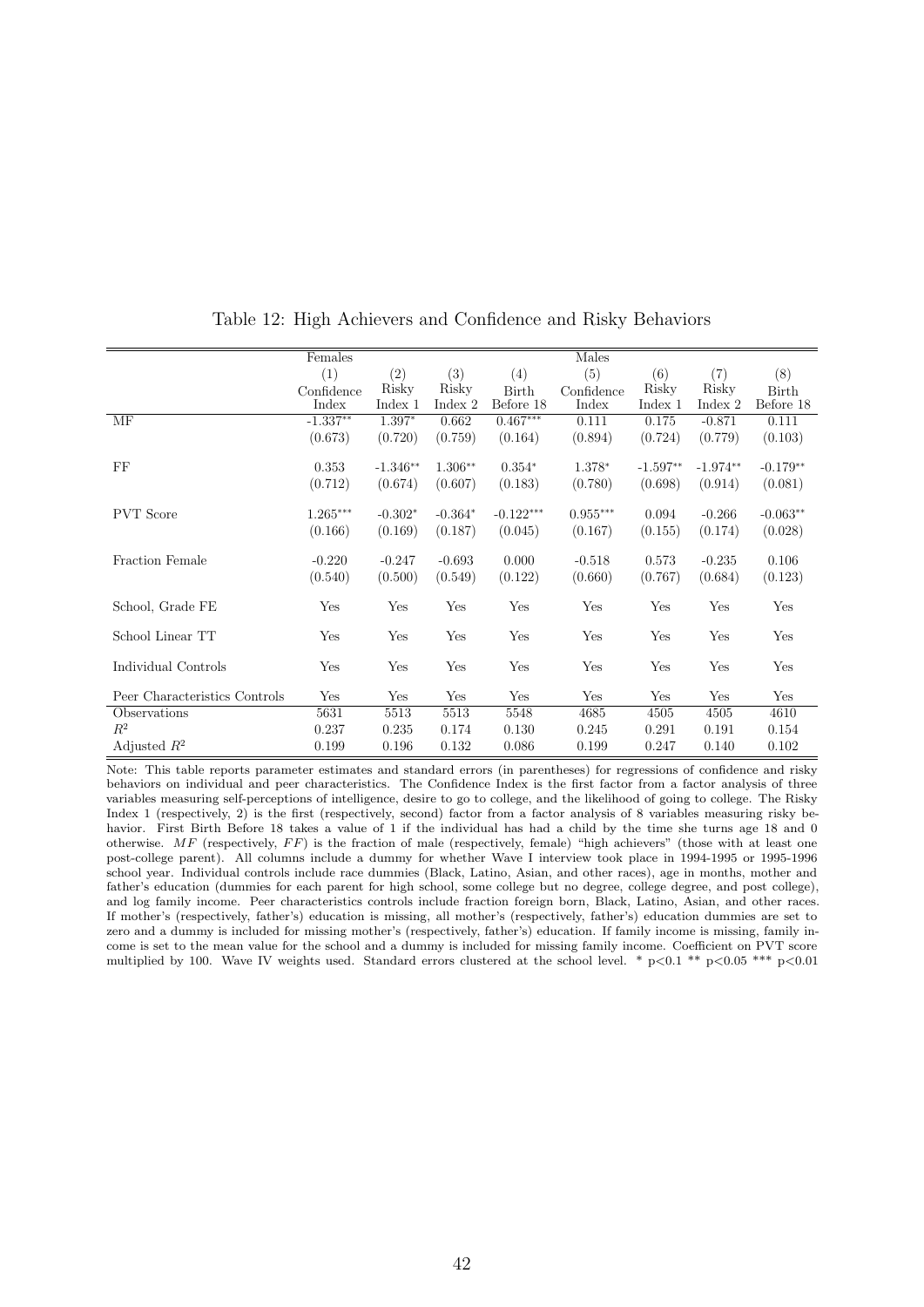#### Table 13: Risky Behavior Factor Loadings

#### (a) Females

|                         | Eigenvalue | Proportion of Variance |
|-------------------------|------------|------------------------|
| Factor1                 | 2.97       | 0.37                   |
| Factor2                 | 1.06       | 0.13                   |
| Factor3                 | 0.97       | 0.12                   |
| Rotated Factor Loadings | Factor 1   | Factor 2               |
| Any Cigarette           | 0.61       | 0.20                   |
| Any Alcohol             | 0.75       | 0.04                   |
| Drunk                   | 0.86       | 0.03                   |
| Binge                   | 0.84       | 0.00                   |
| Any Marijuana           | 0.58       | 0.26                   |
| Fight                   | 0.07       | 0.73                   |
| Arrested before 18      | 0.01       | 0.71                   |
| Unprotected Sex         | 0.35       | 0.18                   |

#### (b) Males

|         |      | Eigenvalue Proportion of Variance |
|---------|------|-----------------------------------|
| Factor1 | 2.97 | 0.37                              |
| Factor2 | 1.12 | 0.14                              |
| Factor3 | 0.94 | 0.12                              |
|         |      |                                   |

| Rotated Factor Loadings | Factor 1 | Factor 2 |
|-------------------------|----------|----------|
| Any Cigarette           | 0.59     | 0.17     |
| Any Alcohol             | 0.75     | 0.06     |
| Drunk                   | 0.88     | 0.06     |
| Binge                   | 0.87     | 0.02     |
| Any Marijuana           | 0.55     | 0.23     |
| Fight                   | 0.07     | 0.73     |
| Arrested before 18      | 0.04     | 0.74     |
| Unprotected Sex         | 0.27     | 0.28     |
|                         |          |          |

Note: This table reports eigenvalues and factor loadings based on factor analysis of the following variables: "any alcohol", which equals 1 if the individual has ever had more than a "couple of sips" of alcohol and equals 0 otherwise; "any cigarettes", which equals 1 if the individual has ever smoked cigarettes and equals 0 otherwise; "any marijuana", which equals 1 if the individual has smoked any marijuana in the past 30 days and equals 0 otherwise; "binge drinking", which equals 1 if the individual has had 5 or more drinks "in a row" in the past year and equals 0 otherwise; "drunk", which equals 1 if the individual reports being drunk in the past year and equals 0 otherwise; "fight", which equals 1 if the individual reports getting in a "serious physical fight" in the past year and 0 otherwise; "unprotected sex,", whick equals 1 if the individual did not use any form of birth control the most recent time she had sex and 0 otherwise; and arrest before 18, which equals 1 if the individual was arrested before age 18 and 0 otherwise. Factor analysis performed separately for males and females. Wave IV weights used.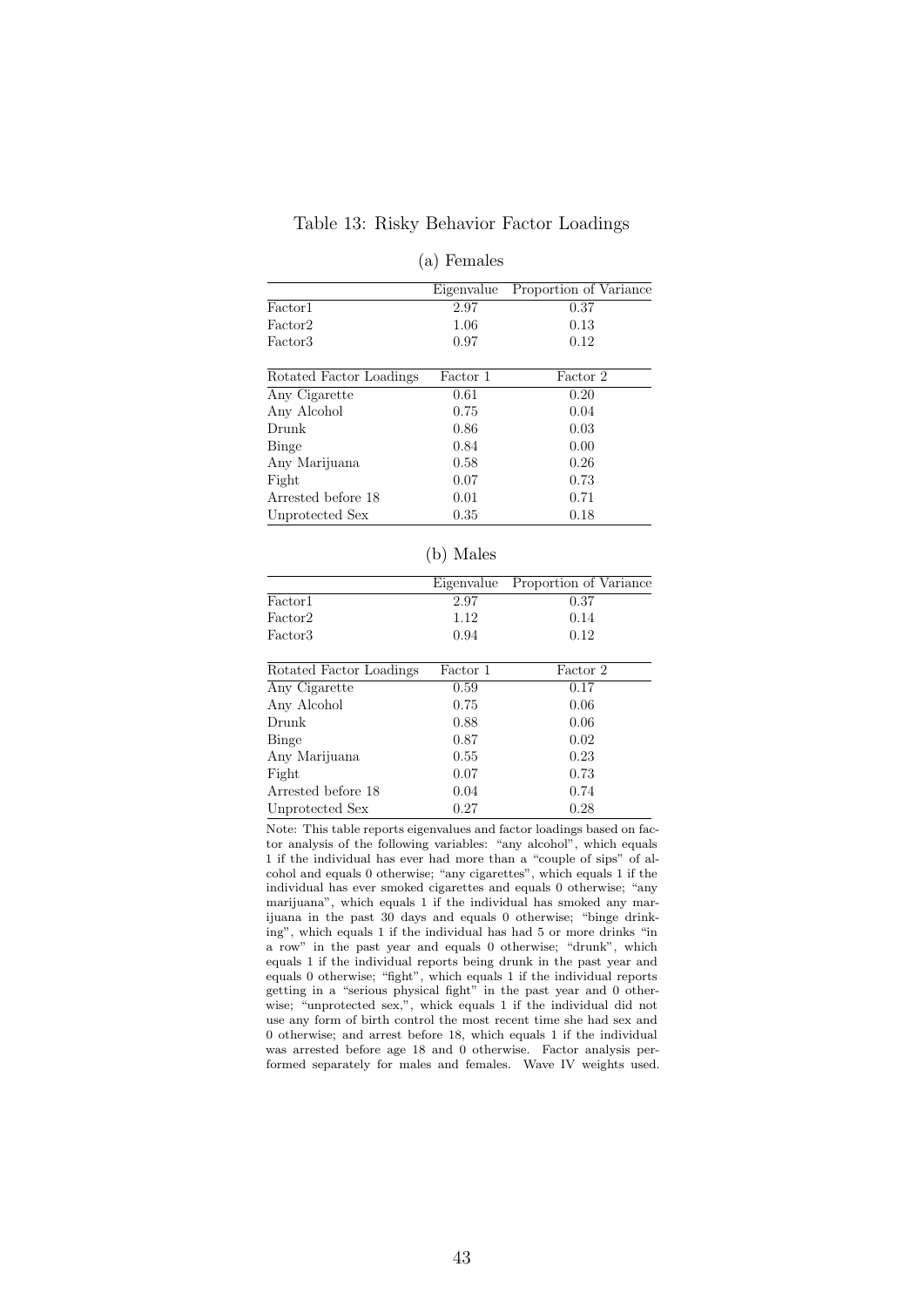|                               |                                                 |                                      |                                     |                             |                                                 | Dependent Variable: Bachelor's Degree                  |                                               |                                      |                                     |                                |                                                         |                                                  |
|-------------------------------|-------------------------------------------------|--------------------------------------|-------------------------------------|-----------------------------|-------------------------------------------------|--------------------------------------------------------|-----------------------------------------------|--------------------------------------|-------------------------------------|--------------------------------|---------------------------------------------------------|--------------------------------------------------|
|                               | Females<br>Below<br>Median<br><b>PVT</b><br>(1) | Above<br>Median<br><b>PVT</b><br>(2) | Neither<br>Parent<br>College<br>(3) | Parent<br>College<br>(4)    | School<br>Below<br>Median<br>Test Scores<br>(5) | School<br>Above<br>Median<br><b>Test Scores</b><br>(6) | Males<br>Below<br>Median<br><b>PVT</b><br>(7) | Above<br>Median<br><b>PVT</b><br>(8) | Neither<br>Parent<br>College<br>(9) | Parent<br>College<br>(10)      | School<br>Below<br>Median<br><b>Test Scores</b><br>(11) | School<br>Above<br>Median<br>Test Scores<br>(12) |
| MF                            | $-1.410***$                                     | $-0.739$                             | $-0.038$                            | $-2.138***$                 | $-0.144$                                        | $-1.351**$                                             | $-0.192$                                      | 0.188                                | $-0.217$                            | 0.554                          | 0.943                                                   | 0.317                                            |
| FF                            | (0.476)<br>$1.493***$<br>(0.469)                | (0.486)<br>$-0.353$<br>(0.490)       | (0.431)<br>$0.697*$<br>(0.390)      | (0.546)<br>0.325<br>(0.679) | (0.820)<br>0.357<br>(0.453)                     | (0.619)<br>$1.156**$<br>(0.494)                        | (0.668)<br>0.776<br>(0.707)                   | (0.359)<br>0.097<br>(0.609)          | (0.503)<br>0.344<br>(0.615)         | (0.525)<br>$-0.015$<br>(0.755) | (0.832)<br>$-0.282$<br>(0.531)                          | (0.419)<br>0.313<br>(0.924)                      |
| <b>PVT</b> Score              | $0.465***$<br>(0.119)                           | $0.587***$<br>(0.201)                | $0.505***$<br>(0.083)               | $0.601***$<br>(0.142)       | $0.508***$<br>(0.091)                           | $0.620***$<br>(0.102)                                  | $-0.011$<br>(0.104)                           | $0.795***$<br>(0.161)                | $0.374***$<br>(0.085)               | $0.596***$<br>(0.164)          | $0.412***$<br>(0.103)                                   | $0.562***$<br>(0.121)                            |
| <b>Fraction Female</b>        | 0.331<br>(0.264)                                | 0.583<br>(0.373)                     | 0.348<br>(0.222)                    | 0.442<br>(0.579)            | 0.210<br>(0.535)                                | 0.420<br>(0.324)                                       | $-0.491$<br>(0.428)                           | $-0.635*$<br>(0.346)                 | $-0.525$<br>(0.322)                 | $-0.585$<br>(0.554)            | $-1.530***$<br>(0.458)                                  | $-0.437*$<br>(0.249)                             |
| School, Grade FE              | Yes                                             | Yes                                  | Yes                                 | Yes                         | Yes                                             | Yes                                                    | Yes                                           | Yes                                  | Yes                                 | Yes                            | Yes                                                     | Yes                                              |
| School Linear TT              | Yes                                             | Yes                                  | Yes                                 | Yes                         | Yes                                             | Yes                                                    | Yes                                           | Yes                                  | Yes                                 | Yes                            | Yes                                                     | Yes                                              |
| Individual Controls           | Yes                                             | Yes                                  | Yes                                 | Yes                         | Yes                                             | Yes                                                    | Yes                                           | Yes                                  | Yes                                 | Yes                            | Yes                                                     | Yes                                              |
| Peer Characteristics Controls | Yes                                             | Yes                                  | Yes                                 | Yes                         | Yes                                             | Yes                                                    | Yes                                           | Yes                                  | Yes                                 | Yes                            | Yes                                                     | Yes                                              |
| Observations                  | 2913                                            | 2737                                 | 3443                                | 1939                        | 2245                                            | 2207                                                   | 2093                                          | 2610                                 | 2744                                | 1731                           | 1842                                                    | 1872                                             |
| $R^2$                         | 0.330                                           | 0.357                                | 0.254                               | 0.405                       | 0.303                                           | 0.339                                                  | 0.351                                         | 0.368                                | 0.279                               | 0.443                          | 0.336                                                   | 0.336                                            |
| Adjusted $R^2$                | 0.263                                           | 0.290                                | 0.192                               | 0.313                       | 0.266                                           | 0.297                                                  | 0.258                                         | 0.296                                | 0.203                               | 0.345                          | 0.292                                                   | 0.286                                            |

Table 14: High Achievers and Bachelor's Degree Attainment: Heterogeneity

Note: This table reports parameter estimates and standard errors (in parentheses) for regressions of bachelor's degree attainment on individual and peer characteristics. The dependent variable is equal to 1 if the individual has completed a bachelor's (four-year college) degree and 0 otherwise. Columns (1)-(2) and (7)-(8) split the sample into below-median and above-median PVT score. Columns  $(3)-(4)$  and  $(9)-(10)$  split the sample by whether at least one parent has a college degree. Columns  $(5)-(6)$  and  $(11)-(12)$  split the sample by the fraction of students at the individual's school testing at or above grade level.  $MF$  (respectively,  $FF$ ) is the fraction of male (respectively, female) "high achievers" (those with at least one post-college parent). All columns include a dummy for whether Wave I interview took place in 1994-1995 or 1995-1996 school year. Individual controls include race dummies (Black, Latino, Asian, and other races), age in months, mother and father's education (dummies for each parent for high school, some college but no degree, college degree, and post college), and log family income. Peer characteristics controls include fraction foreign born, Black, Latino, Asian, and other races. If mother's (respectively, father's) education is missing, all mother's (respectively, father's) education dummies are set to zero and a dummy is included for missing mother's (respectively, father's) education. If family income is missing, family income is set to the mean value for the school and a dummy is included for missing family income. Coefficient on PVT score multiplied by 100. Wave IV weights used. Standard errors clustered at the school level. \* p<0.1 \*\* p<0.05 \*\*\* p<0.01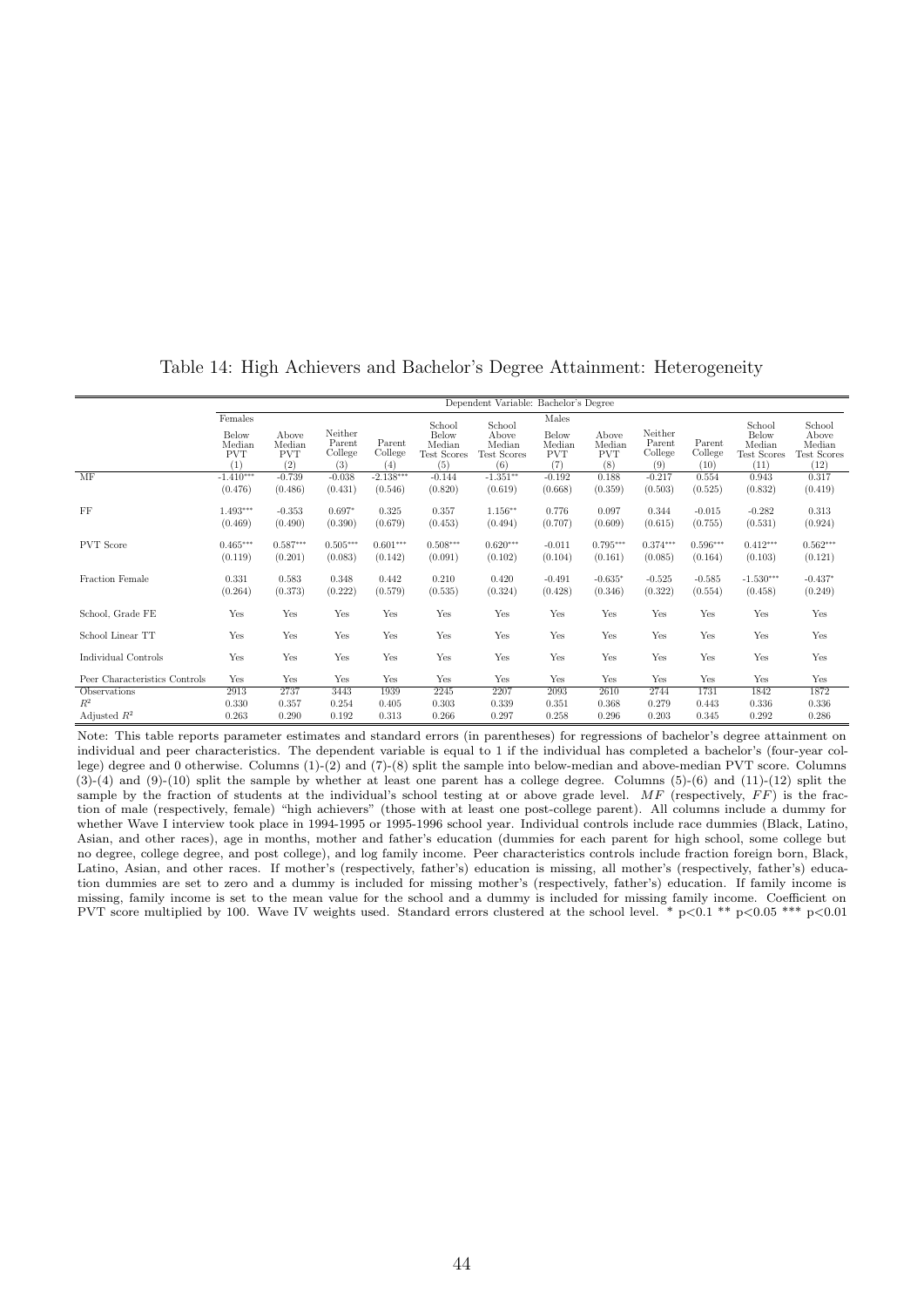|                               | Females     |            |          |             | Males       |            |          |             |
|-------------------------------|-------------|------------|----------|-------------|-------------|------------|----------|-------------|
|                               | (1)         | (2)        | (3)      | (4)         | (5)         | (6)        | (7)      | (8)         |
|                               | <b>STEM</b> |            | Ever     | Total No.   | <b>STEM</b> |            | Ever     | Total No.   |
|                               | Major       | <b>LFP</b> | Married  | Children    | Major       | <b>LFP</b> | Married  | Children    |
| MF                            | $-0.202$    | $-0.623**$ | $-0.239$ | $1.670**$   | 0.115       | $-0.085$   | $-0.237$ | $-0.248$    |
|                               | (0.561)     | (0.305)    | (0.457)  | (0.775)     | (0.733)     | (0.212)    | (0.430)  | (0.681)     |
| FF                            | $1.021*$    | $0.465*$   | $-0.022$ | $-1.428$    | 0.564       | $-0.078$   | $-0.470$ | $-1.908**$  |
|                               | (0.522)     | (0.241)    | (0.467)  | (0.971)     | (1.316)     | (0.235)    | (0.528)  | (0.877)     |
|                               |             |            |          |             |             |            |          |             |
| <b>PVT</b> Score              | 0.153       | 0.102      | $-0.107$ | $-0.962***$ | 0.301       | 0.027      | $-0.013$ | $-0.466***$ |
|                               | (0.160)     | (0.070)    | (0.075)  | (0.205)     | (0.338)     | (0.057)    | (0.095)  | (0.168)     |
| Fraction Female               | 0.547       | $-0.077$   | 0.189    | 0.616       | $-3.223***$ | $0.383**$  | $-0.034$ | 0.569       |
|                               | (0.822)     | (0.260)    | (0.308)  | (0.630)     | (1.176)     | (0.155)    | (0.282)  | (0.599)     |
| School, Grade FE              | Yes         | Yes        | Yes      | Yes         | Yes         | Yes        | Yes      | Yes         |
|                               |             |            |          |             |             |            |          |             |
| School Linear TT              | Yes         | Yes        | Yes      | Yes         | Yes         | Yes        | Yes      | Yes         |
| Individual Controls           | Yes         | Yes        | Yes      | Yes         | Yes         | Yes        | Yes      | Yes         |
|                               |             |            |          |             |             |            |          |             |
| Peer Characteristics Controls | Yes         | Yes        | Yes      | Yes         | Yes         | Yes        | Yes      | Yes         |
| Observations                  | 909         | 4090       | 5649     | 5640        | 584         | 3275       | 4698     | 4678        |
| $R^2$                         | 0.298       | 0.100      | 0.202    | 0.222       | 0.455       | 0.161      | 0.205    | 0.208       |
| Adjusted $R^2$                | 0.148       | 0.061      | 0.162    | 0.183       | 0.267       | 0.114      | 0.156    | 0.159       |

Table 15: Other Outcomes

Note: This table reports parameter estimates and standard errors (in parentheses) for regressions of STEM field choice, labor force participation, marriage, and fertility on individual and peer characteristics. STEM major choice is equal to 1 if the individual lists a STEM field as one of her two major/minor fields of study and is equal to 0 otherwise. LFP is equal to 1 if the individual is currently working at least 10 hours per week, is on sick leave or temporarily disabled, is on maternity/paternity leave, or is unemployed and looking for work and is equal to zero otherwise.  $MF$  (respectively,  $FF$ ) is the fraction of male (respectively, female) "high achievers" (those with at least one post-college parent). All columns include a dummy for whether Wave I interview took place in 1994-1995 or 1995-1996 school year. Individual controls include race dummies (Black, Latino, Asian, and other races), age in months, mother's and father's education (dummies for high school, some college but no degree, college degree, post college for each parent), and log family income. Peer characteristics controls include fraction foreign born, Black, Latino, Asian, and other races. If mother's (respectively, father's) education is missing, all mother's (respectively, father's) education dummies are set to zero and a dummy is included for missing mother's (respectively, father's) education. If family income is missing, family income is set to the mean value for the school and a dummy is included for missing family income. Coefficient on PVT score multiplied by 100. Columns (1) and (5) also include an indicator for whether the individual has completed a bachelor's degree by Wave III. Sample for STEM field of study restricted to students in grades 10-12 in Wave I who have completed a postsecondary degree by Wave III. Sample for LFP restricted to students in grades 9-12 in Wave I. Wave IV weights used. Standard errors clustered at the school level. \*  $p<0.1$  \*\*  $p<0.05$  \*\*\*  $p<0.01$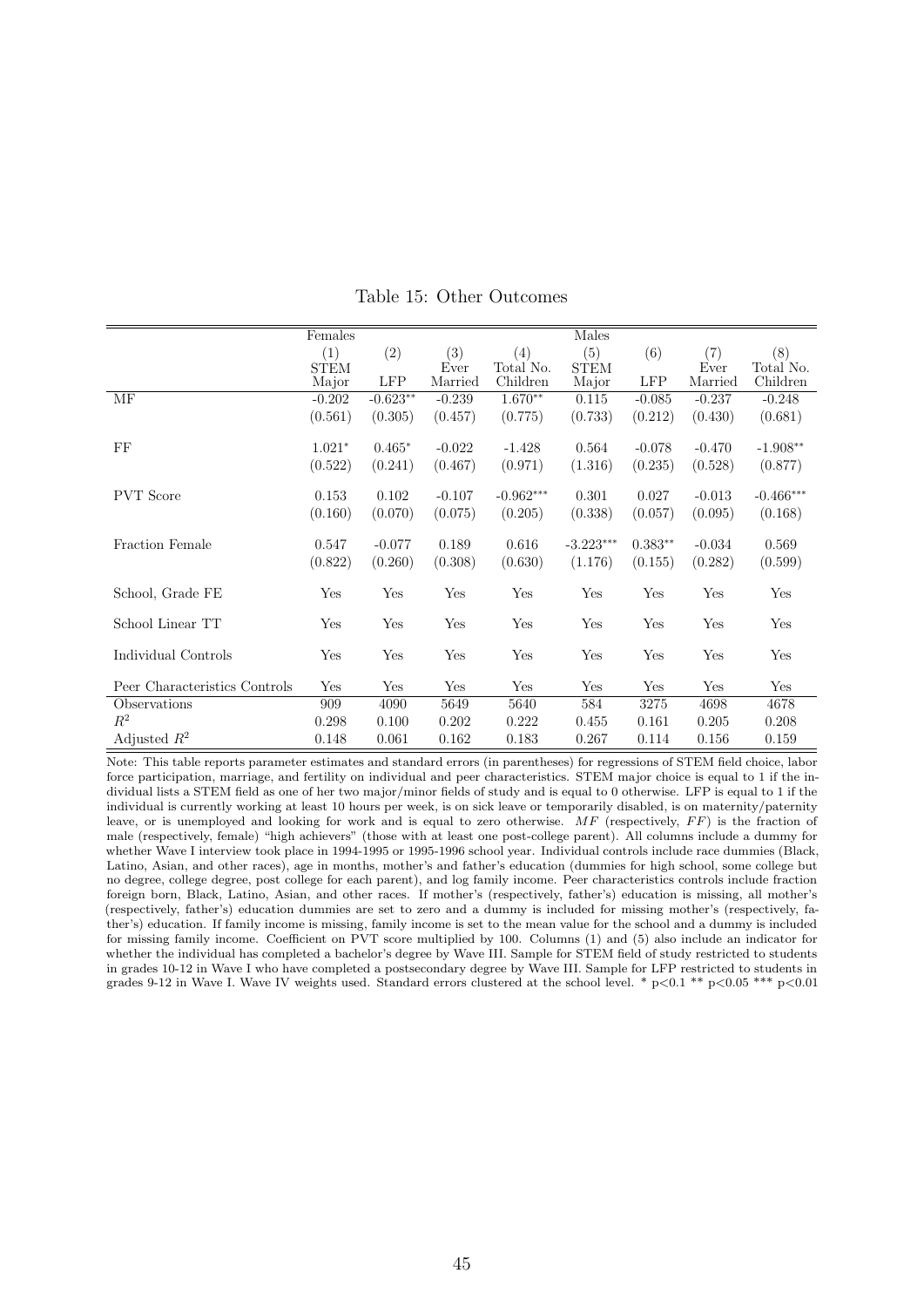|                                     |                | Dependent Variable: Bachelor's degree |              |            |
|-------------------------------------|----------------|---------------------------------------|--------------|------------|
|                                     | Females<br>(1) | (2)                                   | Males<br>(3) | (4)        |
| <b>MFA</b>                          | $-1.579**$     |                                       | 0.208        |            |
|                                     | (0.644)        |                                       | (0.651)      |            |
| <b>FFA</b>                          | $-0.198$       |                                       | 0.544        |            |
|                                     | (0.687)        |                                       | (0.859)      |            |
| <b>MFB</b>                          |                | $-1.537**$                            |              | $-0.097$   |
|                                     |                | (0.680)                               |              | (0.783)    |
| <b>FFB</b>                          |                | 0.511                                 |              | $-0.081$   |
|                                     |                | (0.570)                               |              | (0.749)    |
| <b>PVT</b> Score                    | $0.535***$     | $0.531***$                            | $0.449***$   | $0.449***$ |
|                                     | (0.064)        | (0.064)                               | (0.070)      | (0.070)    |
| <b>Fraction Female</b>              | 0.307          | $0.539**$                             | $-0.611**$   | $-0.592**$ |
|                                     | (0.257)        | (0.209)                               | (0.286)      | (0.267)    |
| School, Grade FE                    | Yes            | Yes                                   | Yes          | Yes        |
| School Linear TT                    | Yes            | Yes                                   | Yes          | Yes        |
| Individual Characteristics Controls | Yes            | Yes                                   | Yes          | Yes        |
| Peer Characteristics Controls       | Yes            | Yes                                   | Yes          | Yes        |
| Observations                        | 5650           | 5650                                  | 4703         | 4703       |
| $R^2$                               | 0.333          | 0.333                                 | 0.328        | 0.328      |
| Adjusted $R^2$                      | 0.300          | 0.300                                 | 0.287        | 0.287      |

Table 16: High Achievers and Bachelor's Degree Attainment: Alternative Measures

Note: This table reports parameter estimates and standard errors (in parentheses) for regressions of bachelor's degree attainment on individual and peer characteristics. The dependent variable is equal to 1 if the individual has completed a bachelor's (four-year college) degree and 0 otherwise.  $MFA$  (respectively,  $FFA$ ) represents male (respectively, female) "high achievers" (those with at least one post-college parent) as a fraction of all students in the grade.  $MFB$  (respectively, FFB) is represents male (respectively, female) "high achievers" (those with two post-college parents) as a fraction of males (respectively, females) in the grade. All columns include a dummy for whether Wave I interview took place in 1994- 1995 or 1995-1996 school year. Individual controls include race dummies (Black, Latino, Asian, and other races), age in months, mother and father's education (dummies for each parent for high school, some college but no degree, college degree, and post college), and log family income. Peer characteristics controls include fraction foreign born, Black, Latino, Asian, and other races. If mother's (respectively, father's) education is missing, all mother's (respectively, father's) education dummies are set to zero and a dummy is included for missing mother's (respectively, father's) education. If family income is missing, family income is set to the mean value for the school and a dummy is included for missing family income. Coefficient on PVT score multiplied by 100. Wave IV weights used. Standard errors clustered at the school level. \*  $p<0.1$  \*\*  $p<0.05$  \*\*\*  $p<0.01$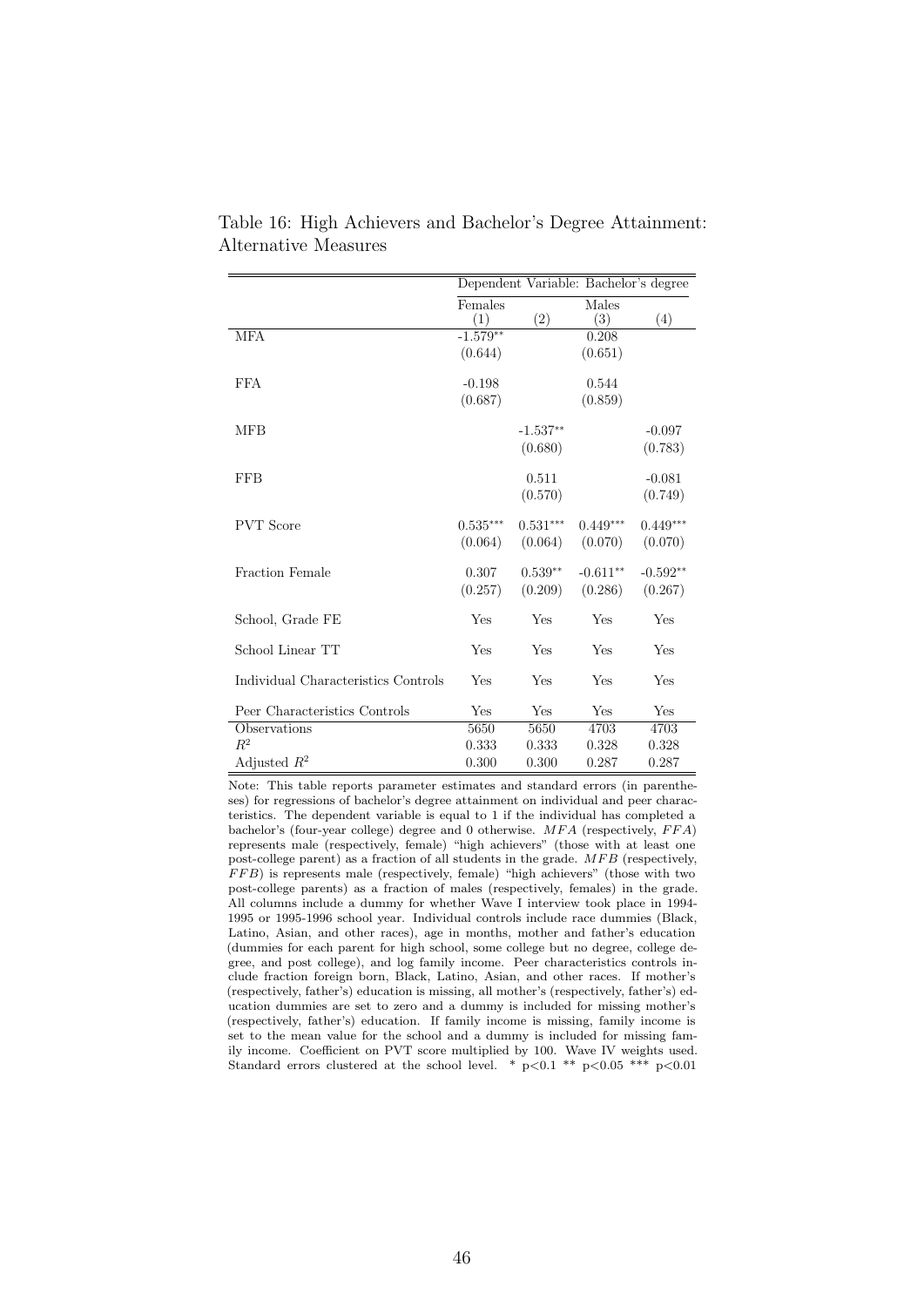|                                     | Dependent Variable: Bachelor's degree |                   |             |                   |                   |          |            |            |
|-------------------------------------|---------------------------------------|-------------------|-------------|-------------------|-------------------|----------|------------|------------|
|                                     | Females                               |                   |             |                   | Males             |          |            |            |
|                                     | (1)                                   | $\left( 2\right)$ | (3)         | $\left( 4\right)$ | $\left( 5\right)$ | (6)      | (7)        | (8)        |
| MF                                  | $-0.851***$                           | $-0.823***$       | $-1.148***$ | $-1.001***$       | 0.201             | 0.178    | 0.151      | 0.108      |
|                                     | (0.272)                               | (0.247)           | (0.355)     | (0.325)           | (0.295)           | (0.298)  | (0.465)    | (0.482)    |
| FF                                  | 0.047                                 | 0.055             | 0.163       | 0.194             | $-0.042$          | $-0.111$ | 0.375      | 0.389      |
|                                     | (0.266)                               | (0.262)           | (0.326)     | (0.323)           | (0.370)           | (0.365)  | (0.530)    | (0.528)    |
| <b>PVT</b> Score                    | $0.544***$                            |                   | $0.527***$  |                   | $0.469***$        |          | $0.426***$ |            |
|                                     | (0.064)                               |                   | (0.067)     |                   | (0.069)           |          | (0.075)    |            |
| Fraction Female                     | $0.388***$                            | $0.291**$         | $0.461**$   | 0.343             | 0.011             | $-0.001$ | $-0.611**$ | $-0.592**$ |
|                                     | (0.143)                               | (0.143)           | (0.231)     | (0.229)           | (0.214)           | (0.216)  | (0.293)    | (0.292)    |
| School, Grade FE                    | Yes                                   | Yes               | Yes         | Yes               | Yes               | Yes      | Yes        | Yes        |
| School Linear TT                    | No                                    | No                | Yes         | Yes               | No                | No       | Yes        | Yes        |
| Individual Characteristics Controls | Yes                                   | Yes               | Yes         | Yes               | Yes               | Yes      | Yes        | Yes        |
| Peer Characteristics Controls       | Yes                                   | Yes               | Yes         | Yes               | Yes               | Yes      | Yes        | Yes        |
| Observations                        | 5650                                  | 5898              | 5098        | 5326              | 4703              | 4948     | 4135       | 4364       |
| $R^2$                               | 0.308                                 | 0.292             | 0.337       | 0.321             | 0.289             | 0.274    | 0.328      | 0.313      |
| Adjusted $R^2$                      | 0.289                                 | 0.274             | 0.303       | 0.288             | 0.266             | 0.251    | 0.286      | 0.273      |

### Table 17: High Achievers and Bachelor's Degree Attainment: Robustness

Note: This table reports parameter estimates and standard errors (in parentheses) for regressions of bachelor's degree attainment on individual and peer characteristics. The dependent variable is equal to 1 if the individual has completed a bachelor's (four-year college) degree and 0 otherwise. Columns (1)-(2) (respectively (5)-(6) for males) exclude linear time trends. Columns (3)-(4) (respectively (7)-(8) for males) exclude schools with variation in  $MF$  and  $FF$  outside of the 90 percent confidence interval obtained in the Monte Carlo simulations.  $MF$  (respectively,  $FF$ ) is the fraction of male (respectively, female) "high achievers" (those with at least one post-college parent). All columns include a dummy for whether Wave I interview took place in 1994-1995 or 1995-1996 school year. Individual controls include race dummies (Black, Latino, Asian, and other races), age in months, mother and father's education (dummies for each parent for high school, some college but no degree, college degree, and post college), and log family income. Peer characteristics controls include fraction foreign born, Black, Latino, Asian, and other races. If mother's (respectively, father's) education is missing, all mother's (respectively, father's) education dummies are set to zero and a dummy is included for missing mother's (respectively, father's) education. If family income is missing, family income is set to the mean value for the school and a dummy is included for missing family income. Coefficient on PVT score multiplied by 100.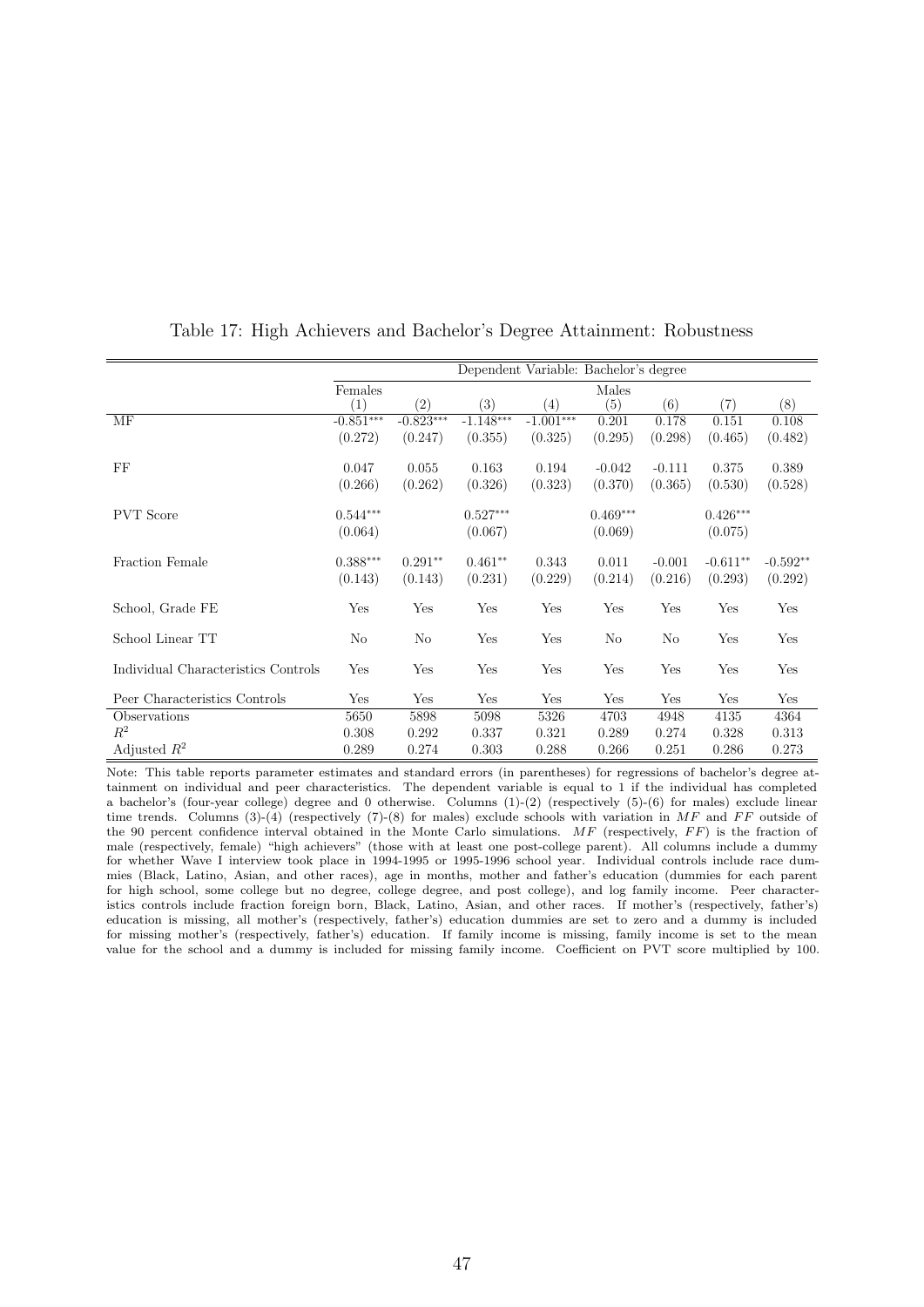## 12 Figures



Figure 1: Monte Carlo Estimates of  $MF$  and  $FF$ 

Note: These figures display simulated and actual standard deviations for schools in the sample with at least three grades, with each bar representing<br>a different school. Upper and lower edges of the bar represent the 5th a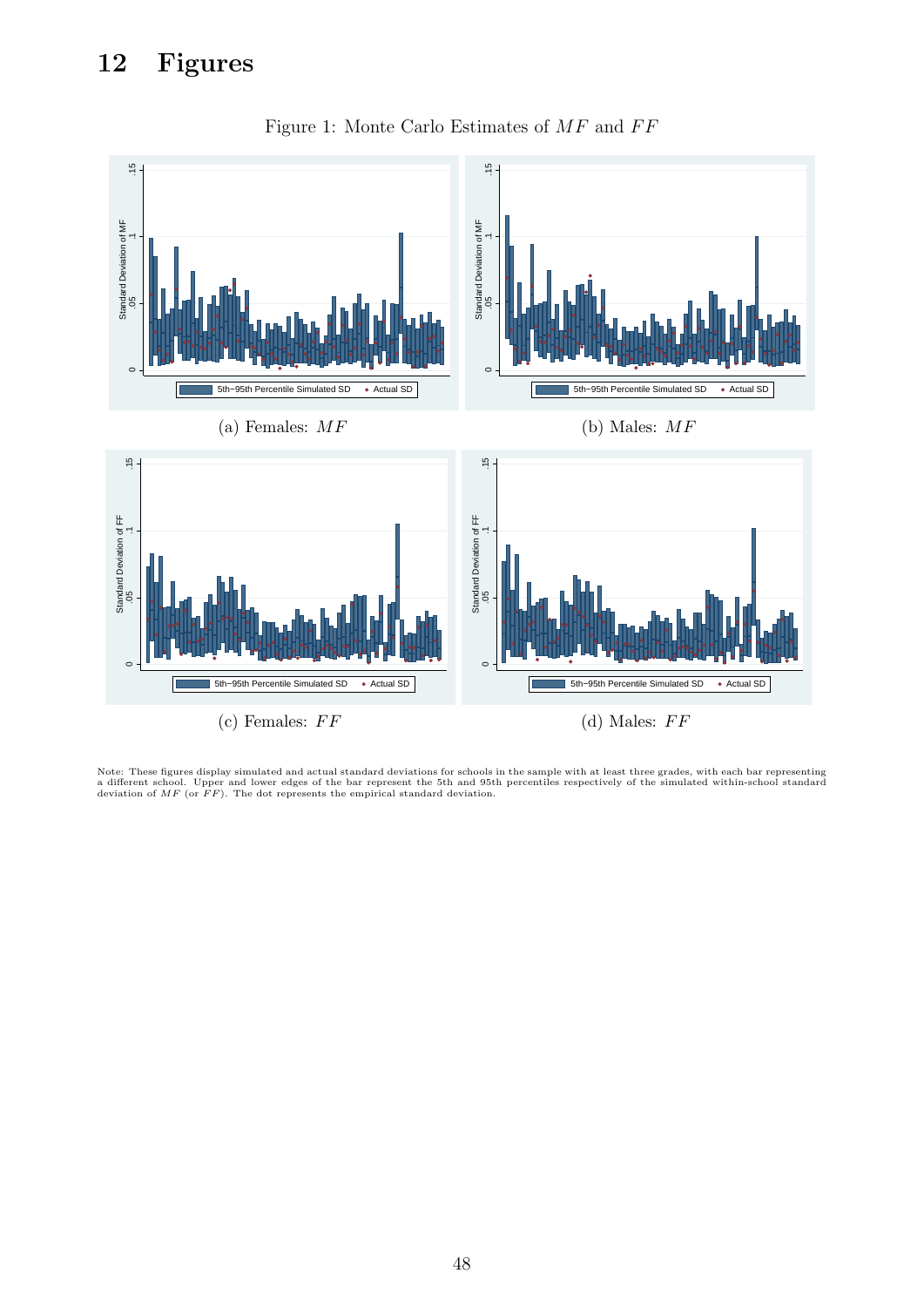

Figure 2: Randomization-Based Inference for  $MF$  and  $FF$ 

Note: These figures show distribution of coefficients obtained from the final OLS specification in Table 7 while replacing  $MF$  (respectively,  $FF$ )  $F$ ,  $\forall$  is the same school. Red line represents actual estimate obtained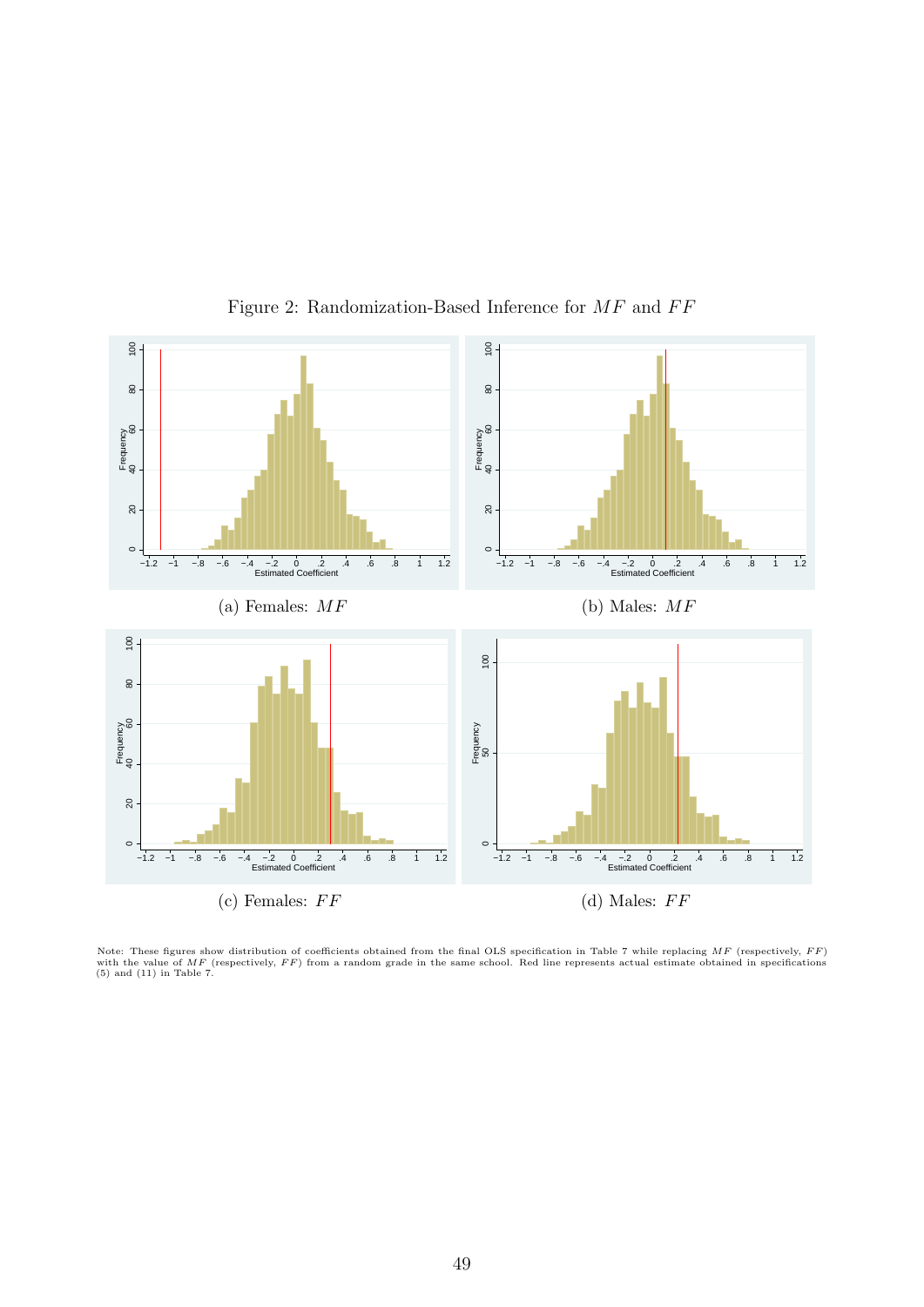

Figure 3: Randomization-Based Inference for  $MN$  and  $FN$ 

Note: These figures show distribution of coefficients obtained from the final OLS specification in Table 7 while replacing MN (respectively, FN)  $\sigma$  with the value of MN (respectively, FN) from a random grade in the same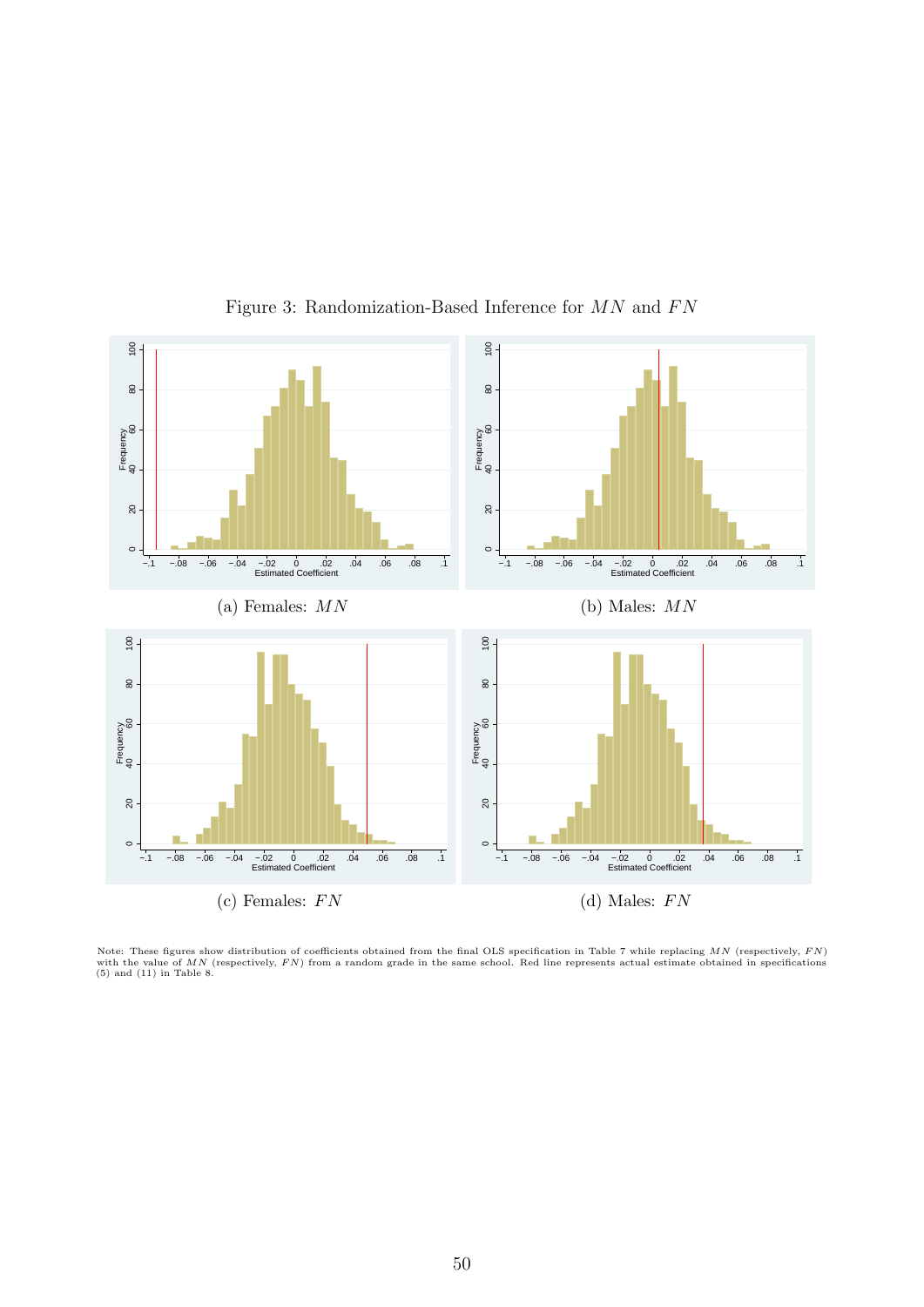## 13 Appendix

#### 13.0.1 Add Health: Sample selection

Of the over 15,000 students in grades 7-12 in Wave I and followed through Wave IV, we drop about 4000 students for whom we cannot match information on peer characteristics (because they cannot be identified in both the in-home and in-school survey). We also drop those in a male-only school (58 students), and students without information on our main variables (7 students). We also drop 42 7th and 8th graders from a school that doubles in size between 8th and 9th grade, because the smaller junior high and larger high school populations may be different in characteristics. Lastly, we drop 272 individuals in grades with fewer than 20 students in a grade and a school with only one grade left at the end of this procedure (56 students).

50 schools have grades 9-12, 15 have grades 7-12, 43 have grades 7-8, and the remaining 10 schools have other mixes of grades. There is 1 school that has grades 7-12, but we drop grades 7-8 (see above) and are left with grades 9-12.

#### 13.0.2 Imputing Post-College for Parents

We use the in-school survey which records the student's response to the highest level of education attained by their residential father and residential mother and create a dummy variable  $PC_i$  for student i that takes the value one if either the residential mother or the residential father of student i has a post-college education, i.e., obtained any education beyond a four-year college degree, and takes the value of 0 otherwise. If a student either does not have a residential father/mother or the information is missing, we impute that parent's level of education using the other parent's education. For example, if the residential father's education is missing, but the residential mother has a high-school education, we impute a value for father post-college by taking the average value of father post-college among students of the same gender within the school who also have a residential mother with a high-school education. If there are no students with equivalent mother's education and non-missing information on father's education, we impute father post-college using the value of father post-college among all students in the school who have a residential mother with a high-school education.<sup>62</sup>

#### 13.0.3 Identification Tests for  $MN$  and  $FN$

Appendix Table 2 provides tests of balance as described in Section 4 of the paper for  $MN$  and  $FN$ . They reveal that there is sufficient residual variation to estimate the effects

<sup>62</sup>For the 32 cases for which this procedure didn't work (because there was no other parent with the same education), we impute the missing parent's level of education at the same level as the non-missing parent.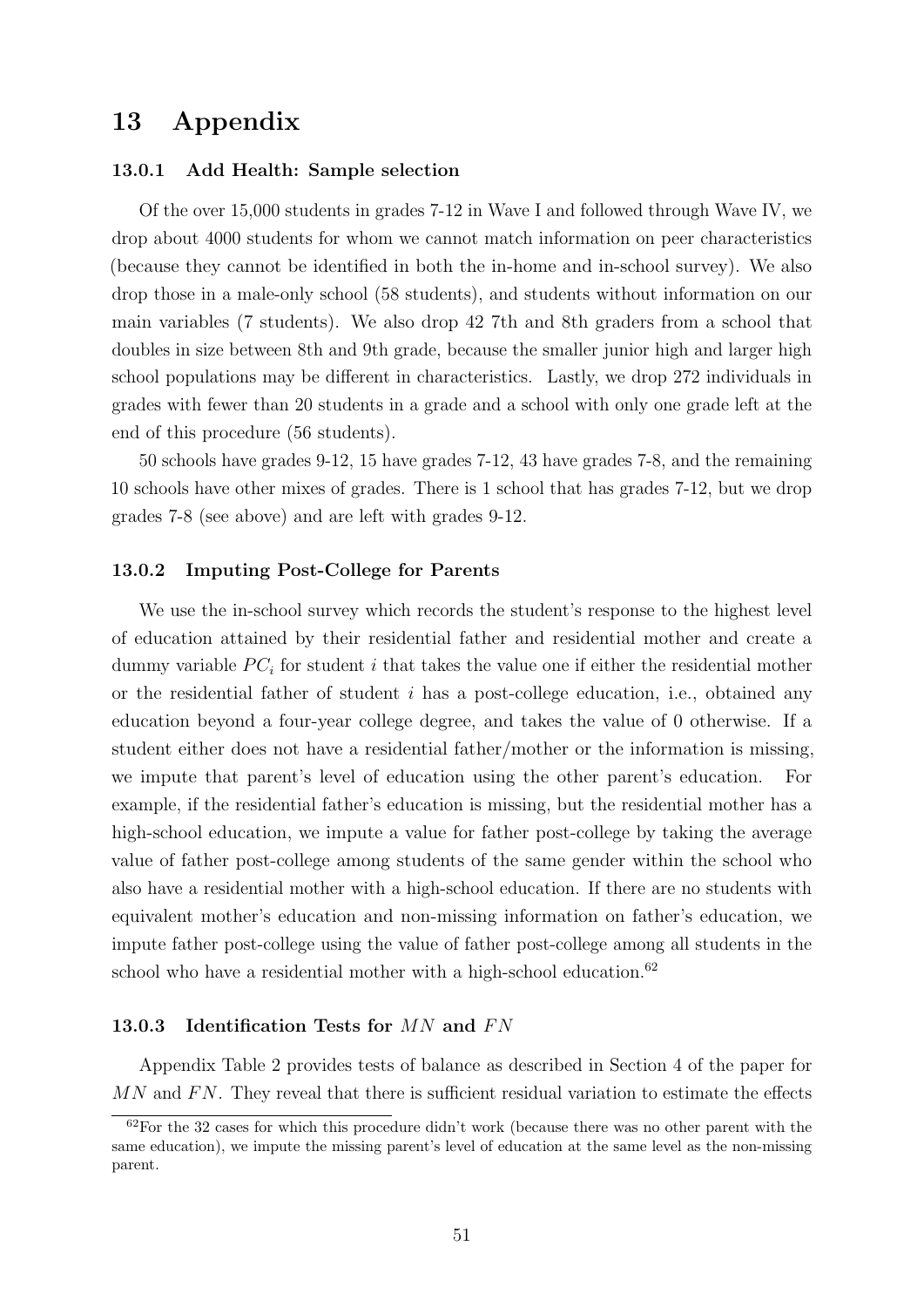of  $MN$  and  $FN$  and that this residual variation is not strongly correlated with individual characteristics.

Appendix Figure 1 shows the equivalent to Figure 1 for  $MN$  and  $FN$  for females (panels a and c) and males (panels b and d). Again, close to 90 percent of our schools have a standard deviation of  $MN$  and  $FN$  within the 90 percent confidence interval obtained from our simulations for both males and females. Specifically, 90 percent (females) and 89 percent (males) have a standard deviation of MN falling within the estimated 90 percent confidence interval, and 90 percent (females) and 90 percent (males) have a standard deviation of  $FN$  falling within the estimated 90 percent confidence interval.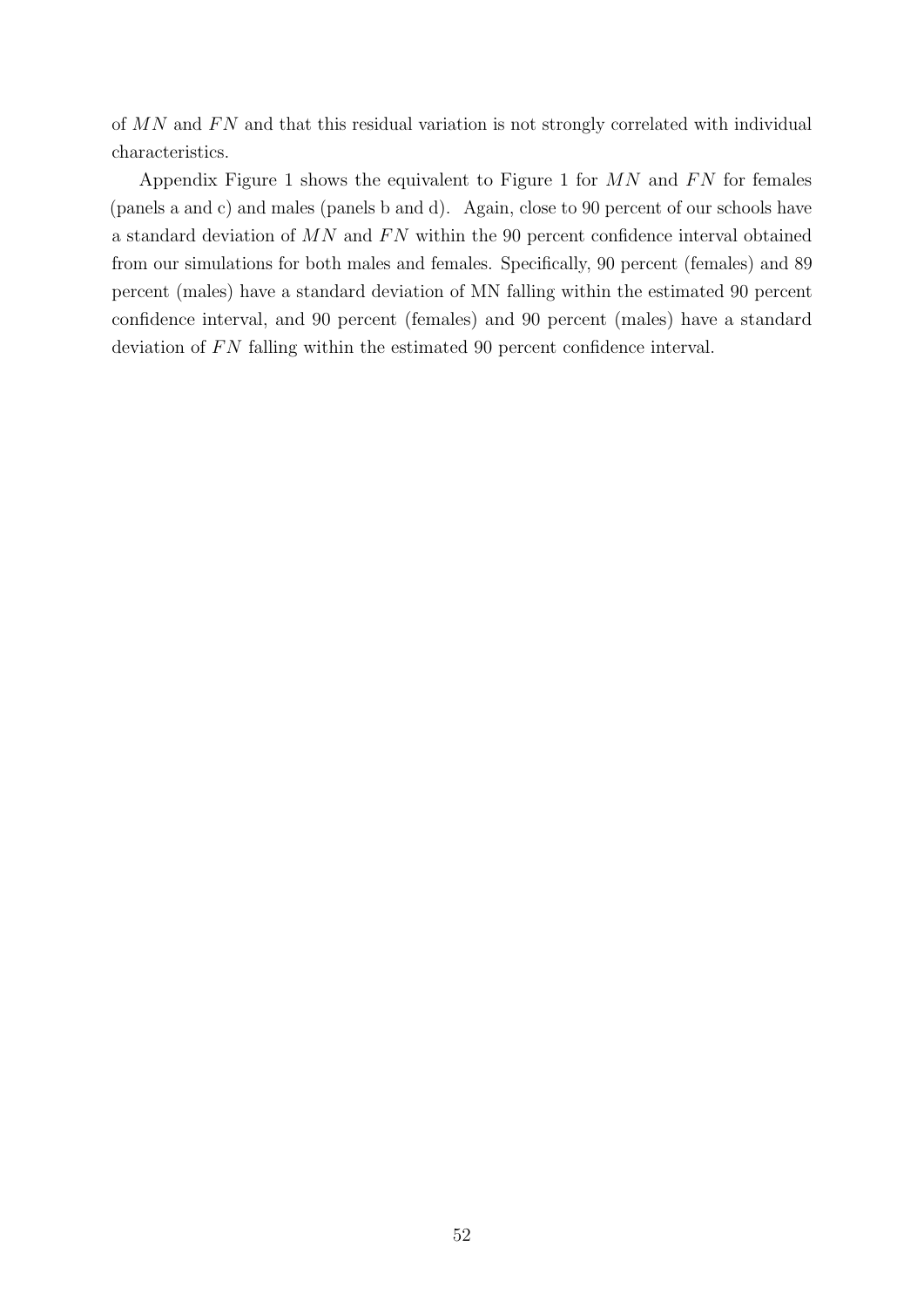## 14 Appendix Tables and Figures

| Panel A, Females        |                   |                  |                  |                  |          |               |
|-------------------------|-------------------|------------------|------------------|------------------|----------|---------------|
|                         | Log Family Income | <b>PVT</b> Score | Mother Not in HH | Father Not in HH | Black    | Age in Months |
| <b>IHS MN</b>           | $-0.0143$         | $-0.462$         | 0.000            | $-0.030$         | 0.015    | 0.232         |
|                         | (0.057)           | (0.822)          | (0.014)          | (0.028)          | (0.021)  | (0.554)       |
| <b>IHS FN</b>           | 0.003             | $-0.464$         | 0.017            | $-0.023$         | $0.023*$ | $-0.197$      |
|                         | (0.038)           | (0.735)          | (0.012)          | (0.026)          | (0.013)  | (0.372)       |
| Own Parent Post College | $0.310***$        | $5.170***$       | $-0.009$         | $-0.018$         | 0.004    | $-1.133***$   |
|                         | (0.036)           | (0.715)          | (0.007)          | (0.019)          | (0.019)  | (0.295)       |
| Panel B, Males          |                   |                  |                  |                  |          |               |
|                         | Log Family Income | <b>PVT</b> Score | Mother Not in HH | Father Not in HH | Black    | Age in Months |
| <b>IHS MN</b>           | 0.009             | 0.859            | 0.022            | 0.011            | 0.026    | $-0.626$      |
|                         | (0.101)           | (1.033)          | (0.017)          | (0.042)          | (0.023)  | (0.562)       |
| Own Parent Post College | $0.278***$        | $4.200***$       | $-0.014$         | $-0.007$         | $0.029*$ | $-1.170***$   |
|                         | (0.043)           | (0.616)          | (0.010)          | (0.019)          | (0.015)  | (0.293)       |
| <b>IHS FN</b>           | $-0.012$          | $-0.208$         | $-0.015$         | $-0.046*$        | 0.011    | 0.147         |
|                         | (0.040)           | (0.780)          | (0.016)          | (0.024)          | (0.012)  | (0.449)       |

Appendix Table 1: Balance Tests,  $MN$  and  $FN$ 

Note: This table reports parameter estimates and standard errors (in parentheses) for regressions of  $MN$  and  $FN$ on individual characteristics. The estimates displayed in each row are for separate regressions in which the dependent variable is the variable name in the column and the independent variable is displayed in the row. MN (respectively, FN) is the fraction of male (respectively, female) "high achievers" (those with at least one post-college parent) as defined in the text and IHS is the inverse hyperbolic sine transformation. The regressions of  $FN$  in Panel A and MN in Panel B include a control for whether the individual has at least one post-college parent. If family income is missing, family income is set to the mean value for the school and a dummy is included for missing family income. All regressions are unweighted. Standard errors clustered at the school level. \* p<0.1 \*\* p<0.05 \*\*\* p<0.01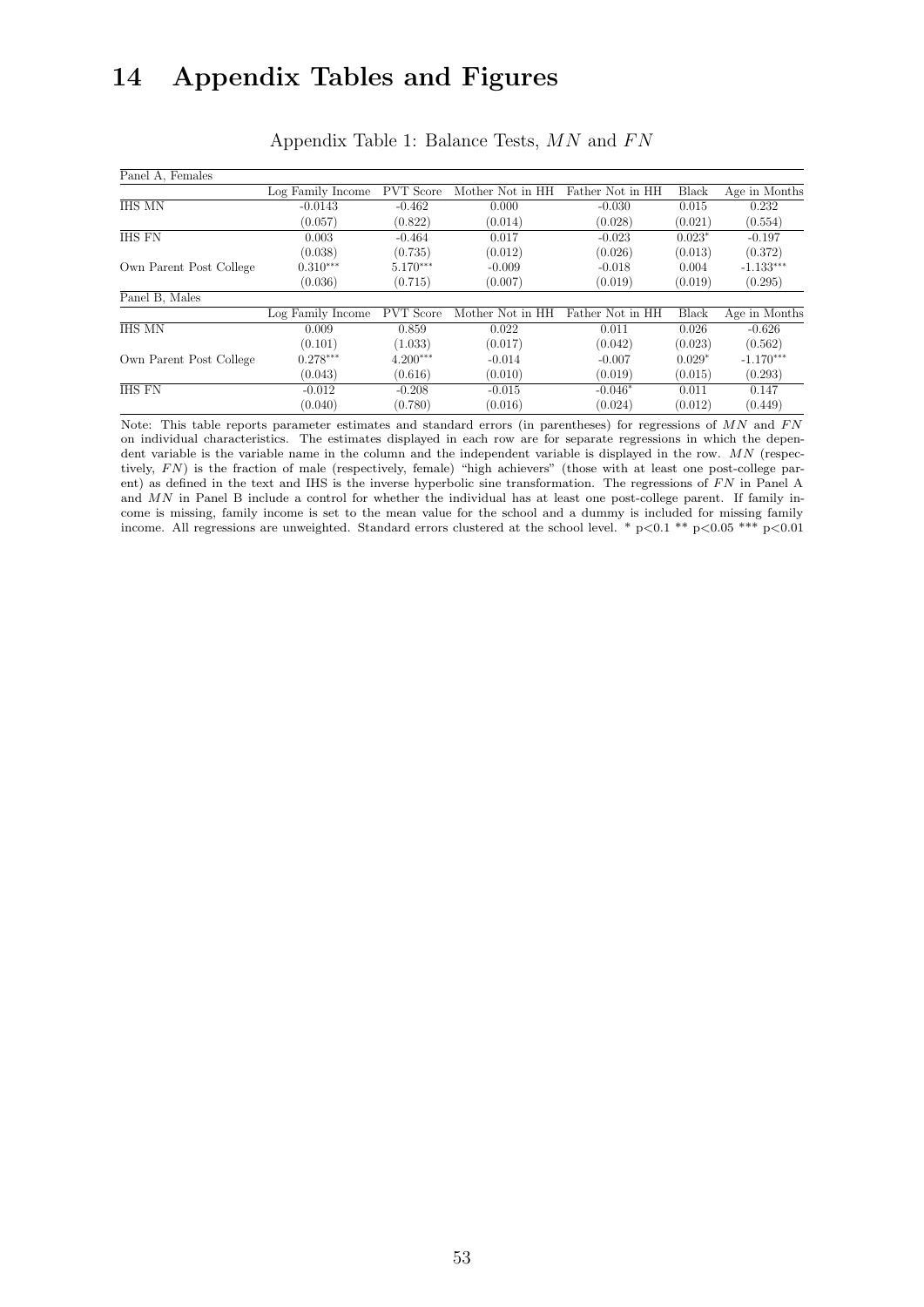|                               | Females          |                |              | Males            |                |              |
|-------------------------------|------------------|----------------|--------------|------------------|----------------|--------------|
|                               | (1)              | (2)            | (3)          | (4)              | (5)            | (6)          |
|                               | Very Intelligent | College Likely | Want College | Very Intelligent | College Likely | Want College |
| MF                            | $-0.288$         | $-0.485$       | $-0.545*$    | 0.251            | $-0.589$       | 0.507        |
|                               | (0.358)          | (0.322)        | (0.297)      | (0.426)          | (0.399)        | (0.456)      |
|                               |                  |                |              |                  |                |              |
| FF                            | $-0.125$         | 0.113          | 0.289        | $0.802**$        | 0.785          | $-0.015$     |
|                               | (0.407)          | (0.335)        | (0.335)      | (0.404)          | (0.481)        | (0.380)      |
| <b>PVT</b> Score              | $0.649***$       | $0.433***$     | $0.317***$   | $0.818***$       | 0.120          | $0.226**$    |
|                               | (0.094)          | (0.076)        | (0.072)      | (0.084)          | (0.086)        | (0.089)      |
|                               |                  |                |              |                  |                |              |
| Fraction Female               | 0.004            | $-0.064$       | $-0.127$     | $-0.002$         | $-0.324$       | $-0.174$     |
|                               | (0.229)          | (0.275)        | (0.282)      | (0.283)          | (0.328)        | (0.331)      |
| School, Grade FE              | Yes              | Yes            | Yes          | Yes              | Yes            | Yes          |
|                               |                  |                |              |                  |                |              |
| School Linear TT              | Yes              | Yes            | Yes          | Yes              | Yes            | Yes          |
| Individual Controls           | Yes              | Yes            | Yes          | Yes              | Yes            | Yes          |
|                               |                  |                |              |                  |                |              |
| Peer Characteristics Controls | Yes              | Yes            | Yes          | Yes              | Yes            | Yes          |
| Observations                  | 5642             | 5636           | 5641         | 4695             | 4691           | 4694         |
| $R^2$                         | 0.167            | 0.224          | 0.144        | 0.212            | 0.219          | 0.191        |
| Adjusted $R^2$                | 0.125            | 0.185          | 0.102        | 0.164            | 0.171          | 0.142        |

### Appendix Table 2: High Achievers and Confidence and Motivation

Note: This table reports parameter estimates and standard errors (in parentheses) for regressions of measures of confidence and motivation on individual and peer characteristics. "Want College" equals 1 if the student reports that they want to go to college as a 5 on a scale of 1-5 and equals 0 otherwise; "College likely" equals 1 if the student says the likelihood that they go to college is a 5 on a scale of 1-5 and equals 0 otherwise. "Very intelligent" equals 1 if the student reports that their intelligence level is "moderately above average" or "extremely above average" relative to others their own age and equals 0 otherwise.  $MF$  (respectively,  $FF$ ) is the fraction of male (respectively, female) "high achievers" (those with at least one post-college parent). All columns include a dummy for whether Wave I interview took place in 1994-1995 or 1995-1996 school year. Individual controls include race dummies (Black, Latino, Asian, and other races), age in months, mother and father's education (dummies for each parent for high school, some college but no degree, college degree, and post college), and log family income. If mother's (respectively, father's) education is missing, all mother's (respectively, father's) education dummies are set to zero and a dummy is included for missing mother's (respectively, father's) education. If family income is missing, family income is set to the mean value for the school and a dummy is included for missing family income. Peer characteristics controls include fraction foreign born, Black, Latino, Asian, and other races. Coefficient on PVT score multiplied by 100. Wave IV weights used. Standard errors clustered at the school level. \* p<0.1 \*\* p<0.05 \*\*\* p<0.01.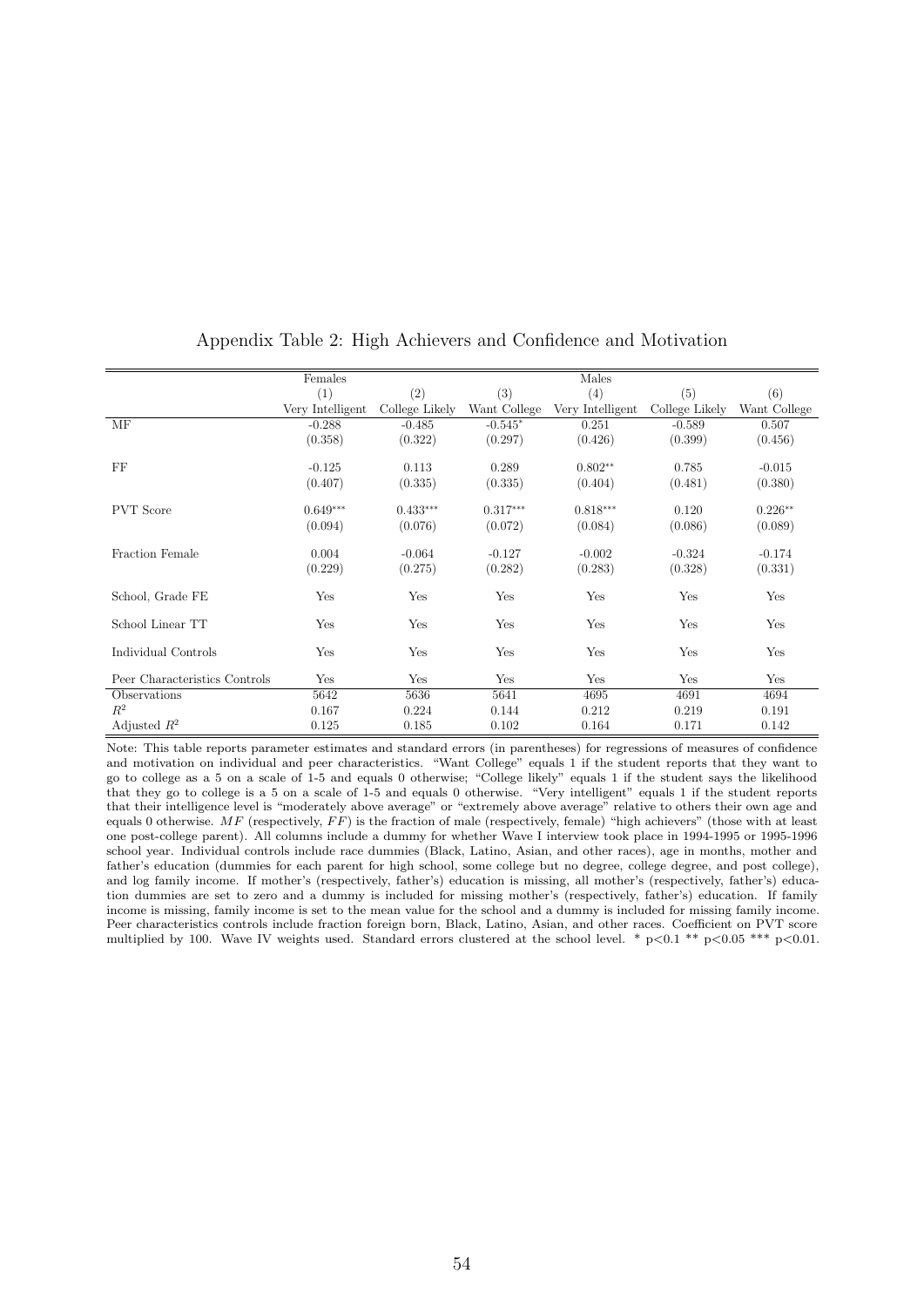Appendix Table 3: High Achievers and Risky Behaviors Appendix Table 3: High Achievers and Risky Behaviors

|                                                                                                                                                                                                                                                                                                                                                                                                                      | Females    |           |                |                              |                         |                                               |                |               | Males                                                                                                                           |                    |                             |                   |           |           |                   |                |
|----------------------------------------------------------------------------------------------------------------------------------------------------------------------------------------------------------------------------------------------------------------------------------------------------------------------------------------------------------------------------------------------------------------------|------------|-----------|----------------|------------------------------|-------------------------|-----------------------------------------------|----------------|---------------|---------------------------------------------------------------------------------------------------------------------------------|--------------------|-----------------------------|-------------------|-----------|-----------|-------------------|----------------|
|                                                                                                                                                                                                                                                                                                                                                                                                                      | Ξ          | $\odot$   | $\binom{3}{2}$ | $\left( \frac{4}{2} \right)$ | $\widehat{E}$           | $\odot$                                       |                | $\circledast$ | $\circledcirc$                                                                                                                  | (10)               | $\frac{(11)}{\text{Drank}}$ | $\left(12\right)$ | $(13)$    | (14)      | $\left(15\right)$ | $(16)$         |
|                                                                                                                                                                                                                                                                                                                                                                                                                      | Cigarettes | Alcohol   | Drunk          | Binge                        | Marijuana               | Fight                                         | Arrest         | Unpr Sex      | Cigarettes                                                                                                                      | Alcohol            |                             | Binge             | Marijuana | Fight     | Arrest            | Unpr Sex       |
| È                                                                                                                                                                                                                                                                                                                                                                                                                    | $1.004**$  | 0.315     | $0.656*$       | 0.433                        | $\frac{0.267}{(0.249)}$ | 0.368                                         | $-0.031$       | 0.202         | 0.618                                                                                                                           | 0.184              | $-0.217$                    | $-0.183$          | $-0.029$  | $-0.532$  | $-0.206$          | $-0.126$       |
|                                                                                                                                                                                                                                                                                                                                                                                                                      | (0.414)    | (0.307)   | (0.395)        | (0.322)                      |                         | (0.247)                                       | (0.124)        | (0.342)       | (0.428)                                                                                                                         | (0.330)            | (0.359)                     | (0.357)           | (0.303)   | (0.470)   | (0.238)           | (0.197)        |
| 臣                                                                                                                                                                                                                                                                                                                                                                                                                    | $-0.088$   | $-0.718*$ | $-0.824**$     | $-0.491$                     | $-0.151$                | $-0.106$                                      | $0.201*$       | $0.720**$     | $-0.752$                                                                                                                        | $0.518^\ast$       | $-0.454$<br>(0.351)         | $-0.650$          | $-0.354$  | $-0.902*$ | $-0.462*$         | $-0.189$       |
|                                                                                                                                                                                                                                                                                                                                                                                                                      | (0.410)    | (0.397)   | (0.361)        | (0.352)                      | (0.266)                 | (0.248)                                       | (0.108)        | (0.342)       | (0.522)                                                                                                                         | (0.295)            |                             | (0.458)           | (0.377)   | (0.491)   | (0.269)           | (0.272)        |
| <b>PVT</b> Score                                                                                                                                                                                                                                                                                                                                                                                                     | $-0.209**$ | $-0.091$  | $-0.097$       | $-0.120$                     | $-0.055$<br>$(0.052)$   | $0.261***$                                    | 0.021          | $0.129*$      | $-0.086$                                                                                                                        | $0.185**$          |                             | 0.013             | $0.012\,$ | $-0.098$  | 0.004             | $-0.139**$     |
|                                                                                                                                                                                                                                                                                                                                                                                                                      | (0.088)    | (0.083)   | (0.086)        | (0.080)                      |                         | (0.062)                                       | (0.032)        | (0.055)       | (0.088)                                                                                                                         | (0.091)            | (0.042)                     | (0.072)           | (0.053)   | (0.083)   | (0.055)           | (0.065)        |
| Fraction Female                                                                                                                                                                                                                                                                                                                                                                                                      | $-0.058$   | $-0.324$  | $-0.156$       | $-0.247$                     | (0.155)                 | $0.704***$                                    | 0.012          | 0.052         | $0.782*$                                                                                                                        | 0.202              | 0.022                       | $-0.013$          | 0.044     | $-0.036$  | $-0.140$          | $-0.078$       |
|                                                                                                                                                                                                                                                                                                                                                                                                                      | (0.264)    | (0.218)   | (0.280)        | (0.257)                      |                         | (0.206)                                       | (0.091)        | (0.222)       | (0.413)                                                                                                                         | (0.339)            | (0.350)                     | (0.365)           | (0.214)   | (0.295)   | (0.198)           | (0.174)        |
| School, Grade FE                                                                                                                                                                                                                                                                                                                                                                                                     | Yes        | Yes       | Yes            | Yes                          | ${\rm Yes}$             | ${\rm Yes}$                                   | Yes            | Yes           | Yes                                                                                                                             | Yes                | Yes                         | Yes               | Yes       | Yes       | ${\rm Yes}$       | Yes            |
| School Linear TT                                                                                                                                                                                                                                                                                                                                                                                                     | Yes        | Yes       | Yes            | Yes                          | ${\rm Yes}$             | Yes                                           | Yes            | Yes           | Yes                                                                                                                             | Yes                | Yes                         | Yes               | Yes       | Yes       | Yes               | Yes            |
| Individual Controls                                                                                                                                                                                                                                                                                                                                                                                                  | Yes        | Yes       | Yes            | Yes                          | Yes                     | Yes                                           | Yes            | Yes           | Yes                                                                                                                             | Yes                | Yes                         | Yes               | Yes       | Yes       | Yes               | Yes            |
| Peer Characteristics Controls                                                                                                                                                                                                                                                                                                                                                                                        | Yes        | Yes       | Yes            | Yes                          | $\frac{Yes}{5594}$      | ${\rm Yes}$                                   | ${\rm Yes}$    | Yes           | Yes                                                                                                                             | Yes                | Yes                         | Yes               | Yes       | Yes       | ${\rm Yes}$       | ${\rm Yes}$    |
| Observations                                                                                                                                                                                                                                                                                                                                                                                                         | 5630       | 5626      | 5612           | 5608                         |                         | 5629                                          | 5628           | 5598          | 4678                                                                                                                            | 4681               | 4652                        | 4656              | 4626      | 4676      | 4666              | 4642           |
|                                                                                                                                                                                                                                                                                                                                                                                                                      | 0.166      | 0.198     | 0.191          | 0.171                        | $0.135\,$               | $\begin{array}{c} 0.156 \\ 0.113 \end{array}$ | 0.122<br>0.078 | 0.143         | 0.173                                                                                                                           | $0.202$<br>$0.154$ | 0.240<br>0.193              | 0.261             | 0.157     | 0.156     | 0.159             |                |
| Adjusted $R^2$                                                                                                                                                                                                                                                                                                                                                                                                       | 0.124      | 0.158     | 0.151          | 0.130                        | $0.091\,$               |                                               |                | $0.100\,$     | 0.122                                                                                                                           |                    |                             | 0.216             | 0.106     | 0.105     | 0.108             | 0.149<br>0.097 |
| Dep Var Mean                                                                                                                                                                                                                                                                                                                                                                                                         | 0.586      | 0.563     | 0.275          | 0.237                        | 0.121                   | 0.218                                         | 0.027          | 0.126         | $0.574\,$                                                                                                                       | 0.565              | 0.279                       | 0.275             | 0.135     | 0.406     | 0.111             | 0.102          |
| Note: This table reports parameter estimates and standard errors (in parentheses) for regressions of measures of risky behaviors on individual and peer characteristics. The dependent variables are                                                                                                                                                                                                                 |            |           |                |                              |                         |                                               |                |               |                                                                                                                                 |                    |                             |                   |           |           |                   |                |
| defined as follows: "any cigarettes" equals 1 if the individual has ever smoked o                                                                                                                                                                                                                                                                                                                                    |            |           |                |                              |                         |                                               |                |               | cigarettes and equals 0 otherwise; "any alcohol" equals 1 if the individual has ever had more than a "couple of sips" of        |                    |                             |                   |           |           |                   |                |
| row" in the past year and equals 0 otherwise; "any marijuana" equals 1 if the individual has smoked any marijuana in the past 30 days and equals 0 otherwise; "fight" equals 1 if the individual reports<br>alcohol and equals 0 otherwise; "drunk" equals 1 if the individual reports being drunk in the past year and equals 0 otherwise; "binge drinking" equals 1 if the individual has had 5 or more drinks "in |            |           |                |                              |                         |                                               |                |               |                                                                                                                                 |                    |                             |                   |           |           |                   | ಸ              |
| getting in a "serious physical fight" in the past year and 0 otherwise; "arrest before 18" equals 1 if the individual was arrested before age 18 and 0 otherwise; and "unprotected sex," equals 1 if the indi-                                                                                                                                                                                                       |            |           |                |                              |                         |                                               |                |               |                                                                                                                                 |                    |                             |                   |           |           |                   |                |
| vidual did not use any form of birth control the most recent time she had sex an                                                                                                                                                                                                                                                                                                                                     |            |           |                |                              |                         |                                               |                |               | of 0 otherwise. $MF$ (respectively, $FF$ ) is the fraction of male (respectively, female) "high achievers" (those with at least |                    |                             |                   |           |           |                   |                |
| one post-college parent) as described in the text. All columns include a dummy i                                                                                                                                                                                                                                                                                                                                     |            |           |                |                              |                         |                                               |                |               | for whether Wave I interview took place in 1994-1995 or 1995-1996 school year. Individual controls include race dummies         |                    |                             |                   |           |           |                   |                |

one post-college parent) as described in the text. All columns include a dummy for whether Wave I interview took place in 1994-1995 or 1995-1996 school year. Individual controls include race dummies (Black, Latino, Asian, and other races), age in months, mother and father's education (dummies for each parent for high school, some college but no degree, college degree, and post college), and log family income. If mother's (respectively, father's) education is missing, all mother's (respectively, father's) education dummies are set to zero and a dummy is included for missing mother's (respectively, father's) education. If family income is missing, family income is set to the mean value for the school and a dummy is included for missing family income. Peer characteristics controls include fraction foreign born, Black, Latino, Asian, and other races. Coefficient on PVT score multiplied by 100. Wave IV weights used. Standard errors clustered at the school level. \* p<0.1 \*\* p<0.05 \*\*\* p<0.01.

(Black, Latino, Asian, and other races), age in months, mother and father's education (dummies for each parent for high school, some college but no degree, college degree, and post college), and log family income. If mothe father's) education. If family income is missing, family income is set to the mean value for the school and a dummy is included for missing family income. Peer characteristics controls include fraction foreign born, Black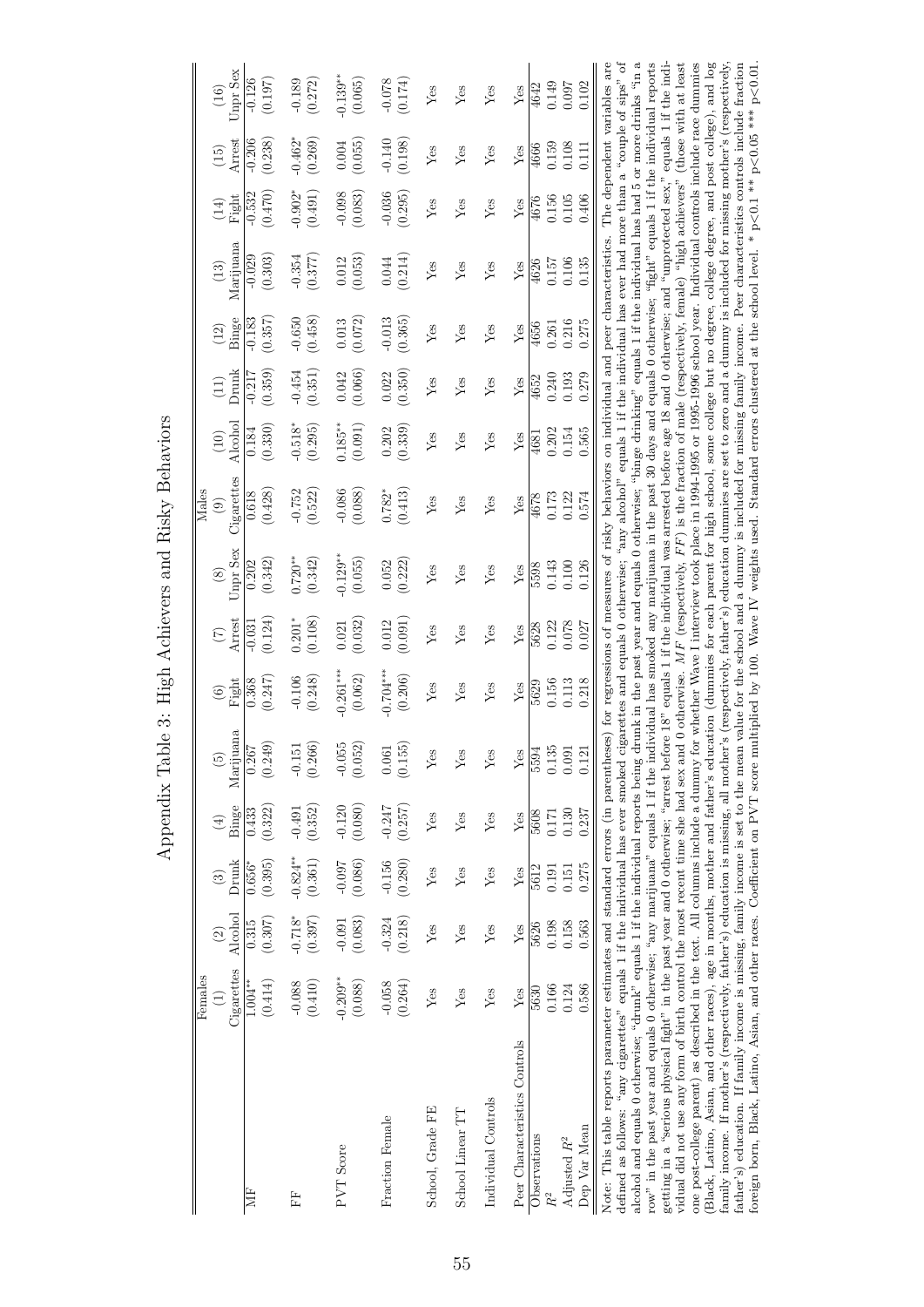|                               | Females    |             |           |              | Males      |            |            |            |
|-------------------------------|------------|-------------|-----------|--------------|------------|------------|------------|------------|
|                               | (1)        | (2)         | (3)       | (4)          | (5)        | (6)        | (7)        | (8)        |
|                               | Confidence | Risky       | Risky     | <b>Birth</b> | Confidence | Risky      | Risky      | Birth      |
|                               | Index      | Index 1     | Index 2   | Before 18    | Index      | Index 1    | Index 2    | Before 18  |
| MF                            | $-1.283*$  | $1.325*$    | 0.628     | $0.457***$   | 0.113      | 0.170      | $-0.874$   | 0.111      |
|                               | (0.676)    | (0.685)     | (0.760)   | (0.161)      | (0.912)    | (0.720)    | (0.786)    | (0.104)    |
|                               |            |             |           |              |            |            |            |            |
| FF                            | 0.413      | $-1.440**$  | $1.261**$ | $0.343*$     | 1.378*     | $-1.597**$ | $-1.974**$ | $-0.179**$ |
|                               | (0.707)    | (0.680)     | (0.602)   | (0.185)      | (0.787)    | (0.698)    | (0.913)    | (0.082)    |
|                               |            |             |           |              |            |            |            |            |
| <b>PVT</b> Score              | 0.471      | $0.913***$  | 0.210     | 0.027        | 0.261      | $0.777*$   | 0.150      | $-0.099$   |
|                               | (0.375)    | (0.341)     | (0.522)   | (0.097)      | (0.481)    | (0.441)    | (0.422)    | (0.073)    |
|                               |            |             |           |              |            |            |            |            |
| Fraction Female               | $-0.340$   | $-0.064$    | $-0.607$  | 0.024        | $-0.568$   | 0.626      | $-0.202$   | 0.104      |
|                               | (0.542)    | (0.511)     | (0.562)   | (0.121)      | (0.658)    | (0.789)    | (0.689)    | (0.125)    |
|                               |            |             |           |              |            |            |            |            |
| <b>PVT</b> Rank               | $0.352**$  | $-0.540***$ | $-0.255$  | $-0.068*$    | 0.309      | $-0.303*$  | $-0.185$   | 0.016      |
|                               | (0.153)    | (0.148)     | (0.182)   | (0.040)      | (0.190)    | (0.179)    | (0.171)    | (0.030)    |
|                               |            | Yes         |           | Yes          |            | Yes        | Yes        |            |
| School, Grade FE              | Yes        |             | Yes       |              | Yes        |            |            | Yes        |
| School Linear TT              | Yes        | Yes         | Yes       | Yes          | Yes        | Yes        | Yes        | Yes        |
|                               |            |             |           |              |            |            |            |            |
| Individual Controls           | Yes        | Yes         | Yes       | Yes          | Yes        | Yes        | Yes        | Yes        |
|                               |            |             |           |              |            |            |            |            |
| Peer Characteristics Controls | Yes        | Yes         | Yes       | Yes          | Yes        | Yes        | Yes        | Yes        |
| Observations                  | 5630       | 5512        | 5512      | 5547         | 4685       | 4505       | 4505       | 4610       |
| $R^2$                         | 0.237      | 0.239       | 0.175     | 0.131        | 0.246      | 0.293      | 0.191      | 0.154      |
| Adjusted $R^2$                | 0.199      | 0.200       | 0.133     | 0.087        | 0.200      | 0.248      | 0.140      | 0.102      |

Appendix Table 4: Confidence and Risky Behaviors with Controls for PVT Rank

Note: This table reports parameter estimates and standard errors (in parentheses) for regressions of measures of confidence and motivation and risky behaviors on individual and peer characteristics. The Confidence Index is the first factor from a factor analysis of three variables measuring self-perceptions of intelligence, desire to go to college, and likelihood of going to college. The Risky Index 1 (respectively, 2) is the first (respectively, second) factor from a factor analysis of 8 variables measuring risky behaviors. First Birth Before 18 takes a value of 1 if the individual has had a child by the time she turns age 18 and 0 otherwise.  $MF$  (respectively,  $FF$ ) is the fraction of male (respectively, female) "high achievers" (those with at least one post-college parent). All columns include a dummy for whether Wave I interview took place in 1994-1995 or 1995- 1996 school year. Individual controls include race dummies (Black, Latino, Asian, and other races), age in months, mother's and father's education (dummies for high school, some college but no degree, college degree, post college for each parent), and log family income. If mother's (respectively, father's) education is missing, all mother's (respectively, father's) education dummies are set to zero and a dummy is included for missing mother's (respectively, father's) education. If family income is missing, family income is set to the mean value for the school and a dummy is included for missing family income. Peer characteristics controls include fraction foreign born, Black, Latino, Asian, and other races. Coefficient on PVT score multiplied by 100. The PVT percentile rank of the student is calculated by taking the absolute rank of each student relative to others in her grade and school in the in-home sample (with the worst-performing student having a value of 1) and then converting into a percentile. Wave IV weights used. Standard errors clustered at the school level. \*  $p<0.1$  \*\*  $p<0.05$  \*\*\*  $p<0.01$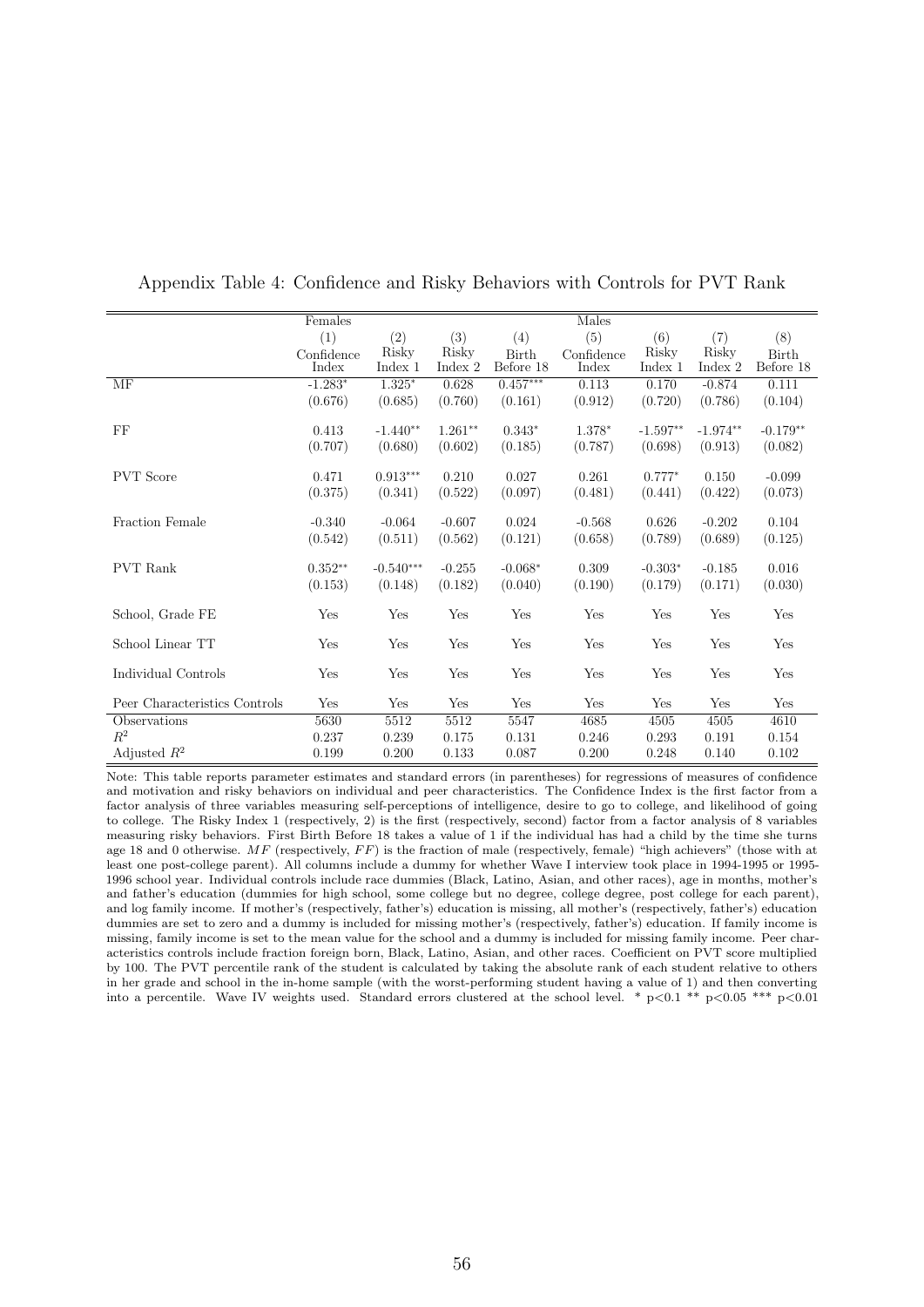|                                  |                |         |              | Dependent Variable: In Wave IV Sample |
|----------------------------------|----------------|---------|--------------|---------------------------------------|
|                                  | Females<br>(1) | (2)     | Males<br>(3) | (4)                                   |
| МF                               | 0.216          |         | 0.333        |                                       |
|                                  | (0.259)        |         | (0.310)      |                                       |
| FF                               | 0.339          |         | $-0.503$     |                                       |
|                                  | (0.248)        |         | (0.433)      |                                       |
| MΝ                               |                | 0.029   |              | 0.028                                 |
|                                  |                | (0.027) |              | (0.032)                               |
| FN                               |                | 0.023   |              | $-0.052$                              |
|                                  |                | (0.022) |              | (0.032)                               |
| <b>PVT</b> Score                 | 0.076          | 0.076   | $0.162**$    | $0.163**$                             |
|                                  | (0.057)        | (0.057) | (0.068)      | (0.068)                               |
| Fraction of Peers who are Female | 0.099          | 0.090   | 0.341        | $0.457*$                              |
|                                  | (0.178)        | (0.172) | (0.256)      | (0.274)                               |
| School, Grade FE                 | Yes            | Yes     | Yes          | Yes                                   |
| School Linear TT                 | Yes            | Yes     | Yes          | Yes                                   |
| Individual Controls              | Yes            | Yes     | Yes          | Yes                                   |
| Peer Characteristics Controls    | Yes            | Yes     | Yes          | Yes                                   |
| Observations                     | 6878           | 6876    | 6250         | 6250                                  |
| $R^2$                            | 0.152          | 0.146   | 0.144        | 0.145                                 |

#### Appendix Table 5: Sample Attrition

Note: This table reports parameter estimates and standard errors (in parentheses) for regressions of being in the Wave IV sample (conditional on being in Wave I) on individual and peer characteristics.  $MF$  (respectively,  $FF$ ) is the fraction of male (respectively, female) "high achievers" (those with at least one post-college parent) as described in the text. All columns include a dummy for whether Wave I interview took place in 1994-1995 or 1995-1996 school year. Individual controls include race dummies (Black, Latino, Asian, and other races), age in months, mother and father's education (dummies for each parent for high school, some college but no degree, college degree, and post college), and log family income. If mother's (respectively, father's) education is missing, all mother's (respectively, father's) education dummies are set to zero and a dummy is included for missing mother's (respectively, father's) education. If family income is missing, family income is set to the mean value for the school and a dummy is included for missing family income. Peer characteristics controls include fraction foreign born, Black, Latino, Asian, and other races in columns (1) and (3) and the IHS transformation of the count of peers who are foreign born, Black, Latino, Asian, and other races in columns (2) and (4). Wave I weights used. Standard errors clustered at the school level. \*  $p<0.1$  \*\*  $p<0.05$  \*\*\*  $p<0.01$ .